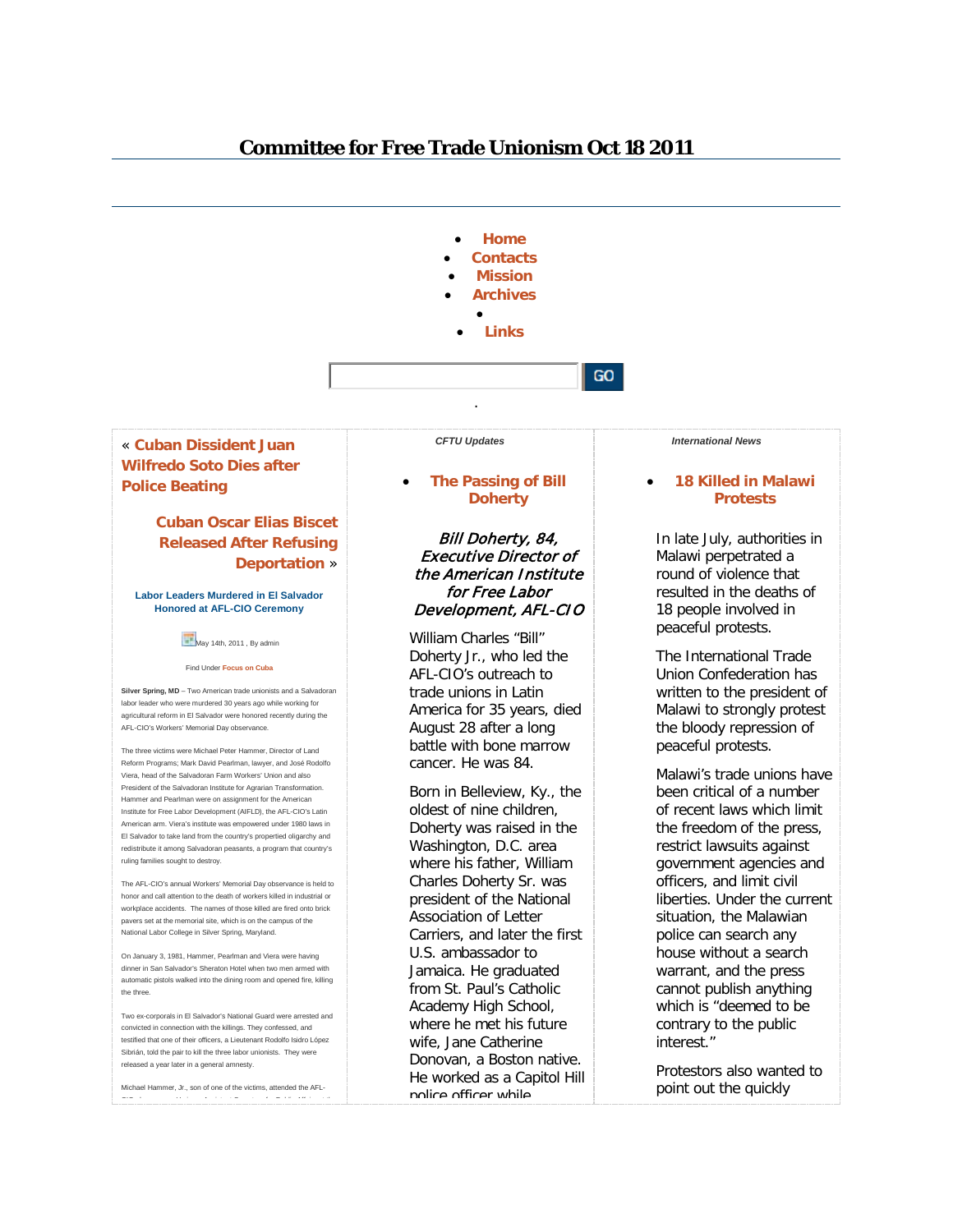[U.S. Department of State.](http://freetradeunionism.org/) Completing his degree in [philosophy at Catholic](http://freetradeunionism.org/)  [University of America,](http://freetradeunionism.org/)  [where he played defensive](http://freetradeunionism.org/)  [lineman for the football](http://freetradeunionism.org/)  [team. He also attended](http://freetradeunionism.org/)  [Georgetown University](http://freetradeunionism.org/)  [School of Linguistics and](http://freetradeunionism.org/)  [Georgetown Law School.](http://freetradeunionism.org/)



[Doherty's life was defined](http://freetradeunionism.org/)  [by his Catholic faith \(he](http://freetradeunionism.org/)  [spent a brief period of his](http://freetradeunionism.org/)  [life in the St. Charles](http://freetradeunionism.org/)  [Seminary, studying to be a](http://freetradeunionism.org/)  [priest\) and his conviction](http://freetradeunionism.org/)  [that democratic trade](http://freetradeunionism.org/)  [unions held the key to](http://freetradeunionism.org/)  [freedom and prosperity](http://freetradeunionism.org/)  [around the world. His work](http://freetradeunionism.org/)  [with the International](http://freetradeunionism.org/)  [Confederation of Free](http://freetradeunionism.org/)  [Trade Unions \(ICFTU\), the](http://freetradeunionism.org/)  [Postal Telephone and](http://freetradeunionism.org/)  [Telegraph International](http://freetradeunionism.org/)  [\(PTTI\) and the AFL](http://freetradeunionism.org/) -CIO's [American Institute for Free](http://freetradeunionism.org/)  [Labor Development](http://freetradeunionism.org/)  [\(AIFLD\), took him to 129](http://freetradeunionism.org/)  [countries over his career.](http://freetradeunionism.org/)

[After serving as an aerial](http://freetradeunionism.org/)  [photographer with the U.S.](http://freetradeunionism.org/)  [Army Air Corps during](http://freetradeunionism.org/)  [World War II, Doherty](http://freetradeunionism.org/)  [assisted in rebuilding the](http://freetradeunionism.org/)  [trade union movement in](http://freetradeunionism.org/)  [Germany, supporting the](http://freetradeunionism.org/)  anti [-Nazi, dissident labor](http://freetradeunionism.org/)  [leaders and nascent](http://freetradeunionism.org/)  [democratic trade union](http://freetradeunionism.org/)  [movement that is today](http://freetradeunionism.org/)  [known as the](http://freetradeunionism.org/)  [Confederation of German](http://freetradeunionism.org/)  [Trade Unions \(Deutscher](http://freetradeunionism.org/)  [Gewerteschaftsbund,](http://freetradeunionism.org/) 

[deteriorating economic](http://freetradeunionism.org/)  [conditions in their country,](http://freetradeunionism.org/)  [characterized by crippling](http://freetradeunionism.org/)  [fuel and foreign exchange](http://freetradeunionism.org/)  [shortages. The workers of](http://freetradeunionism.org/)  [Malawi have been hit hard](http://freetradeunionism.org/)  [by the economic crisis.](http://freetradeunionism.org/)  [Shortage of foreign](http://freetradeunionism.org/)  [exchange means that](http://freetradeunionism.org/)  [companies cannot bring in](http://freetradeunionism.org/)  [raw materials and parts,](http://freetradeunionism.org/)  [which has resulted in](http://freetradeunionism.org/)  [massive job losses.](http://freetradeunionism.org/)  [Shortages cause basic](http://freetradeunionism.org/)  [goods to become](http://freetradeunionism.org/)  [unaffordable.](http://freetradeunionism.org/)

["This is not worthy of a](http://freetradeunionism.org/)  [country which adheres to](http://freetradeunionism.org/)  [the principles of](http://freetradeunionism.org/)  [democracy," said ITUC](http://freetradeunionism.org/)  general [secretary Sharan](http://freetradeunionism.org/)  [Burrow. "Confronted with](http://freetradeunionism.org/)  [such particularly harsh](http://freetradeunionism.org/)  [conditions as the ones](http://freetradeunionism.org/)  [currently hitting Malawi,](http://freetradeunionism.org/)  [citizens and civil society](http://freetradeunionism.org/)  [organizations should not](http://freetradeunionism.org/)  [face even tougher](http://freetradeunionism.org/)  [repression when standing](http://freetradeunionism.org/)  [up for their basic rights."](http://freetradeunionism.org/)

### • **[More Women Workers](http://freetradeunionism.org/)  [Killed in Guatemala](http://freetradeunionism.org/2011/09/more-women-workers-killed-in-guatemala/)**

# **[Guatemala City](http://freetradeunionism.org/)** – [Delegates to the II](http://freetradeunionism.org/)

[Conference against](http://freetradeunionism.org/)  [Impunity in Guatemala,](http://freetradeunionism.org/)  [convened by the](http://freetradeunionism.org/)  [International Trade Union](http://freetradeunionism.org/)  [Confederation \(ITUC\) and](http://freetradeunionism.org/)  [its Guatemalan affiliates,](http://freetradeunionism.org/)  [have condemned the](http://freetradeunionism.org/)  [killings of two women who](http://freetradeunionism.org/)  [were fighting for the rights](http://freetradeunionism.org/)  [of the Guatemalan people.](http://freetradeunionism.org/)

[Lesbia Elías Xurup, a](http://freetradeunionism.org/)  [member of Comunidades](http://freetradeunionism.org/)  [en Resistencia contra](http://freetradeunionism.org/)  [Unión FENOSA, fighting](http://freetradeunionism.org/)  [against energy group](http://freetradeunionism.org/)  [abuses, was hacked to](http://freetradeunionism.org/)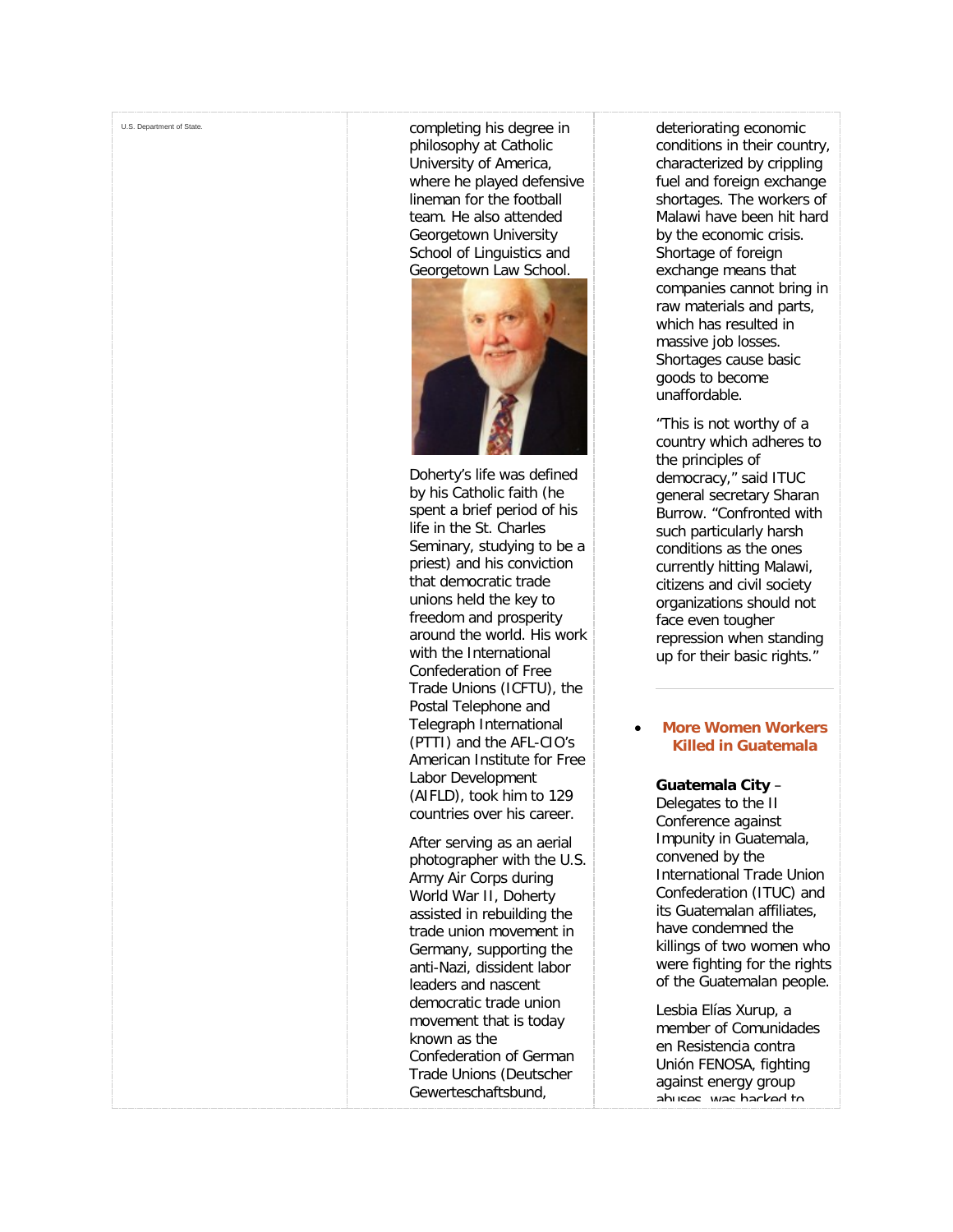| DGB). He served in<br>Belgium, Europe and Latin<br>America as an AFL-CIO<br>representative to the PTTI,<br>an international trade<br>secretariat.                                                                                                                                                                                                                          | death by machetes at her<br>home in Comunidad de La<br>Selva, Santo Domingo,<br>Suchitepéquez, on 21 July.<br>The assassins, not content<br>with killing her, chopped                                                                                                                                            |
|----------------------------------------------------------------------------------------------------------------------------------------------------------------------------------------------------------------------------------------------------------------------------------------------------------------------------------------------------------------------------|------------------------------------------------------------------------------------------------------------------------------------------------------------------------------------------------------------------------------------------------------------------------------------------------------------------|
| When President John F.<br>Kennedy's Alliance for<br>Progress was initiated in<br>1961 to support labor's<br>international role in<br>nurturing democratic trade<br>union movements abroad,<br>Doherty was the logical<br>choice to serve as AIFLD's<br>Director of Social Projects,<br>and later as Executive<br>Director. He led the AIFLD<br>under the direction of four | off one of her hands.<br>María Santos Mejía,<br>secretary of the<br>independent maquilas<br>union Sindicato de<br>Maquilas Independientes,<br>was shot in the head<br>several times by assailants<br>on a motorbike. She leaves<br>her four children and four-<br>month-old baby.<br>In a letter, the ITUC urged |
| AFL-CIO presidents,<br>retiring in 1996.<br>Survivors include his wife<br>of 52 years, Jane<br>Catherine Donovan, eight<br>children and 25<br>grandchildren.                                                                                                                                                                                                               | Guatemalan President<br>Alvaro Colom to take every<br>step necessary to bring an<br>end to the "constant<br>murders and violations of<br>the rights of working<br>people. It is essential that<br>the Guatemalan<br>government take urgent<br>measures to guarantee the                                          |
| <b>The CFTU Website</b><br>Welcome to the CFTU<br>website!                                                                                                                                                                                                                                                                                                                 | full exercise of human,<br>labour and trade union<br>rights in the country and<br>to end the murders of<br>trade unionists and women<br>trade unionists."                                                                                                                                                        |
| We've designed it to<br>keep you better<br>informed about<br>developments in the<br>continuing struggle of<br>workers everywhere to<br>establish and maintain<br>the right of Freedom of<br>Association - the right<br>to form and join unions<br>of their own choosing,<br>run by people they                                                                             | <b>Guatemalan Trade</b><br><b>Unionist Murdered</b><br>Lorenzo Godoy Asencio,<br>general secretary of the<br>tricycle taxi drivers union<br>and the local transport<br>workers union in<br>Guatemala, was murdered                                                                                               |
| elect.<br>The CFTU has been<br>active in recent years in<br>attempts to assist<br>workers in Cuba<br>struggling to assert<br>that right $-$ in the face<br>of their novernment's                                                                                                                                                                                           | in early May.<br>The trade unionist<br>disappeared on May 2nd<br>with his moto-taxi; he had<br>left the house to buy<br>bread for dinner. When he<br>failed to return, a search                                                                                                                                  |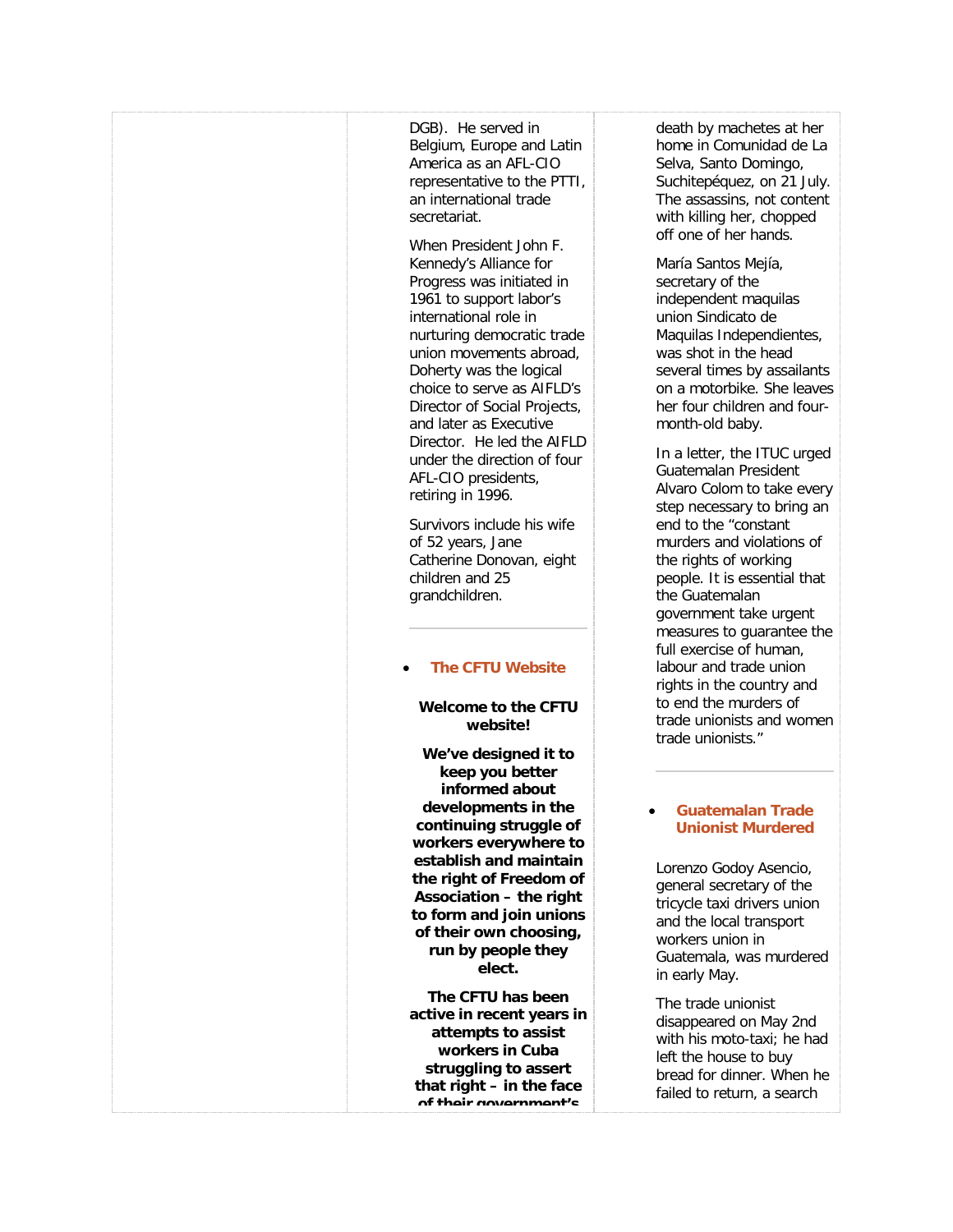**[insistence that only one](http://freetradeunionism.org/)  [union, guided by the](http://freetradeunionism.org/)  [Communist Party, can](http://freetradeunionism.org/)  [represent them, and](http://freetradeunionism.org/)  [against the background](http://freetradeunionism.org/)  [of continuing](http://freetradeunionism.org/)  [imprisonment and](http://freetradeunionism.org/)  [harassment of those](http://freetradeunionism.org/)  [who think otherwise.](http://freetradeunionism.org/) [Cuba is not the only](http://freetradeunionism.org/)  [country in the world](http://freetradeunionism.org/)  [denying workers their](http://freetradeunionism.org/)  [rights. Sadly the list is](http://freetradeunionism.org/)  long – [Burma, Vietnam,](http://freetradeunionism.org/)  [North Korea, China -](http://freetradeunionism.org/) to [cite a few.](http://freetradeunionism.org/) But too [many trade unionists in](http://freetradeunionism.org/)  [the free world are](http://freetradeunionism.org/)  [unwilling to speak out,](http://freetradeunionism.org/)  [apparently believing](http://freetradeunionism.org/)  [that somehow these](http://freetradeunionism.org/)  [regimes will transform](http://freetradeunionism.org/)  [themselves into](http://freetradeunionism.org/)  [democratic societies](http://freetradeunionism.org/)  [and that through](http://freetradeunionism.org/)  [contact with free world](http://freetradeunionism.org/)  [unions, the non](http://freetradeunionism.org/)[representative unions](http://freetradeunionism.org/)  [in those police states](http://freetradeunionism.org/)  [will remake themselves](http://freetradeunionism.org/)  [into legitimate unions.](http://freetradeunionism.org/)  [Such a belief flies in the](http://freetradeunionism.org/)  [face of 90 years of](http://freetradeunionism.org/)  [experience to the](http://freetradeunionism.org/)  [contrary.](http://freetradeunionism.org/) [The recent hunger](http://freetradeunionism.org/)[strike death in a Cuban](http://freetradeunionism.org/)  [prison of Orlando](http://freetradeunionism.org/)  [Zapata Tamayo, a 42](http://freetradeunionism.org/) [year old brick mason](http://freetradeunionism.org/)  [serving a 26-year](http://freetradeunionism.org/)  [sentence for his](http://freetradeunionism.org/)  [political activities, and](http://freetradeunionism.org/)  [the long hunger strike](http://freetradeunionism.org/)  of [dissident journalist](http://freetradeunionism.org/)  [Guillermo Farinas,](http://freetradeunionism.org/)  [provide eloquent](http://freetradeunionism.org/)  [testimony to the](http://freetradeunionism.org/)  [determination of those](http://freetradeunionism.org/)  [heroes to see their](http://freetradeunionism.org/)  [country free and](http://freetradeunionism.org/)  [democratic and](http://freetradeunionism.org/)  [observant of all the](http://freetradeunionism.org/)** 

[was launched the following](http://freetradeunionism.org/)  [day in the area bordering](http://freetradeunionism.org/)  [El Salvador. His body was](http://freetradeunionism.org/)  [found on May 5th in Aldea](http://freetradeunionism.org/)  [Los Angeles, showing stab](http://freetradeunionism.org/)  [wounds thought to have](http://freetradeunionism.org/)  [been inflicted with a](http://freetradeunionism.org/)  [screwdriver. This murder](http://freetradeunionism.org/)  [has once again plunged](http://freetradeunionism.org/)  [into mourning the workers](http://freetradeunionism.org/)  [of Guatemala.](http://freetradeunionism.org/)

### [The International Trade](http://freetradeunionism.org/)  [Union Confederation](http://freetradeunionism.org/)  (ITUC), in a **[letter to the](http://freetradeunionism.org/)  [president of](http://www.ituc-csi.org/IMG/pdf/Protesta_asesinato_de_Lorenzo_Godoy_mayo.pdf)**

**[Guatemala](http://www.ituc-csi.org/IMG/pdf/Protesta_asesinato_de_Lorenzo_Godoy_mayo.pdf)**, called for a [full and immediate](http://freetradeunionism.org/)  [investigation to ensure](http://freetradeunionism.org/)  [that those responsible for](http://freetradeunionism.org/)  [this crime are brought to](http://freetradeunionism.org/)  [justice without delay and](http://freetradeunionism.org/)  [punished with the full](http://freetradeunionism.org/)  [force of the law.](http://freetradeunionism.org/)

[ITUC General Secretary](http://freetradeunionism.org/)  [Sharan Burrow, appalled](http://freetradeunionism.org/)  [by the repeated murders](http://freetradeunionism.org/)  [of trade unionists in](http://freetradeunionism.org/)  [Guatemala, underlined:](http://freetradeunionism.org/)  ["This new murder must](http://freetradeunionism.org/)  [not go unpunished, as,](http://freetradeunionism.org/)  [unfortunately, have all the](http://freetradeunionism.org/)  [other murders carried out](http://freetradeunionism.org/)  [against trade unionists in](http://freetradeunionism.org/)  [Guatemala thus far. It is](http://freetradeunionism.org/)  [essential that the](http://freetradeunionism.org/)  [government react by](http://freetradeunionism.org/)  [strengthening the rule of](http://freetradeunionism.org/)  [law and ensuring respect](http://freetradeunionism.org/)  [for the fundamental rights](http://freetradeunionism.org/)  [enshrined in the ILO](http://freetradeunionism.org/)  [Conventions ratified by](http://freetradeunionism.org/)  [Guatemala."](http://freetradeunionism.org/)

[The serious and constant](http://freetradeunionism.org/)  [violations of ILO](http://freetradeunionism.org/)  [Convention 87 in](http://freetradeunionism.org/)  [Guatemala will be](http://freetradeunionism.org/)  [examined by the ILO](http://freetradeunionism.org/)  [Committee on the](http://freetradeunionism.org/)  Application [of Standards](http://freetradeunionism.org/)  [during the International](http://freetradeunionism.org/)  [Labor Conference in June.](http://freetradeunionism.org/)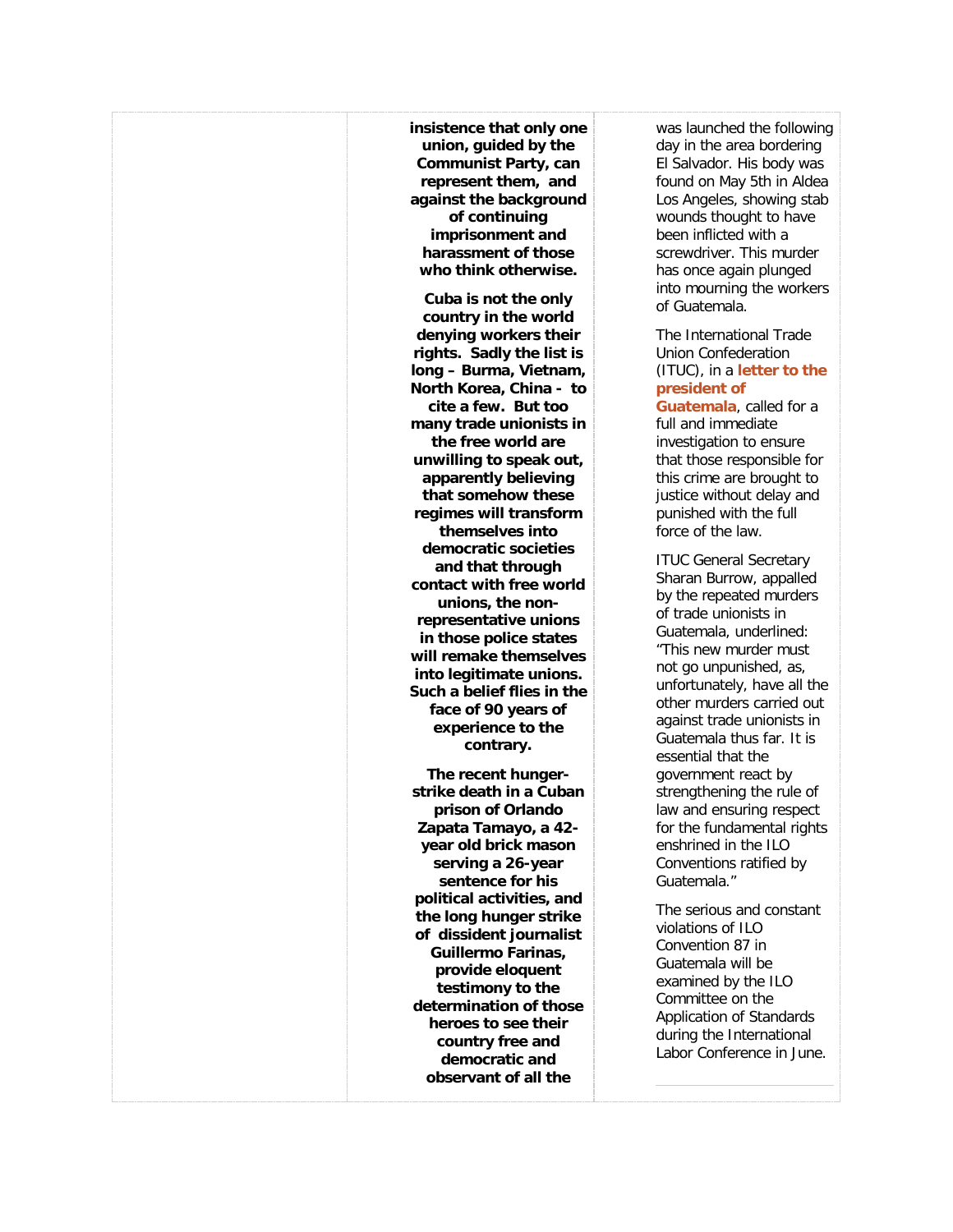### **[rights of free people.](http://freetradeunionism.org/)**

**[Our committee believes](http://freetradeunionism.org/)  [that neither](http://freetradeunionism.org/)  [dictatorships nor their](http://freetradeunionism.org/)  [hand-maiden unions](http://freetradeunionism.org/)  [ever yield power](http://freetradeunionism.org/)  [willingly and that free](http://freetradeunionism.org/)  [trade unions must not](http://freetradeunionism.org/)  [be complicit in the](http://freetradeunionism.org/)  [denial of freedom of](http://freetradeunionism.org/)  [association to workers.](http://freetradeunionism.org/) [Rather, we believe that](http://freetradeunionism.org/)  [those who are joined in](http://freetradeunionism.org/)  [the struggle to assert](http://freetradeunionism.org/)  [workers' rights in the](http://freetradeunionism.org/)  [face of dictators, those](http://freetradeunionism.org/)  [who risk imprisonment](http://freetradeunionism.org/)  [and harassment, need](http://freetradeunionism.org/)  [and deserve our moral](http://freetradeunionism.org/)  [and material support.](http://freetradeunionism.org/) [We hope you will join](http://freetradeunionism.org/)  [us in those struggles.](http://freetradeunionism.org/)**

**[Tom Donahue, CFTU](http://freetradeunionism.org/)  [Chair](http://freetradeunionism.org/)**

### • **[Hope for Democracy](http://freetradeunionism.org/2011/02/hope-for-democracy-builds-as-dictators-fall/)  [Builds as Dictators Fall](http://freetradeunionism.org/2011/02/hope-for-democracy-builds-as-dictators-fall/)**



[The recent events in](http://freetradeunionism.org/)  [Tunisia and Egypt that](http://freetradeunionism.org/)  [resulted in the departures](http://freetradeunionism.org/)  [of long-time dictators Zine](http://freetradeunionism.org/)  [El Abidine Ben Ali and](http://freetradeunionism.org/)  [Hosni Mubarak have raised](http://freetradeunionism.org/)  [hopes that reasonable](http://freetradeunionism.org/)  [democracies will flourish](http://freetradeunionism.org/)  [and spread throughout the](http://freetradeunionism.org/)  [Arab and Muslim Middle](http://freetradeunionism.org/)  [East.](http://freetradeunionism.org/)

[Governments that work for](http://freetradeunionism.org/)  [all the people instead of](http://freetradeunionism.org/)  [just the very wealthy or](http://freetradeunionism.org/)  ["the connected" are long](http://freetradeunionism.org/)  [overdue. All who](http://freetradeunionism.org/)  [appreciate freedom can](http://freetradeunionism.org/)  [only applaud what has](http://freetradeunionism.org/)  [taken place so far. Ali](http://freetradeunionism.org/)  [Abdullah Saleh, president](http://freetradeunionism.org/)  [of Yemen, will no longer](http://freetradeunionism.org/)  [push for his son, Ahmed,](http://freetradeunionism.org/)  [to take his place. King](http://freetradeunionism.org/)  [Abdullah of Jordan](http://freetradeunionism.org/)  [replaced his government in](http://freetradeunionism.org/)  [order to shore up his](http://freetradeunionism.org/)  [regime. Hopefully, the](http://freetradeunionism.org/)  [dictator Muammar Qaddafi](http://freetradeunionism.org/)  [of Libya will not be able to](http://freetradeunionism.org/)  [pass the government there](http://freetradeunionism.org/)  [onto his sons.](http://freetradeunionism.org/)

[Workers and labor unions](http://freetradeunionism.org/)  [in the Middle East, as](http://freetradeunionism.org/)  [elsewhere, have played a](http://freetradeunionism.org/)  [role in the fight for](http://freetradeunionism.org/)  [democracy in Tunisia and](http://freetradeunionism.org/)  [Egypt. Who can forget](http://freetradeunionism.org/)  [Solidarność, the](http://freetradeunionism.org/)  [independent trade union](http://freetradeunionism.org/)  foderation that helped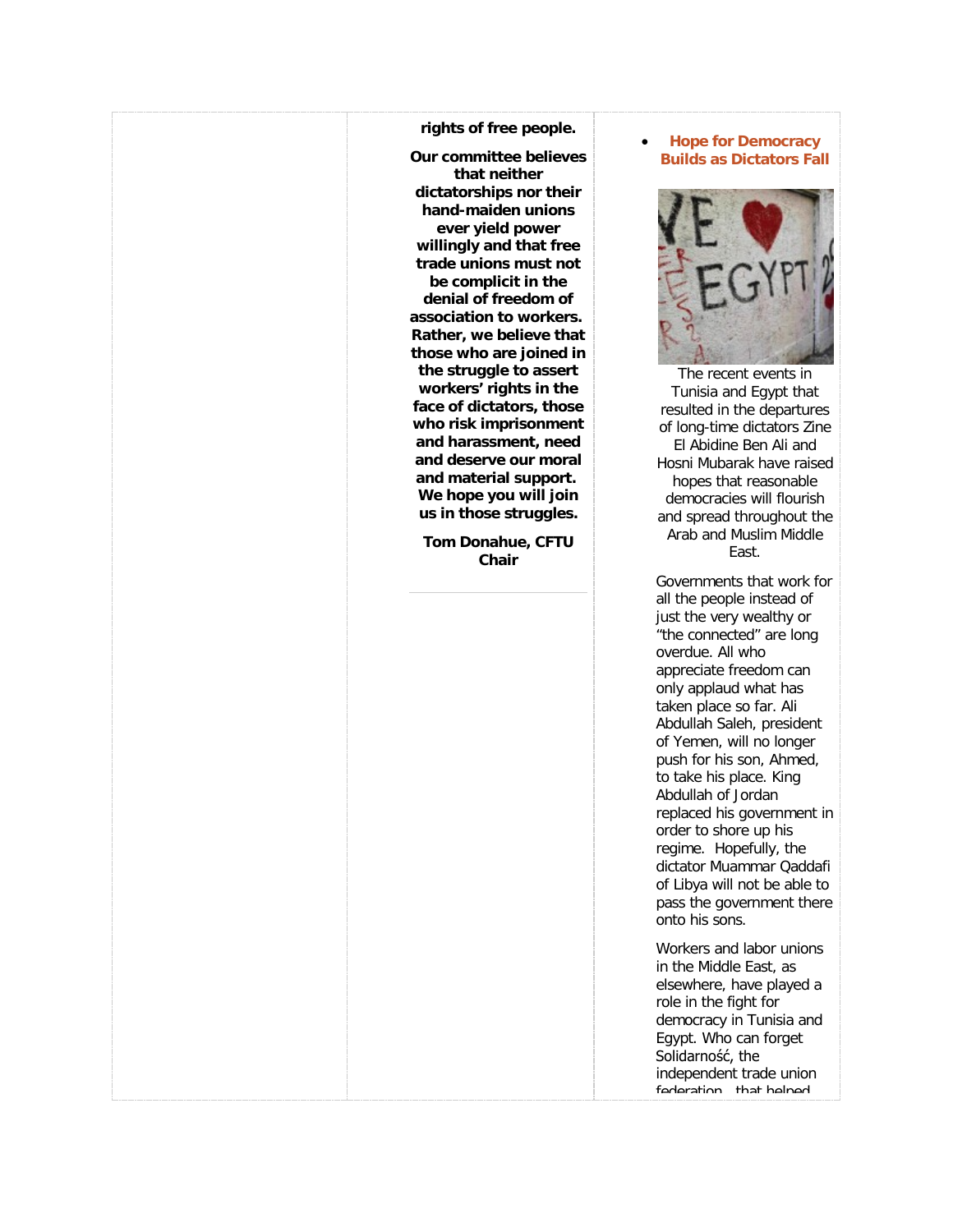### [topple the Communist](http://freetradeunionism.org/)  [regime in Poland?](http://freetradeunionism.org/)

[Newly democratic nations](http://freetradeunionism.org/)  [in the Middle East, if they](http://freetradeunionism.org/)  [are truly democratic, will](http://freetradeunionism.org/)  [encourage the](http://freetradeunionism.org/)  [development and](http://freetradeunionism.org/)  [expansion of free,](http://freetradeunionism.org/)  [democratic, independent](http://freetradeunionism.org/)  [trade unions that](http://freetradeunionism.org/)  [represent the workers in](http://freetradeunionism.org/)  [those countries. Trade](http://freetradeunionism.org/)  [unions exist to help](http://freetradeunionism.org/)  [workers better their lives](http://freetradeunionism.org/)  [and the lives of their](http://freetradeunionism.org/)  [families with improved](http://freetradeunionism.org/)  [wages, benefits, safer](http://freetradeunionism.org/)  [working conditions, and](http://freetradeunionism.org/)  [representation, precisely](http://freetradeunionism.org/)  [what is needed most to](http://freetradeunionism.org/)  [build and sustain a true](http://freetradeunionism.org/)  [democracy.](http://freetradeunionism.org/) 

### • **[Calls for Halt to Trade](http://freetradeunionism.org/)  [Union Rights Violations](http://freetradeunionism.org/2011/02/calls-for-halt-to-trade-union-rights-violations/)**

**MOSCOW** – [At a recent](http://freetradeunionism.org/)  [ITUC conference here, the](http://freetradeunionism.org/)  [International Metalworkers](http://freetradeunionism.org/)  [Federation \(IMF\) affiliates](http://freetradeunionism.org/)  [joined the Newly](http://freetradeunionism.org/)  [Independent States \(NIS\)](http://freetradeunionism.org/)  [in their demands that the](http://freetradeunionism.org/)  [governments and](http://freetradeunionism.org/)  [employers in Russia and in](http://freetradeunionism.org/)  [the newly independent](http://freetradeunionism.org/)  [former Soviet states](http://freetradeunionism.org/)  [respect fundamental rights](http://freetradeunionism.org/)  [guaranteed by ILO](http://freetradeunionism.org/)  [Conventions.](http://freetradeunionism.org/)

[The demands were voiced](http://freetradeunionism.org/)  [at the conclusion of the](http://freetradeunionism.org/)  [International](http://freetradeunionism.org/)  [Confederation of Trade](http://freetradeunionism.org/)  [Unions Conference,](http://freetradeunionism.org/)  ["Building Democracy and](http://freetradeunionism.org/)  [Trade Union Rights in the](http://freetradeunionism.org/)  [NIS," held here last](http://freetradeunionism.org/)  [December.](http://freetradeunionism.org/)

["We have the situation](http://freetradeunionism.org/)  when in the countries with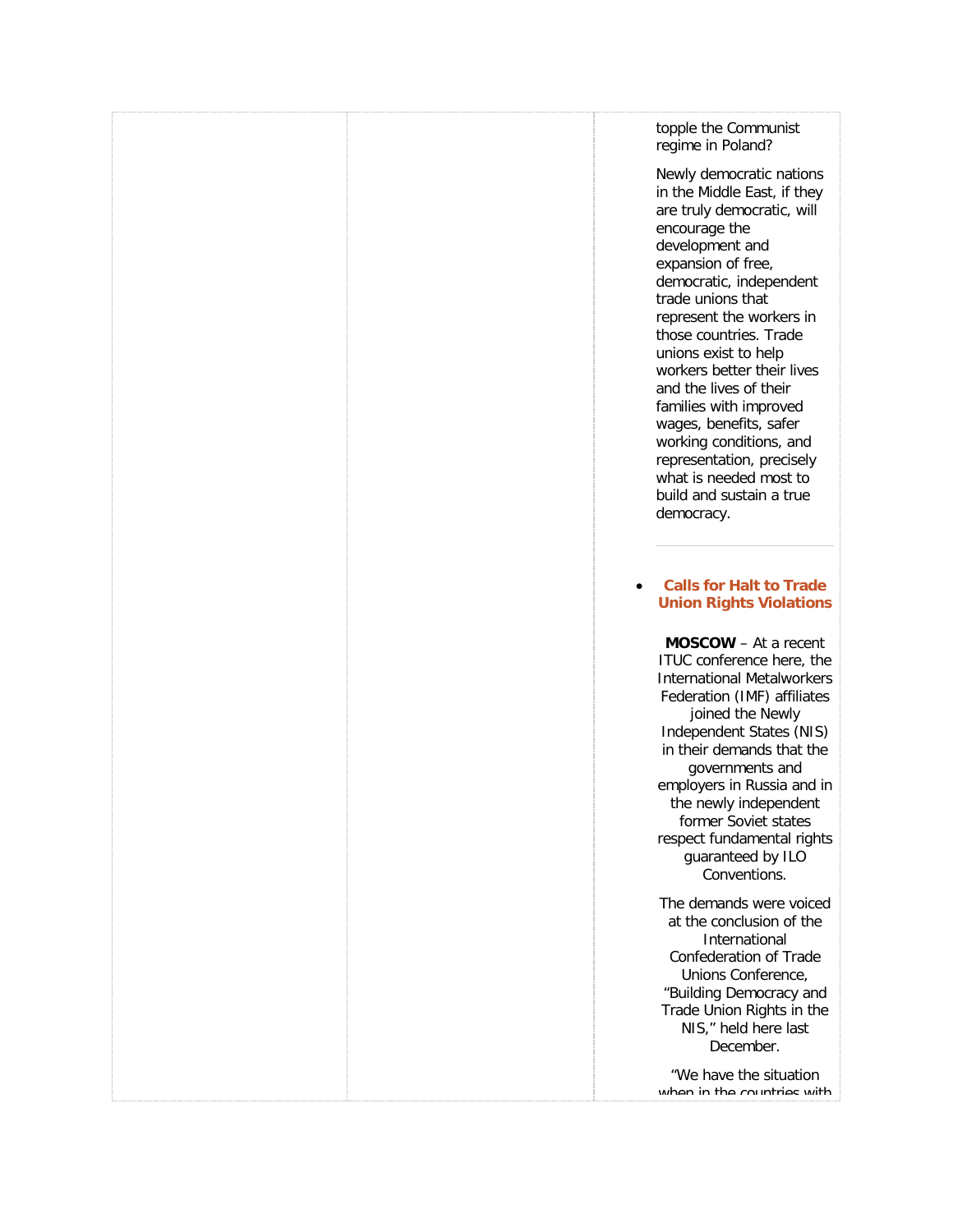|  | about 200 million able-<br>bodied population, the real<br>security of workers<br>approaches to zero," reads<br>the final document<br>adopted by the delegates.                                                                                                                                                                                                                                                                                                                                                                                                |
|--|---------------------------------------------------------------------------------------------------------------------------------------------------------------------------------------------------------------------------------------------------------------------------------------------------------------------------------------------------------------------------------------------------------------------------------------------------------------------------------------------------------------------------------------------------------------|
|  | The large conference was<br>attended by union leaders<br>and activists from<br>Azerbaijan, Armenia,<br>Belarus, Georgia,<br>Kazakhstan, Kyrgyzstan,<br>Moldova, Russia and<br>Ukraine, as well as<br>representatives of the<br>ITUC and its Pan-European<br>Regional Council (PERC),<br>European trade unions and<br>global union federations,<br>including the IMF, NGOs,<br>academics, trade unionists<br>and journalists.                                                                                                                                  |
|  | The nature of violations<br>differ: in Russia, trade<br>union leaflets were added<br>to the list of "extremist"<br>materials"; in Belarus, the<br>system of annual contracts<br>is used as a tool of anti-<br>union discrimination; in<br>Georgia, a truncated Labor<br>Code is introduced, which<br>contains only 55 articles<br>and virtually no<br>guarantees of legal<br>protection of trade unions.<br>Employers and the<br>governments violate the<br>fundamental right of<br>workers to freedom of<br>association as guaranteed<br>by ILO Conventions. |
|  | Officials from different<br>Russian government<br>agencies attended the<br>conference, including the<br>Ministry of Healthcare,<br>Ministry of Justice, and<br><b>General Procurator's</b><br>Office. This created the<br>possibility of a direct and<br>sharp dialogue between<br>trade unionists and                                                                                                                                                                                                                                                        |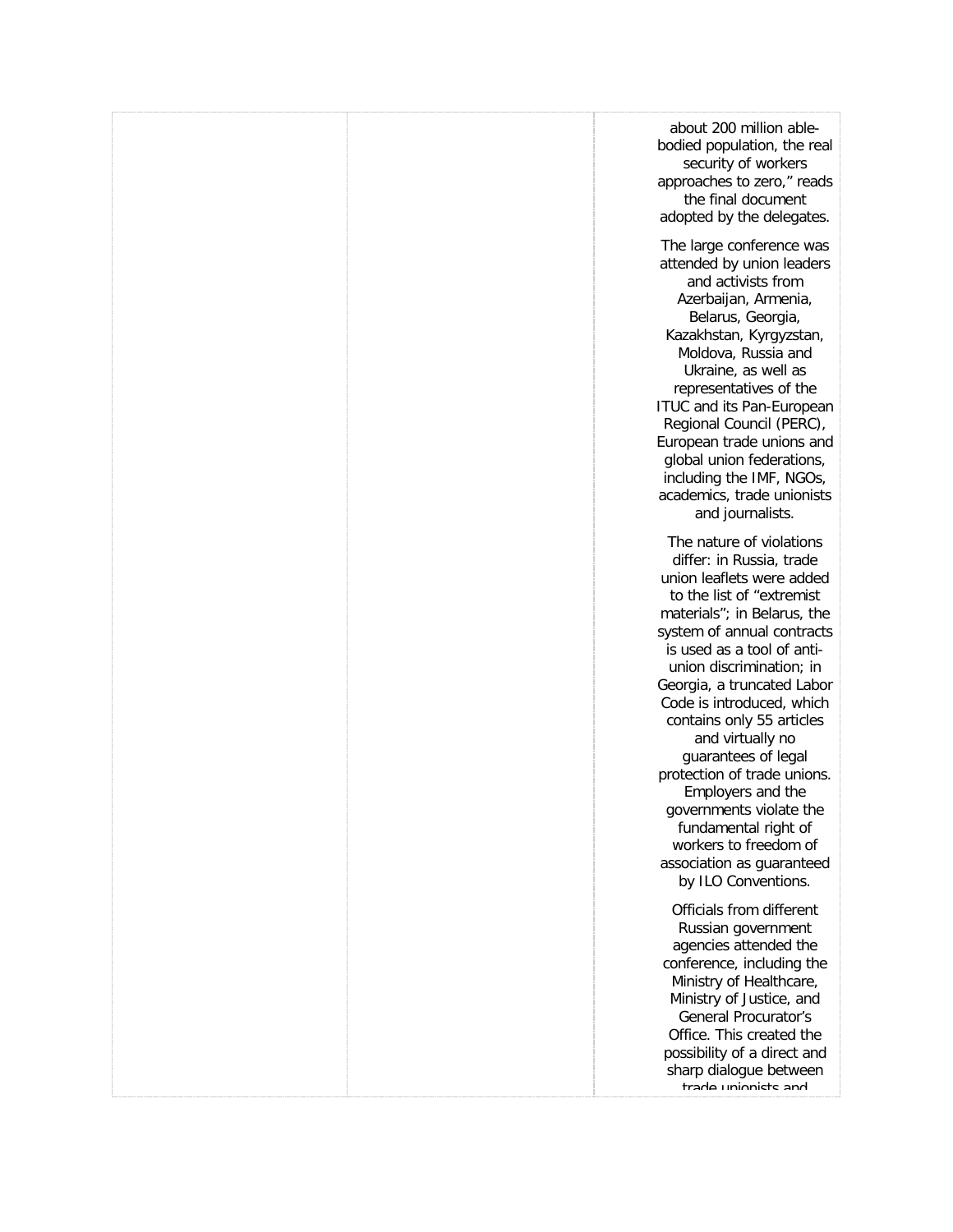| government<br>representatives. Andrei<br>Isaev, Chairman of the<br>Duma Committee on Labor<br>and Social Policy, spoke<br>about the legislative work<br>regarding labor relations.                                                                                                                                                                             |
|----------------------------------------------------------------------------------------------------------------------------------------------------------------------------------------------------------------------------------------------------------------------------------------------------------------------------------------------------------------|
| About 15 activists of the<br>primary union<br>organizations from across<br>the region spoke of<br>pressure exerted on them<br>by employers and<br>authorities. Behind each of<br>the short reports was a<br>history of several months<br>and sometimes years of<br>struggle, persecution,<br>unlawful dismissals,<br>discrimination, and fierce<br>resistance. |
| The final document<br>adopted by the<br>representatives of trade<br>unions calls for<br>strengthening trade union<br>solidarity, to conduct<br>educational work, to build<br>strong trade unions, and<br>to hold national and<br>international campaigns<br>for the protection and<br>development of trade<br>union rights.                                    |
| <b>Free Trade Unionism</b><br><b>Nixed in Much of</b><br><b>Middle East</b>                                                                                                                                                                                                                                                                                    |
| In the West, we take for<br>granted what we have,<br>and what others fought<br>for, including eight hour<br>working days, paid<br>holidays, and much more,<br>so it is reasonable to ask<br>about working conditions<br>in other parts of the world.<br>The Middle East, with its                                                                              |

[untold wealth and](http://freetradeunionism.org/)  resources, is a good place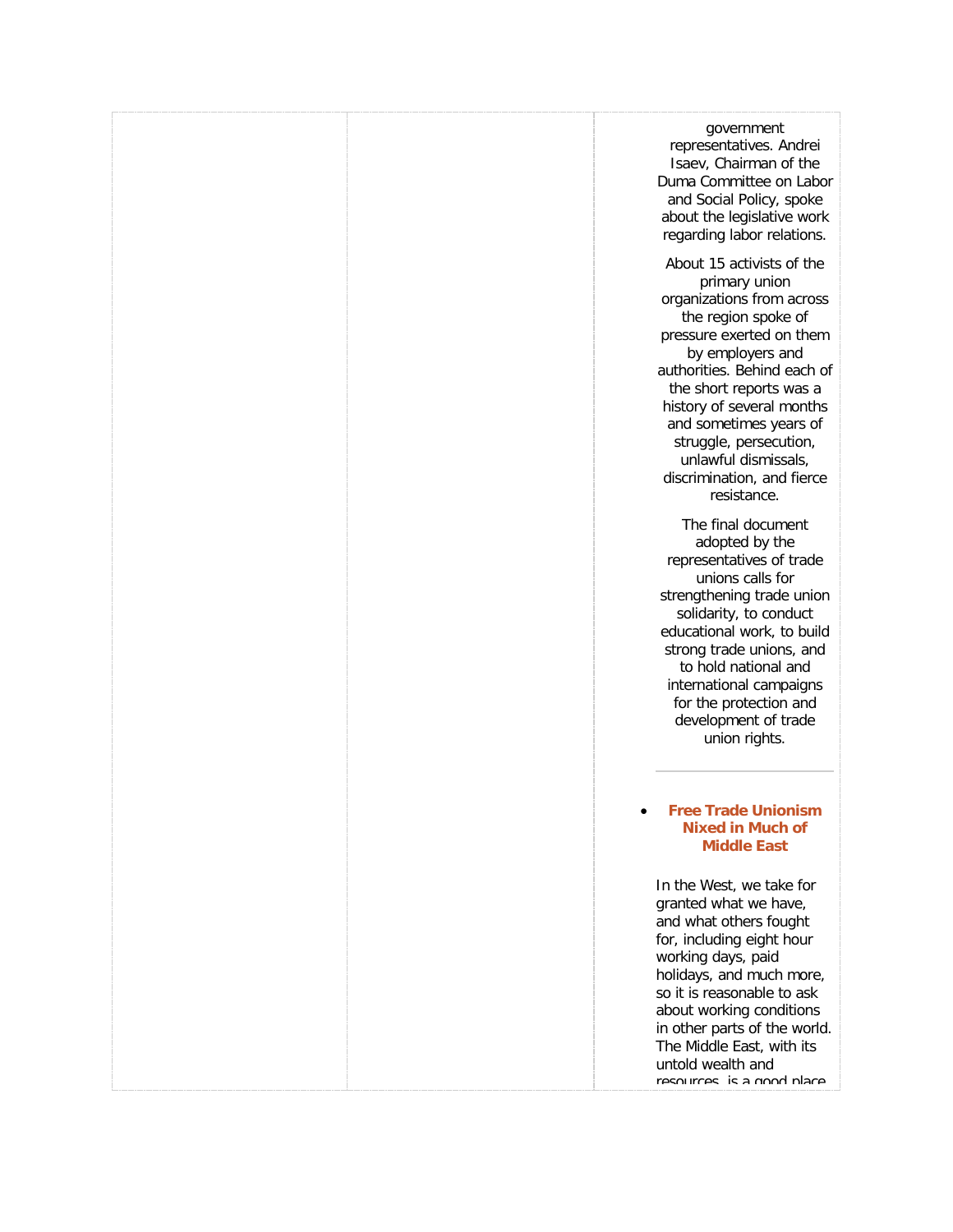| to start.                                                                                                                                                                                                                                                                                                                                                                                                                                                |
|----------------------------------------------------------------------------------------------------------------------------------------------------------------------------------------------------------------------------------------------------------------------------------------------------------------------------------------------------------------------------------------------------------------------------------------------------------|
| Despite a massive<br>population, maybe as<br>many as 300 million, we<br>hear little of the situation<br>of ordinary people and<br>workers in the Middle East.                                                                                                                                                                                                                                                                                            |
| Not surprisingly, trade<br>unions and trade unionists<br>have many difficulties in<br>most of the Middle East,<br>their legal rights are often<br>nonexistent, and they are<br>persecuted, attacked and<br>even assassinated.                                                                                                                                                                                                                            |
| More often than not,<br>ordinary people in the<br>Middle East don't even<br>have the basic right to join<br>a free trade union, or<br>defend their working<br>conditions, let alone strike.                                                                                                                                                                                                                                                              |
| The picture of workers'<br>rights in the Middle East<br>is frequently bleak, as a<br>report in the International<br><b>Trade Union Confederation</b><br>2009 survey relates:                                                                                                                                                                                                                                                                             |
| In Palestine and<br>Lebanon, political<br>tensions and violence have<br>a negative impact on trade<br>union activities. The offices<br>of the Palestinian General<br><b>Federation of Trade</b><br>Unions, and some of the<br>houses of its members,<br>were destroyed by bombs.<br>In Lebanon, the<br>government called out the<br>army after a general strike<br>was called in May.<br>Changes in legislation have<br>continued, but rather<br>slowly. |
| The effective exercise<br>of union rights has<br>accordingly been<br>restricted or non-<br>existent. In Iran, a new<br>law enabling the<br>actahlichmant of fraa trada                                                                                                                                                                                                                                                                                   |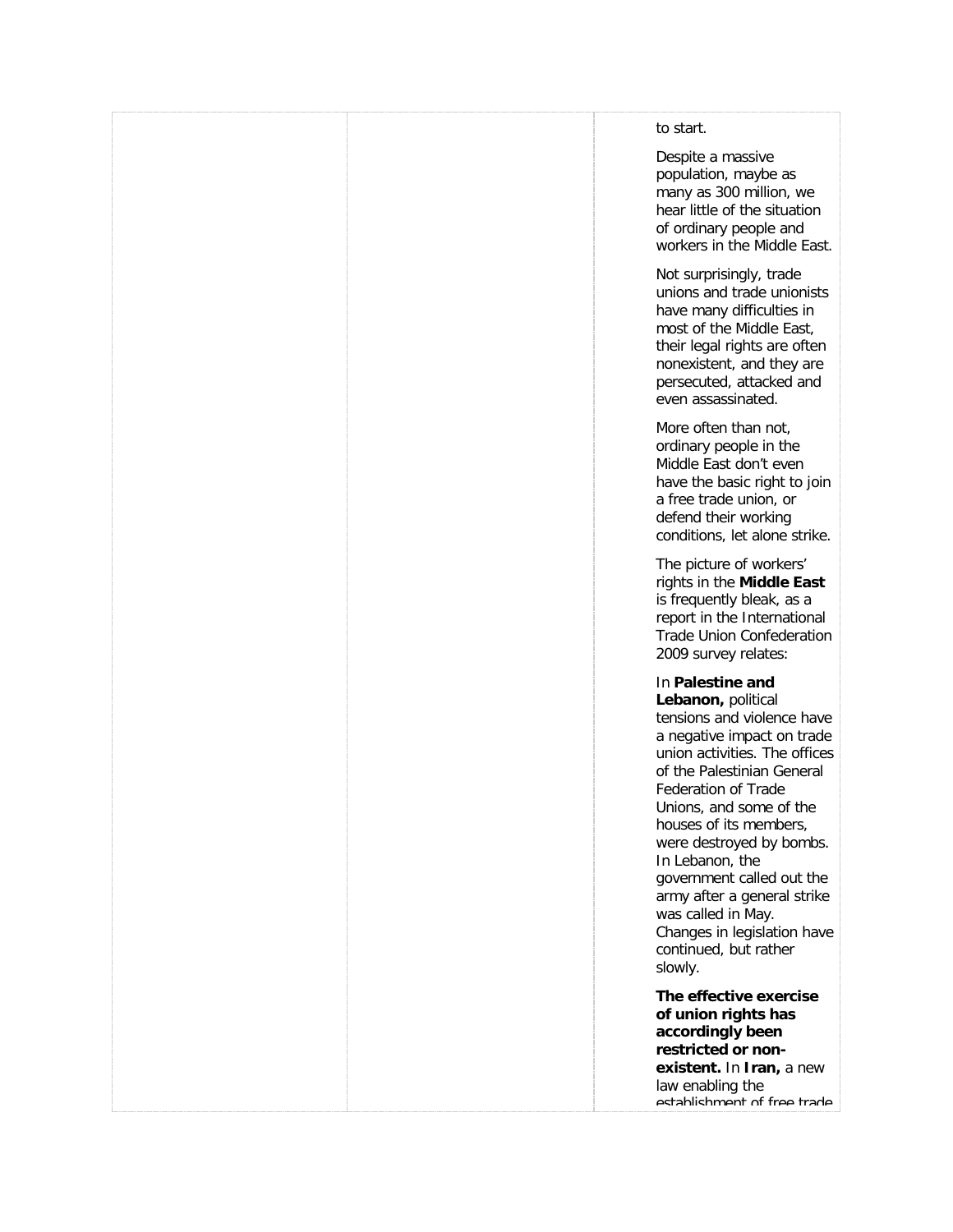[unions is being discussed.](http://freetradeunionism.org/)  [Promises of new laws](http://freetradeunionism.org/)  [guaranteeing increased](http://freetradeunionism.org/)  [trade union freedom have](http://freetradeunionism.org/)  [still not been kept in](http://freetradeunionism.org/)  **[Saudi Arabia, the](http://freetradeunionism.org/)  [United Arab Emirates,](http://freetradeunionism.org/)  [Oman and Qatar](http://freetradeunionism.org/)**. In **Iraq**[, the new labor code](http://freetradeunionism.org/)  [has not been presented to](http://freetradeunionism.org/)  [the Parliament; as a result,](http://freetradeunionism.org/)  [laws dating back to the](http://freetradeunionism.org/)  [former regime that](http://freetradeunionism.org/)  [severely restrict trade](http://freetradeunionism.org/)  [union activities remain in](http://freetradeunionism.org/)  [force. As a general rule](http://freetradeunionism.org/)  [throughout the region,](http://freetradeunionism.org/)  [migrant workers have no](http://freetradeunionism.org/)  [trade union rights. In](http://freetradeunionism.org/)  **[Saudi Arabia, Qatar,](http://freetradeunionism.org/)  Yemen** [and the](http://freetradeunionism.org/) **United [Arab Emirates](http://freetradeunionism.org/)**, the [governments have brought](http://freetradeunionism.org/)  [in measures or proposed](http://freetradeunionism.org/)  [reforms aimed at](http://freetradeunionism.org/)  [improving the lot of](http://freetradeunionism.org/)  [migrant workers, however.](http://freetradeunionism.org/) **[Trade unions are still](http://freetradeunionism.org/)** 

**[banned in Saudi Arabia](http://freetradeunionism.org/)** [\(where only the national](http://freetradeunionism.org/)  [workers' committees are](http://freetradeunionism.org/)  [allowed to be set up in](http://freetradeunionism.org/)  [companies with more than](http://freetradeunionism.org/)  [100 workers\),](http://freetradeunionism.org/) **Qatar and [the United Arab](http://freetradeunionism.org/)  Emirates.** [Despite the](http://freetradeunionism.org/)  [fact that trade union rights](http://freetradeunionism.org/)  [are enshrined in](http://freetradeunionism.org/)  [constitutions, restrictions](http://freetradeunionism.org/)  [remain and trade union](http://freetradeunionism.org/)  [pluralism and collective](http://freetradeunionism.org/)  [bargaining are virtually](http://freetradeunionism.org/)  [non-existent in the region.](http://freetradeunionism.org/)  In **Bahrain**[, for instance,](http://freetradeunionism.org/)  [although the government](http://freetradeunionism.org/)  [committed itself in 2007 to](http://freetradeunionism.org/)  [adopting a law allowing](http://freetradeunionism.org/)  [collective bargaining, the](http://freetradeunionism.org/)  [law has still not been](http://freetradeunionism.org/)  [adopted.](http://freetradeunionism.org/)

[The right to strike remains](http://freetradeunionism.org/)  limited in **[Oman, Qatar,](http://freetradeunionism.org/)  [Syria and Yemen,](http://freetradeunionism.org/) while [it is totally banned in](http://freetradeunionism.org/)**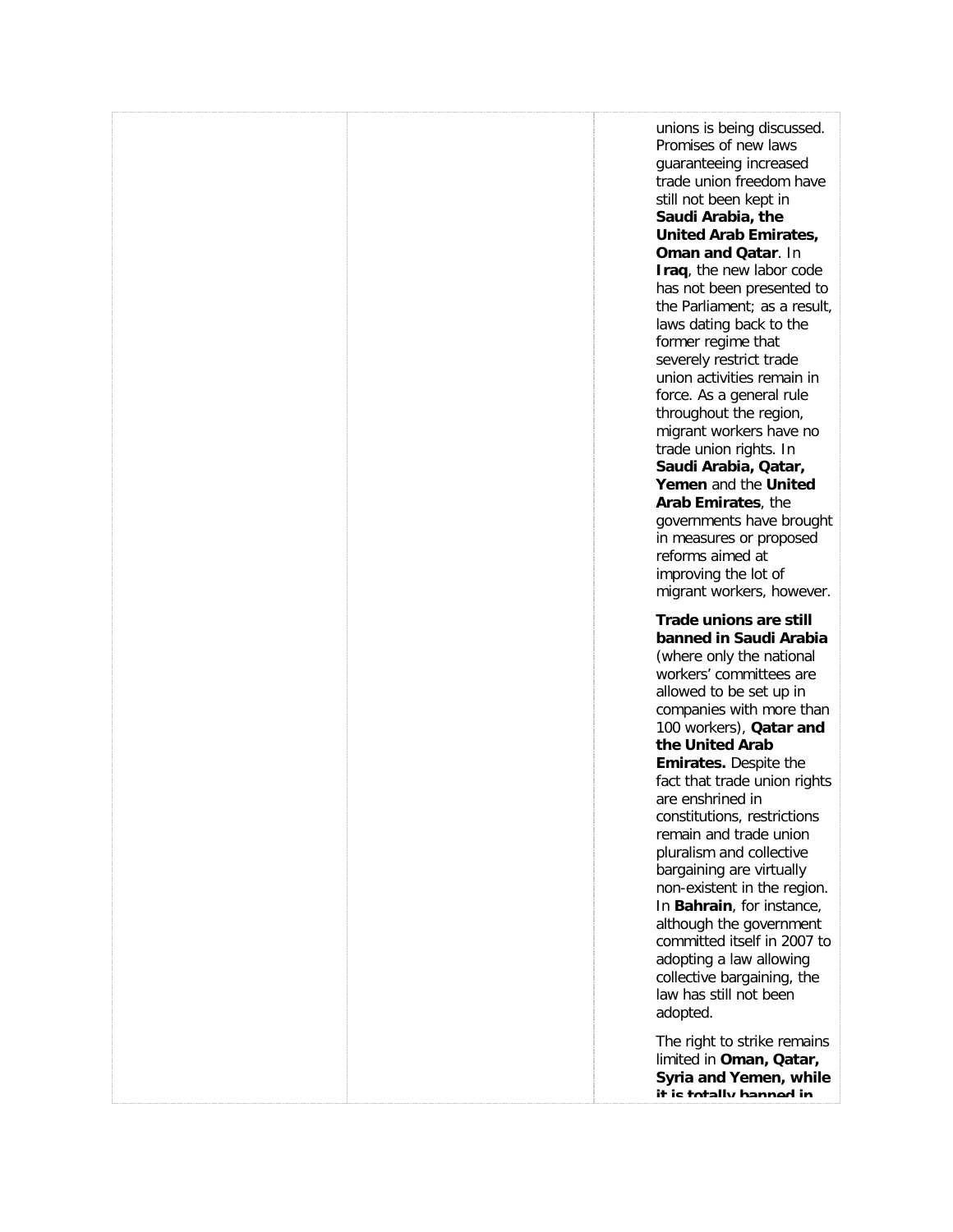**[Saudi Arabia](http://freetradeunionism.org/)** and banned [in the public sector in the](http://freetradeunionism.org/)  **[United Arab](http://freetradeunionism.org/) Emirates, [Iran, Kuwait and Qatar](http://freetradeunionism.org/)**. [In addition, in many cases](http://freetradeunionism.org/)  [the list of essential](http://freetradeunionism.org/)  [services in which strikes](http://freetradeunionism.org/)  [are banned goes beyond](http://freetradeunionism.org/)  [the ILO definition.](http://freetradeunionism.org/)

### • **[Worker Activist in](http://freetradeunionism.org/2010/10/worker-activist-in-china-sentenced-to-3-years-in-jail/)  [China Sentenced to 3](http://freetradeunionism.org/2010/10/worker-activist-in-china-sentenced-to-3-years-in-jail/)  [Years in Jail](http://freetradeunionism.org/2010/10/worker-activist-in-china-sentenced-to-3-years-in-jail/)**

[A well-know labor activist](http://freetradeunionism.org/)  [was sentenced on 20](http://freetradeunionism.org/)  [October to three years in](http://freetradeunionism.org/)  [jail for "gathering a crowd](http://freetradeunionism.org/)  [to disrupt social order",](http://freetradeunionism.org/)  [according to media](http://freetradeunionism.org/)  [reports.](http://freetradeunionism.org/)

[Zhao Dongminwas](http://freetradeunionism.org/)  [arrested on 19 August last](http://freetradeunionism.org/)  [year after organizing more](http://freetradeunionism.org/)  [than 380 workers from](http://freetradeunionism.org/)  [about 20 state-owned](http://freetradeunionism.org/)  [enterprises \(SOEs\) to form](http://freetradeunionism.org/)  [a labour rights group](http://freetradeunionism.org/)  [tasked with overseeing](http://freetradeunionism.org/)  [and monitoring SOE](http://freetradeunionism.org/)  [restructuring, and](http://freetradeunionism.org/)  [reporting corruption and](http://freetradeunionism.org/)  [abuses of power.](http://freetradeunionism.org/)

[The Shaanxi Union Rights](http://freetradeunionism.org/)  [Defence Representative](http://freetradeunionism.org/)  [Congress was](http://freetradeunionism.org/) [f](http://www.clb.org.hk/en/node/100560)ormally [banned by the municipal](http://freetradeunionism.org/)  [government of Xi'an on 27](http://freetradeunionism.org/)  [July, after which Zhao](http://freetradeunionism.org/)  [wrote an open letter](http://freetradeunionism.org/)  [protesting the action to](http://freetradeunionism.org/)  [the State Council, the](http://freetradeunionism.org/)  [municipal, provincial and](http://freetradeunionism.org/)  [central committees of the](http://freetradeunionism.org/)  [Chinese Communist Party.](http://freetradeunionism.org/)  [He was arrested 18 days](http://freetradeunionism.org/)  [later.](http://freetradeunionism.org/) 

[Since his arrest, Zhao's](http://freetradeunionism.org/)  [case has been taken up by](http://freetradeunionism.org/)  [an increasingly vocal group](http://freetradeunionism.org/)  of supporters, many of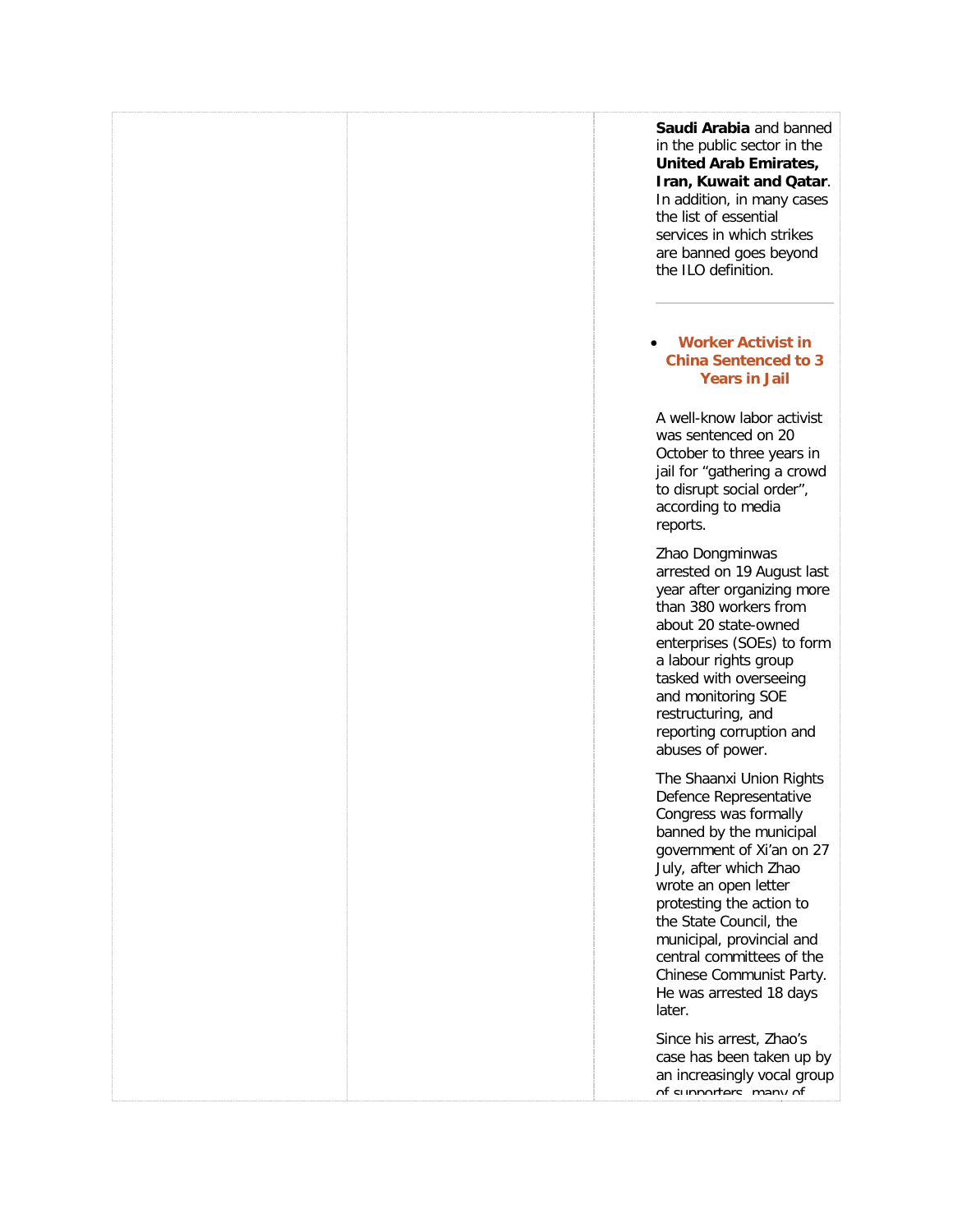| whom share his leftist<br>political views. Zhao was<br>the head of the Shaanxi<br>Mao Zedong Thought<br>Study Group, one of<br>several Maoist groups in<br>China that seek the<br>restoration of a more<br>egalitarian, fair and just<br>society.                                                                                                                                                                                                                                              |
|------------------------------------------------------------------------------------------------------------------------------------------------------------------------------------------------------------------------------------------------------------------------------------------------------------------------------------------------------------------------------------------------------------------------------------------------------------------------------------------------|
| More than 50 scholars<br>signed a petition in<br>October stating that Zhao<br>was not only innocent but<br>had performed meritorious<br>service and that his arrest<br>mocked the rule of law<br>and insulted trade union<br>organizers.                                                                                                                                                                                                                                                       |
| Zhao's three year sentence<br>is on the upper-end of the<br>scale for labour activists.<br>Unlike a decade ago when<br>five or ten year sentences<br>were not uncommon, the<br>authorities nowadays tend<br>to use threats, harassment<br>and short-term detention<br>rather than criminal trials<br>and prison terms to<br>suppress labour groups<br>and activists. It is perhaps<br>Zhao's Maoist allegiances<br>therefore that led to his<br>relatively heavy sentence<br>on this occasion. |
| Dissidents in Vietnam -<br>Out of Sight, Out of<br>Mind?                                                                                                                                                                                                                                                                                                                                                                                                                                       |
| In its summer issue,<br>Dissent magazine,<br>published in New York,<br>breaks the silence on<br>efforts to quell pro-<br>democracy movements in<br>Vietnam with an article<br>titled "Vietnamese<br>Dissidents: Absent from<br>the Western Mind."                                                                                                                                                                                                                                              |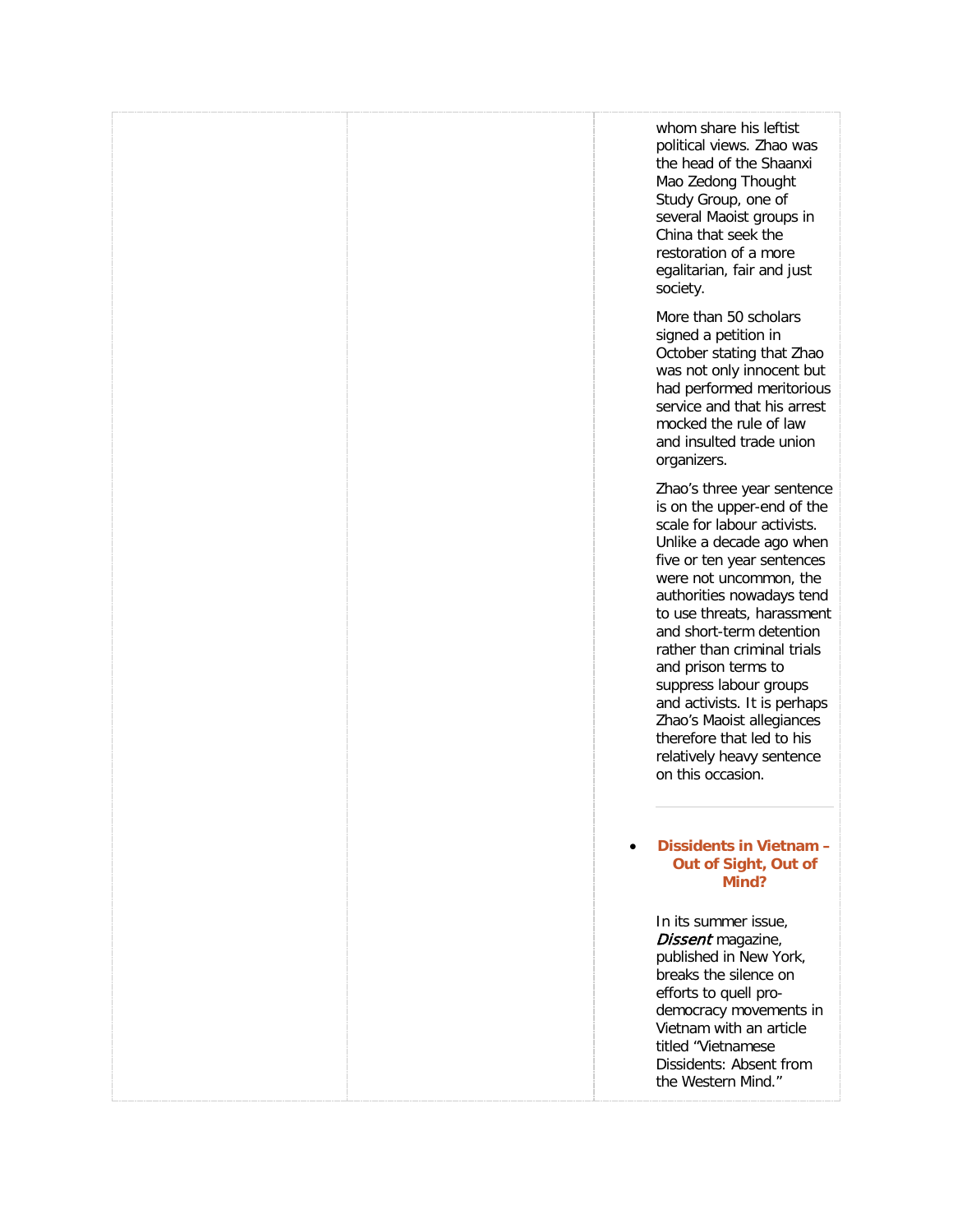| Dustin Roasa, a free lance<br>writer based in Cambodia,<br>describes the most recent<br>chapter in the history of<br>Vietnamese dissidents,<br>which began on April 8,<br>2006, when a group of<br>activists posted on-line a<br>"Manifesto 2006 on<br>Freedom and Democracy."<br>The Dissent article was<br>featured in a blog called<br>Human Rights for Workers. |
|---------------------------------------------------------------------------------------------------------------------------------------------------------------------------------------------------------------------------------------------------------------------------------------------------------------------------------------------------------------------|
| The "manifesto" was<br>signed by more than 2,000<br>Vietnamese, including<br>lawyers, Buddhist monks,<br>Catholic priests, ex-<br><b>Communist Party</b><br>members, writers, and<br>intellectuals from all parts<br>of the country. They<br>became known as Bloc<br>8406, after the date it was<br>posted.                                                         |
| In a visit to Vietnam in the<br>winter of 2007, Roasa<br>talked with several Bloc<br>8406 members and found<br>their mood pessimistic.<br>The movement was under<br>siege and losing members<br>to prison. It did not gain<br>the attention of the foreign<br>media.                                                                                                |
| "The dissidents I know<br>hope for foreign<br>involvement in their<br>cause," Doasa writes. The<br>hope was that media<br>interest would pressure<br>the Party to listen to<br>dissidents like Nguyen Dan<br>Que, who after 20 years in<br>prison is under house<br>arrest in Saigon and has<br>refused offers of exile to<br>the United States.                    |
| In the summer of 2008,<br>the government quietly<br>gave a multibillion-dollar<br>land concession in the<br>Cantral Hinhlande to a                                                                                                                                                                                                                                  |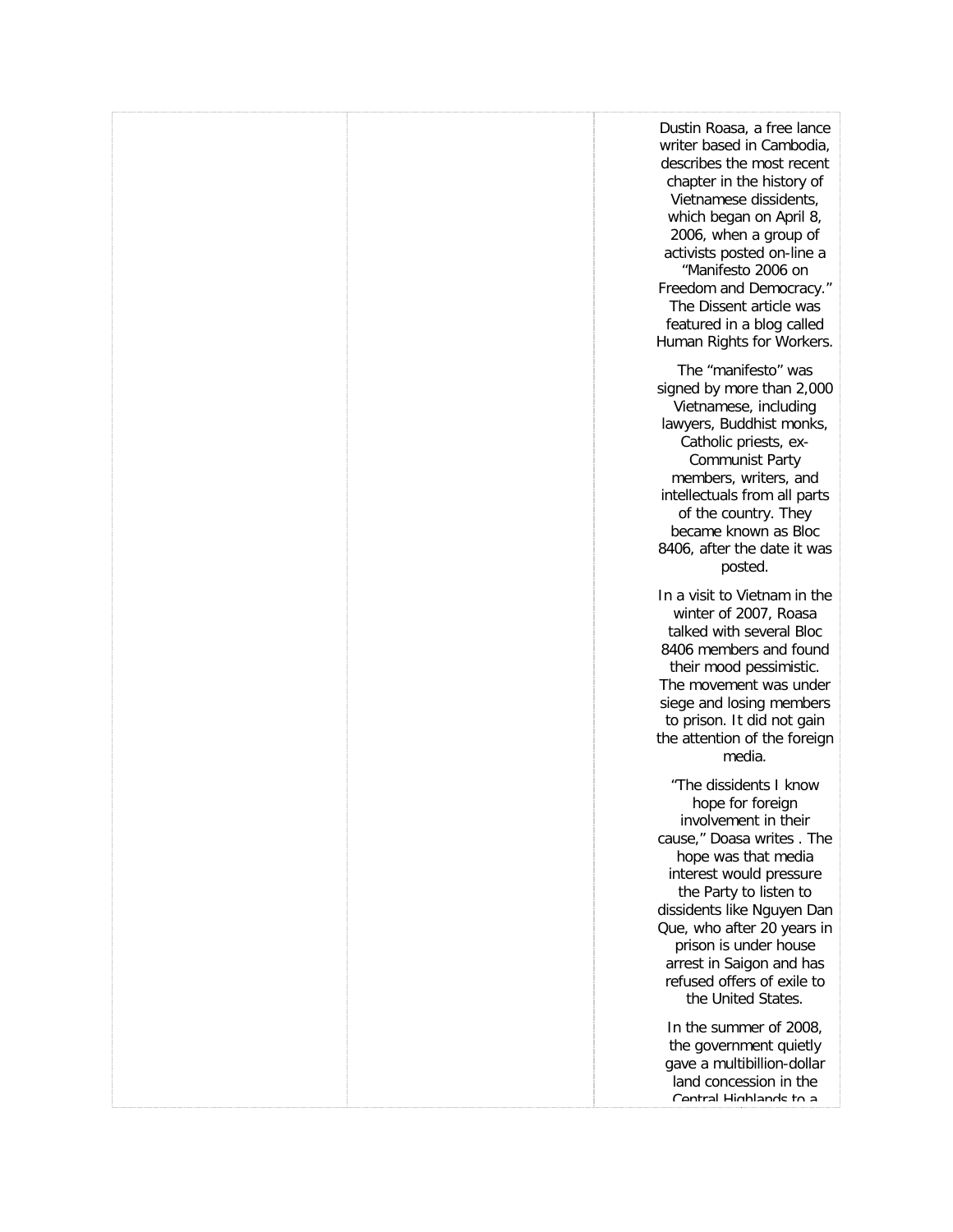| bauxite mining company in<br>China, which brought in<br>thousands of "guest<br>workers" from China.<br>General Vo Nguyen Gap,<br>98, criticized the<br>concession. So did some<br>bloggers. "Few issues<br>unite Vietnamese than<br>suspicion of their large<br>neighbor to the North,"<br>Doasa points out.                                                                                                                                                                                                                                                                                                                                                                                                      |
|-------------------------------------------------------------------------------------------------------------------------------------------------------------------------------------------------------------------------------------------------------------------------------------------------------------------------------------------------------------------------------------------------------------------------------------------------------------------------------------------------------------------------------------------------------------------------------------------------------------------------------------------------------------------------------------------------------------------|
| A new wave of repression<br>followed. At least 60 pro-<br>democracy activists have<br>been arrested since last<br>October. One was a 41-<br>year-old lawyer and<br>graduate of Tulane, Le<br>Cong Dinh, who gained<br>fame for representing the<br>Socialist Republic of<br>Vietnam in a trade dispute<br>with the United State (over<br>catfish dumping) and<br>winning it. He also took on<br>the job of defending<br>dissidents in court, and<br>began blogging about the<br>bauxite mine and other<br>government concessions to<br>the People's Republic of<br>China.<br>On January 30, 2010, Le<br>Cong Dinh was sentenced<br>to five years in prison on a<br>charge of conducting<br>propaganda against the |
| state.<br><b>Pressure Builds for Free</b><br><b>Trade Unions in China</b><br>A wave of strikes in<br>Chinese factories recently<br>has highlighted the lack of<br>authentic rights for<br>Chinese workers and other<br>inequities in Chinese<br>society. In response, the<br>Communist regime is<br>launching a "Strike-Hard"                                                                                                                                                                                                                                                                                                                                                                                     |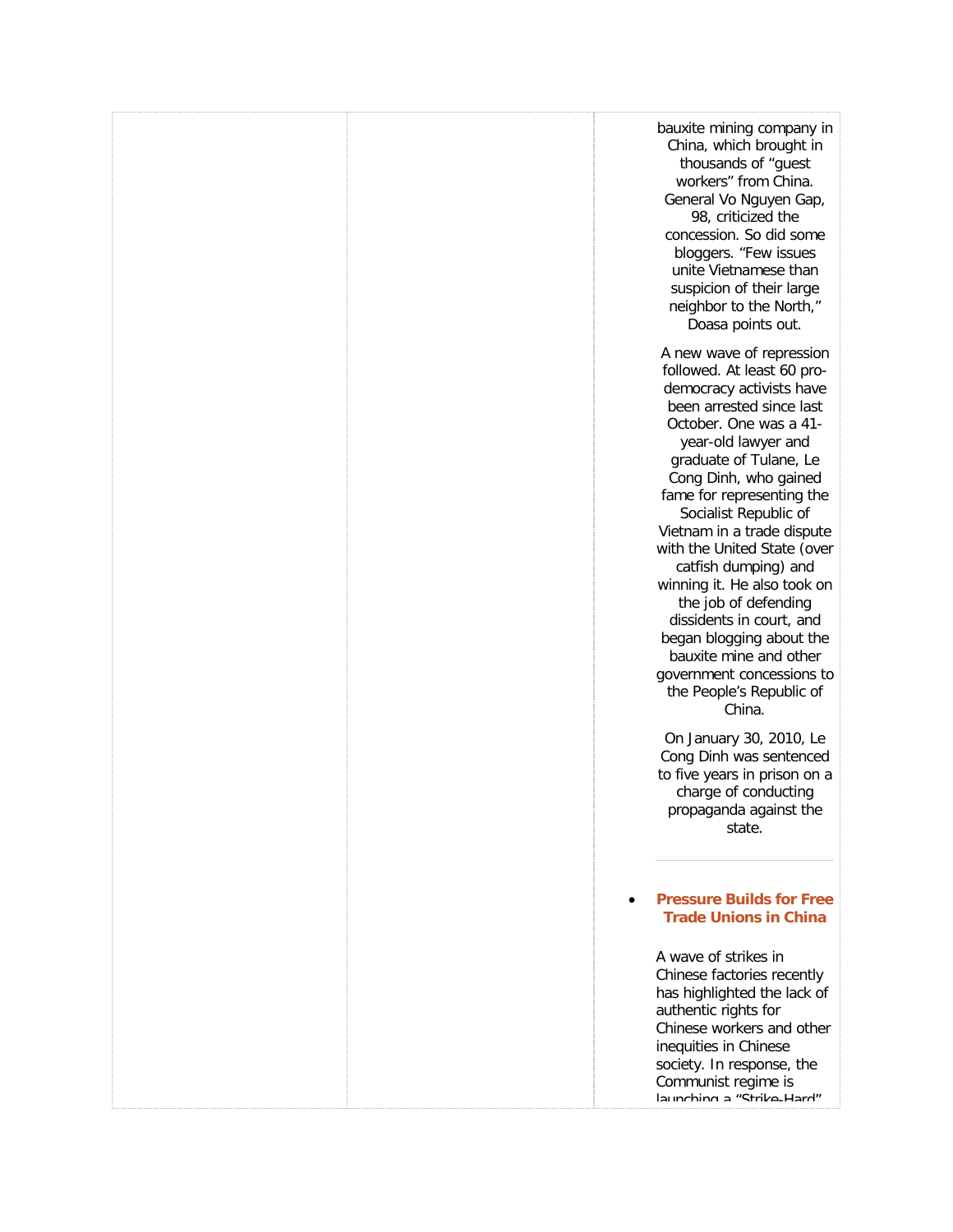### [campaign.](http://freetradeunionism.org/) [According to China](http://freetradeunionism.org/)  [analysts, the recent wave](http://freetradeunionism.org/)  [of strikes is a reflection of](http://freetradeunionism.org/)  [simmering social](http://freetradeunionism.org/)  [discontent and unrest as a](http://freetradeunionism.org/)  [result of social inequality,](http://freetradeunionism.org/)  [injustice, and rising](http://freetradeunionism.org/)  inflation, [The Epoch Times](http://freetradeunionism.org/) [reports. Many of the](http://freetradeunionism.org/)  [striking workers are not](http://freetradeunionism.org/)  [only demanding pay](http://freetradeunionism.org/)  [raises, but are also asking](http://freetradeunionism.org/)  [for independent unions.](http://freetradeunionism.org/) [If the strikes escalate, they](http://freetradeunionism.org/)  [may threaten China's](http://freetradeunionism.org/)  [position as the factory of](http://freetradeunionism.org/)  [the world, and thus](http://freetradeunionism.org/)  [threaten the communist](http://freetradeunionism.org/)  [regime's popular](http://freetradeunionism.org/)  [legitimacy and survival.](http://freetradeunionism.org/)  [However, experts say that](http://freetradeunionism.org/)  [responding to the workers](http://freetradeunionism.org/)  [demands with](http://freetradeunionism.org/) brute force [will not work.](http://freetradeunionism.org/)  [On June 13, the Chinese](http://freetradeunionism.org/)  [Ministry of Public Security](http://freetradeunionism.org/)  [announced it would launch](http://freetradeunionism.org/)  [a seven-month-long](http://freetradeunionism.org/)  ["Strike-Hard" campaign to](http://freetradeunionism.org/)  ["crack down on violent](http://freetradeunionism.org/)  [crimes that seriously affect](http://freetradeunionism.org/)  [the public's sense of](http://freetradeunionism.org/)  [security" as China goes](http://freetradeunionism.org/)  [through an economic](http://freetradeunionism.org/)  [transition and social](http://freetradeunionism.org/)  [transformation.](http://freetradeunionism.org/) [Xu Yimin, a migrant](http://freetradeunionism.org/)  workers' rights activist in [Jilin Province, in his blog](http://freetradeunionism.org/)  [called for an independent](http://freetradeunionism.org/)  [labor union, stating that](http://freetradeunionism.org/)  [the string of suicides at](http://freetradeunionism.org/)  [Foxconn and the](http://freetradeunionism.org/)  [subsequent strikes across](http://freetradeunionism.org/)  [the country were mainly](http://freetradeunionism.org/)  [due to "workers having no](http://freetradeunionism.org/)

[New Tang Dynasty](http://freetradeunionism.org/)  Television [\(NTDTV\) said in](http://freetradeunionism.org/)  a lung 24 report that last

[voice, rights, or means of](http://freetradeunionism.org/) 

[expression."](http://freetradeunionism.org/)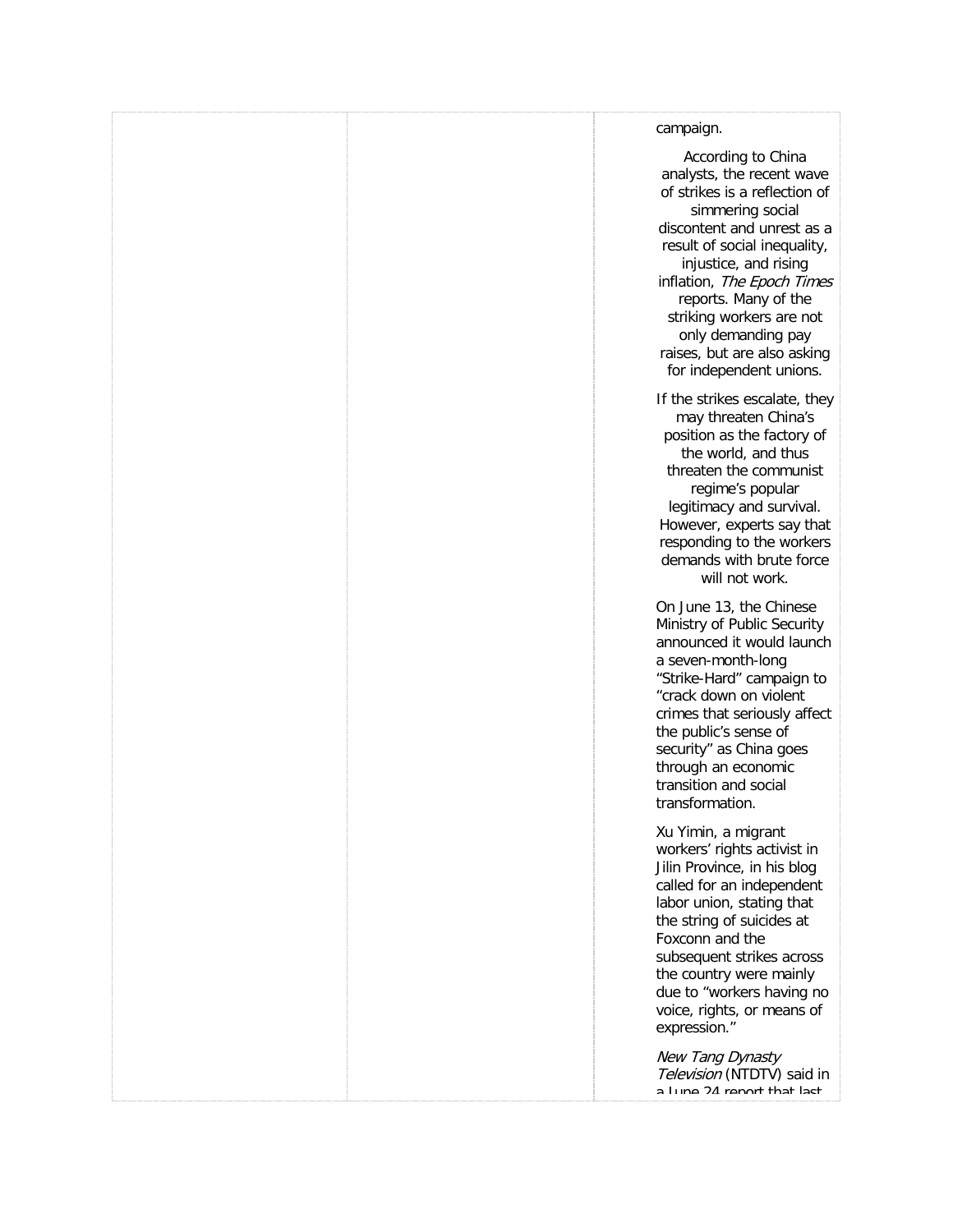[year, migrant rural](http://freetradeunionism.org/)  [workers from northeastern](http://freetradeunionism.org/)  [Jilin Province applied to](http://freetradeunionism.org/)  [authorities to form their](http://freetradeunionism.org/)  [own union but were](http://freetradeunionism.org/)  [rejected. Around the same](http://freetradeunionism.org/)  [time, the state-run All-](http://freetradeunionism.org/)[China Federation of Trade](http://freetradeunionism.org/)  [Unions released a report](http://freetradeunionism.org/)  [warning that young](http://freetradeunionism.org/)  [migrant workers are](http://freetradeunionism.org/)  [increasingly willing to](http://freetradeunionism.org/)  [make demands from the](http://freetradeunionism.org/)  [state, a development](http://freetradeunionism.org/)  [construed as "a test for](http://freetradeunionism.org/)  [stability in the country."](http://freetradeunionism.org/)

[Labor unions in China are](http://freetradeunionism.org/)  [state-controlled and](http://freetradeunionism.org/)  [generally side with the](http://freetradeunionism.org/)  [management and local](http://freetradeunionism.org/)  [communist officials,](http://freetradeunionism.org/)  [instead of representing](http://freetradeunionism.org/)  [workers.](http://freetradeunionism.org/)

### • **[Mexican Workers Face](http://freetradeunionism.org/2010/04/mexican-workers-face-state-brutality/)  [State Brutality](http://freetradeunionism.org/2010/04/mexican-workers-face-state-brutality/)**

[The Mexican miners'](http://freetradeunionism.org/)  [union, Los Mineros, has](http://freetradeunionism.org/)  [put out a call for support](http://freetradeunionism.org/)  [for its 1200 members](http://freetradeunionism.org/)  [facing state brutality and](http://freetradeunionism.org/)  [violence aimed at breaking](http://freetradeunionism.org/)  [their two year strike. The](http://freetradeunionism.org/)  [1200 miners have been on](http://freetradeunionism.org/)  [strike since July 2007 at](http://freetradeunionism.org/)  [the Cananea mine over](http://freetradeunionism.org/)  [health and safety and](http://freetradeunionism.org/)  [other contract violations.](http://freetradeunionism.org/)  [Grupo Mexico, the mining](http://freetradeunionism.org/)  [giant which operates](http://freetradeunionism.org/)  [Cananea, and the Mexican](http://freetradeunionism.org/)  [government have](http://freetradeunionism.org/)  [continuously tried to end](http://freetradeunionism.org/)  [the strike and crush the](http://freetradeunionism.org/)  [union. They have](http://freetradeunionism.org/)  [threatened and jailed](http://freetradeunionism.org/)  [union leaders, illegally](http://freetradeunionism.org/)  [frozen union bank](http://freetradeunionism.org/)  [accounts and failed to](http://freetradeunionism.org/)  [investigate or prosecute](http://freetradeunionism.org/)  accaccinations of union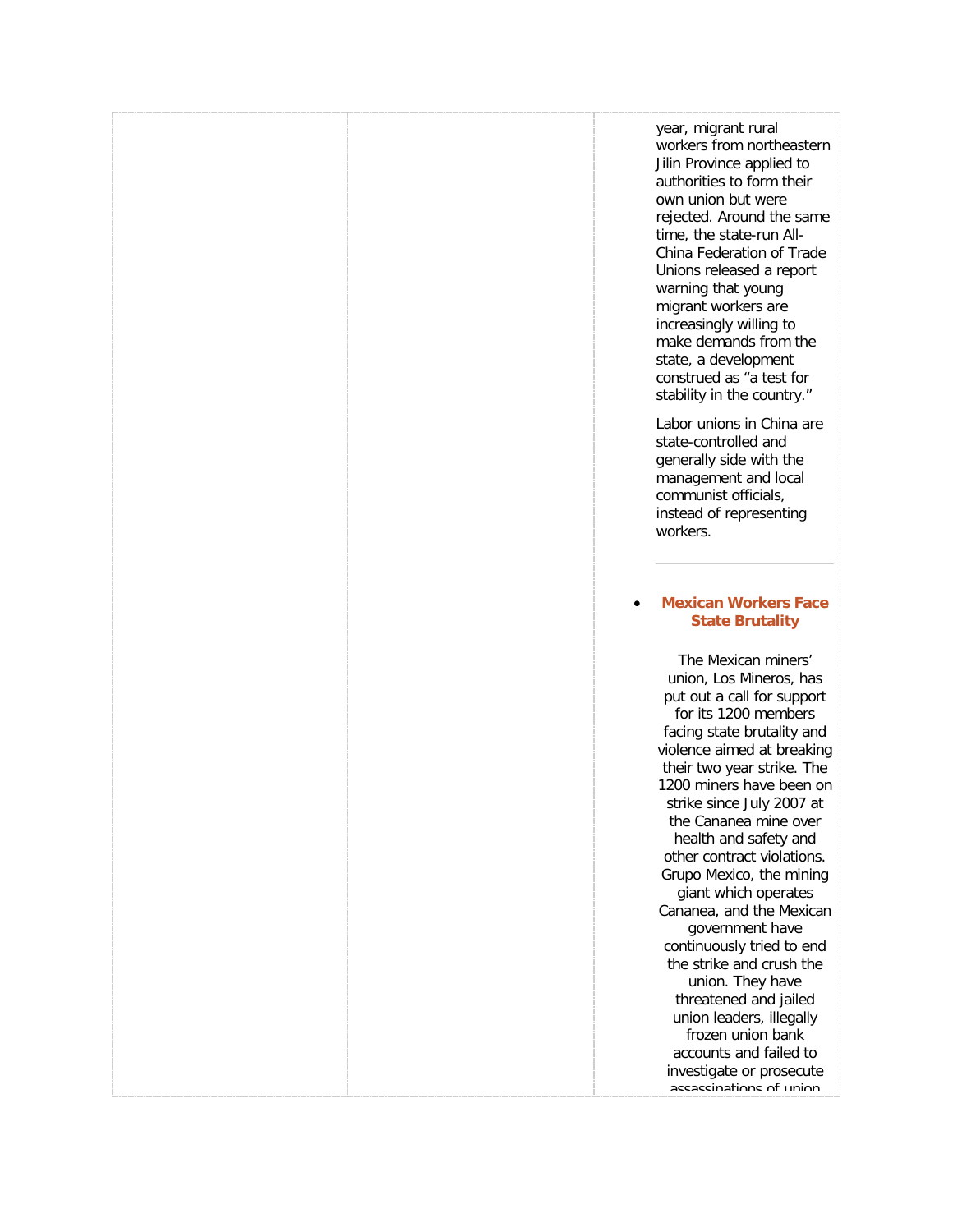|                       | members.<br>On February 11, a federal<br>court gave Grupo Mexico<br>permission to fire the<br>striking workers and<br>terminate the labour<br>agreement. The<br>government has<br>threatened to use armed<br>force to gain control of<br>Cananea. The Los Mineros<br>members at Cananea are<br>resolved to continue<br>occupying the mine until a<br>fair labour agreement is<br>reached. The International<br>Metalworkers' Federation,<br>which the EPMU is a<br>member of, has called on<br>the Mexican government<br>to: * Release all union<br>funds illegally seized by<br>the government; * Lift all<br>charges still pending<br>against Napoleon Gomez<br>Urrutia and other members<br>of the union. * Prosecute<br>in a court of law,<br>immediately and<br>transparently, all those |
|-----------------------|-----------------------------------------------------------------------------------------------------------------------------------------------------------------------------------------------------------------------------------------------------------------------------------------------------------------------------------------------------------------------------------------------------------------------------------------------------------------------------------------------------------------------------------------------------------------------------------------------------------------------------------------------------------------------------------------------------------------------------------------------------------------------------------------------|
|                       | responsible in the<br>corruption of documents<br>and facts; and *<br>Investigate Grupo Mexico's<br>involvement in the murder                                                                                                                                                                                                                                                                                                                                                                                                                                                                                                                                                                                                                                                                  |
|                       | of Reynaldo Hernandez<br>Gonzolez and the<br>detention and torture of 20<br>union members in<br>Nacozari, Sonora.                                                                                                                                                                                                                                                                                                                                                                                                                                                                                                                                                                                                                                                                             |
| Return to top of page |                                                                                                                                                                                                                                                                                                                                                                                                                                                                                                                                                                                                                                                                                                                                                                                               |

• **[Home](http://freetradeunionism.org/)**

[mmittee for Free Trade Unionism](http://freetradeunionism.org/)

- **[Contacts](http://freetradeunionism.org/contact-us/)**
- **[Mission](http://freetradeunionism.org/our-mission/)**
- **[Archives](http://freetradeunionism.org/archives/)**
	- • **[Links](http://freetradeunionism.org/links/)**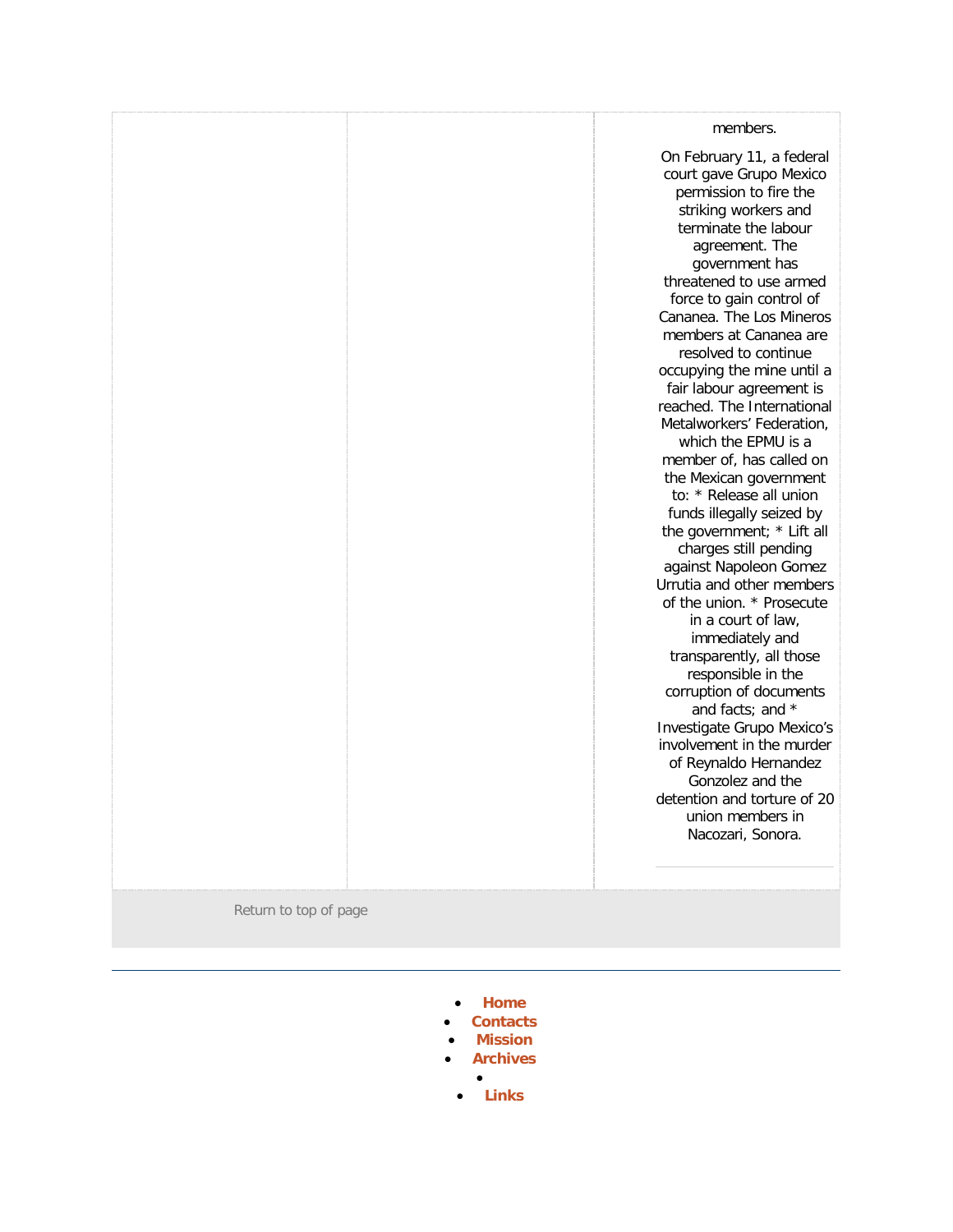### GO.

« **[Cuban Dissident Juan](http://freetradeunionism.org/2011/05/cuban-dissident-juan-wilfredo-soto-dies-after-police-beating/)  [Wilfredo Soto Dies after](http://freetradeunionism.org/2011/05/cuban-dissident-juan-wilfredo-soto-dies-after-police-beating/)  [Police Beating](http://freetradeunionism.org/2011/05/cuban-dissident-juan-wilfredo-soto-dies-after-police-beating/)**

## **[Cuban Oscar Elias Biscet](http://freetradeunionism.org/2011/03/cuban-oscar-elias-biscet-released-after-refusing-deportation-to-spain/)  [Released After Refusing](http://freetradeunionism.org/2011/03/cuban-oscar-elias-biscet-released-after-refusing-deportation-to-spain/)  [Deportation](http://freetradeunionism.org/2011/03/cuban-oscar-elias-biscet-released-after-refusing-deportation-to-spain/)** »

#### **Labor Leaders Murdered in El Salvador Honored at AFL-CIO Ceremony**

May 14th, 2011, By admin

#### Find Under **[Focus on Cuba](http://freetradeunionism.org/category/focus-on-cuba/)**

**Silver Spring, MD** – Two American trade unionists and a Salvadoran labor leader who were murdered 30 years ago while working for agricultural reform in El Salvador were honored recently during the AFL-CIO's Workers' Memorial Day observance.

The three victims were Michael Peter Hammer, Director of Land Reform Programs; Mark David Pearlman, lawyer, and José Rodolfo Viera, head of the Salvadoran Farm Workers' Union and also President of the Salvadoran Institute for Agrarian Transformation. Hammer and Pearlman were on assignment for the American Institute for Free Labor Development (AIFLD), the AFL-CIO's Latin American arm. Viera's institute was empowered under 1980 laws in El Salvador to take land from the country's propertied oligarchy and redistribute it among Salvadoran peasants, a program that country's ruling families sought to destroy.

The AFL-CIO's annual Workers' Memorial Day observance is held to honor and call attention to the death of workers killed in industrial or workplace accidents. The names of those killed are fired onto brick pavers set at the memorial site, which is on the campus of the National Labor College in Silver Spring, Maryland.

On January 3, 1981, Hammer, Pearlman and Viera were having dinner in San Salvador's Sheraton Hotel when two men armed with automatic pistols walked into the dining room and opened fire, killing the three.

Two ex-corporals in El Salvador's National Guard were arrested and convicted in connection with the killings. They confessed, and testified that one of their officers, a Lieutenant Rodolfo Isidro López Sibrián, told the pair to kill the three labor unionists. They were released a year later in a general amnesty.

Michael Hammer, Jr., son of one of the victims, attended the AFL-CIO observance. He is an Assistant Secretary for Public Affairs at the U.S. Department of State.

### *CFTU Updates*

.

### • **[The Passing of Bill](http://freetradeunionism.org/2011/09/the-passing-of-bill-doherty/)  [Doherty](http://freetradeunionism.org/2011/09/the-passing-of-bill-doherty/)**

### Bill Doherty, 84, Executive Director of the American Institute for Free Labor Development, AFL-CIO

William Charles "Bill" Doherty Jr., who led the AFL-CIO's outreach to trade unions in Latin America for 35 years, died August 28 after a long battle with bone marrow cancer. He was 84.

Born in Belleview, Ky., the oldest of nine children, Doherty was raised in the Washington, D.C. area where his father, William Charles Doherty Sr. was president of the National Association of Letter Carriers, and later the first U.S. ambassador to Jamaica. He graduated from St. Paul's Catholic Academy High School, where he met his future wife, Jane Catherine Donovan, a Boston native. He worked as a Capitol Hill police officer while completing his degree in philosophy at Catholic University of America, where he played defensive lineman for the football team. He also attended Georgetown University School of Linguistics and Georgetown Law School.

#### *International News*

### • **[18 Killed in Malawi](http://freetradeunionism.org/2011/09/18-killed-in-malawi-protests/)  [Protests](http://freetradeunionism.org/2011/09/18-killed-in-malawi-protests/)**

In late July, authorities in Malawi perpetrated a round of violence that resulted in the deaths of 18 people involved in peaceful protests.

The International Trade Union Confederation has written to the president of Malawi to strongly protest the bloody repression of peaceful protests.

Malawi's trade unions have been critical of a number of recent laws which limit the freedom of the press, restrict lawsuits against government agencies and officers, and limit civil liberties. Under the current situation, the Malawian police can search any house without a search warrant, and the press cannot publish anything which is "deemed to be contrary to the public interest."

Protestors also wanted to point out the quickly deteriorating economic conditions in their country, characterized by crippling fuel and foreign exchange shortages. The workers of Malawi have been hit hard by the economic crisis. Shortage of foreign exchange means that companies cannot bring in raw materials and parts, which has resulted in massive job losses. Shortages cause basic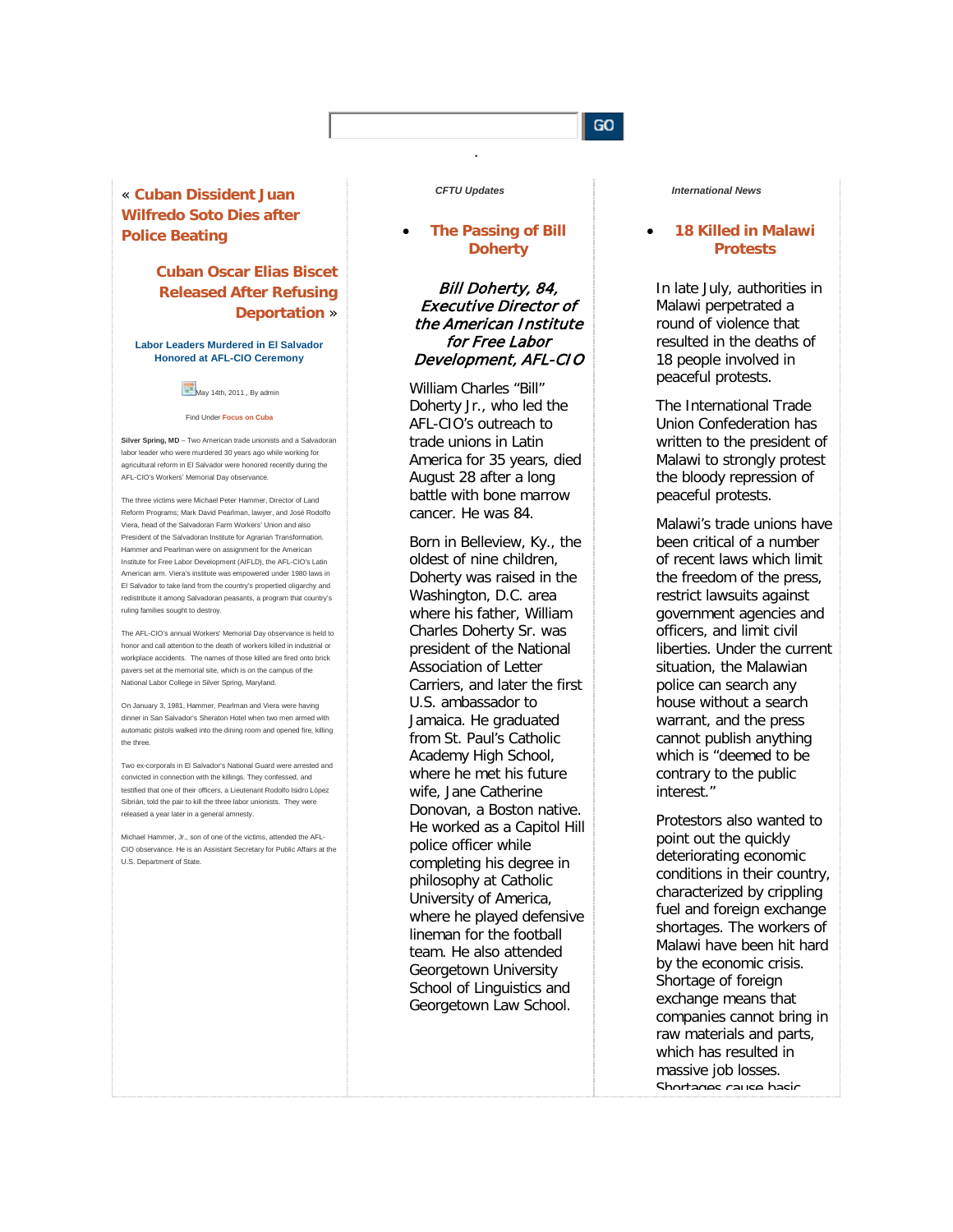

Doherty's life was defined by his Catholic faith (he spent a brief period of his life in the St. Charles Seminary, studying to be a priest) and his conviction that democratic trade unions held the key to freedom and prosperity around the world. His work with the International Confederation of Free Trade Unions (ICFTU), the Postal Telephone and Telegraph International (PTTI) and the AFL-CIO's American Institute for Free Labor Development (AIFLD), took him to 129 countries over his career.

After serving as an aerial photographer with the U.S. Army Air Corps during World War II, Doherty assisted in rebuilding the trade union movement in Germany, supporting the anti-Nazi, dissident labor leaders and nascent democratic trade union movement that is today known as the Confederation of German Trade Unions (Deutscher Gewerteschaftsbund, DGB). He served in Belgium, Europe and Latin America as an AFL-CIO representative to the PTTI, an international trade secretariat.

When President John F. Kennedy's Alliance for Prograce was initiated in

### goods to become unaffordable.

"This is not worthy of a country which adheres to the principles of democracy," said ITUC general secretary Sharan Burrow. "Confronted with such particularly harsh conditions as the ones currently hitting Malawi, citizens and civil society organizations should not face even tougher repression when standing up for their basic rights."

### • **[More Women Workers](http://freetradeunionism.org/2011/09/more-women-workers-killed-in-guatemala/)  [Killed in Guatemala](http://freetradeunionism.org/2011/09/more-women-workers-killed-in-guatemala/)**

### **Guatemala City** –

Delegates to the II Conference against Impunity in Guatemala, convened by the International Trade Union Confederation (ITUC) and its Guatemalan affiliates, have condemned the killings of two women who were fighting for the rights of the Guatemalan people.

Lesbia Elías Xurup, a member of Comunidades en Resistencia contra Unión FENOSA, fighting against energy group abuses, was hacked to death by machetes at her home in Comunidad de La Selva, Santo Domingo, Suchitepéquez, on 21 July. The assassins, not content with killing her, chopped off one of her hands.

María Santos Mejía, secretary of the independent maquilas union Sindicato de Maquilas Independientes, was shot in the head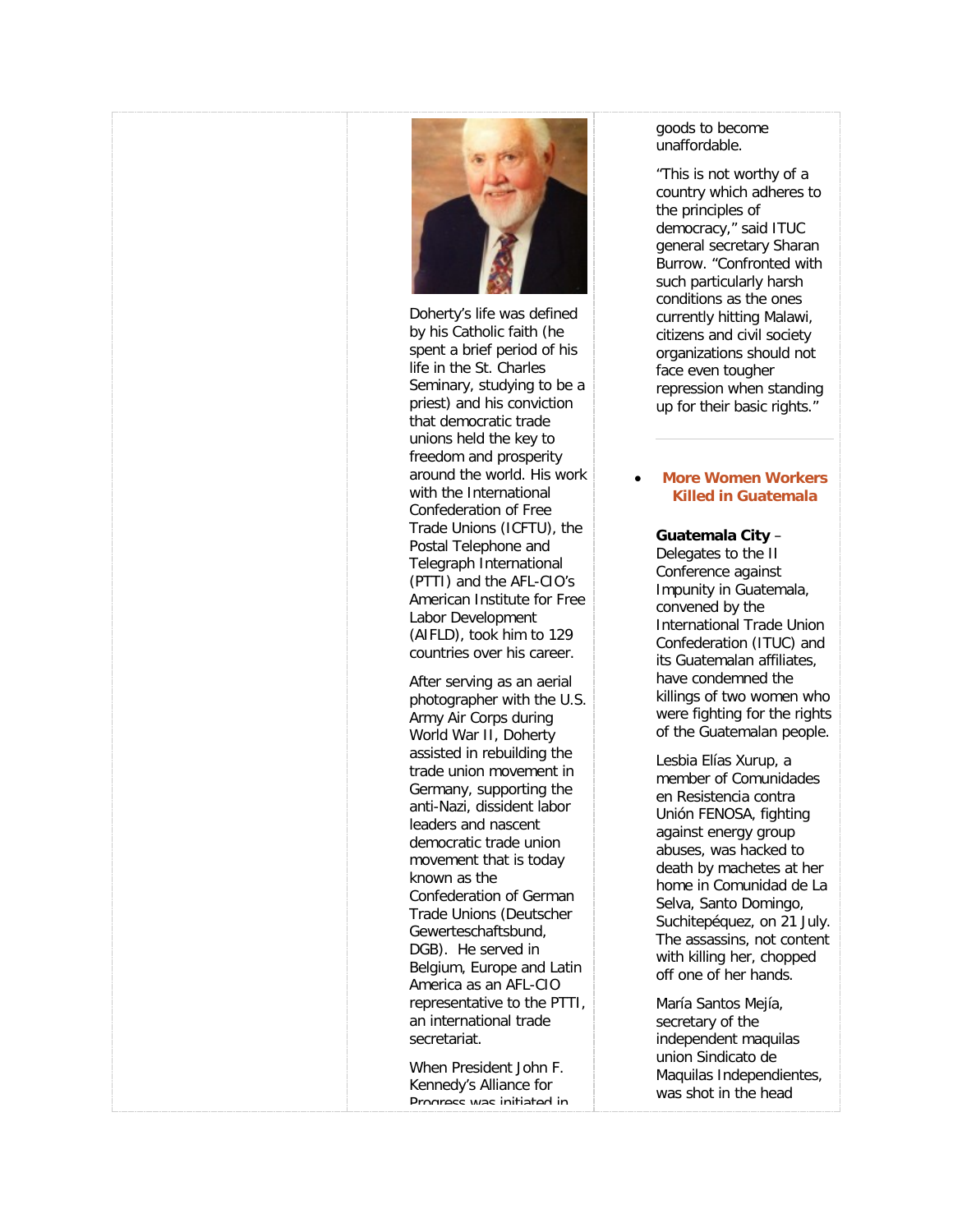1961 to support labor's international role in nurturing democratic trade union movements abroad, Doherty was the logical choice to serve as AIFLD's Director of Social Projects, and later as Executive Director. He led the AIFLD under the direction of four AFL-CIO presidents, retiring in 1996.

Survivors include his wife of 52 years, Jane Catherine Donovan, eight children and 25 grandchildren.

### • **[The CFTU Website](http://freetradeunionism.org/2010/04/the-new-cftu-website/)**

### **Welcome to the CFTU website!**

**We've designed it to keep you better informed about developments in the continuing struggle of workers everywhere to establish and maintain the right of Freedom of Association – the right to form and join unions of their own choosing, run by people they elect.**

**The CFTU has been active in recent years in attempts to assist workers in Cuba struggling to assert that right – in the face of their government's insistence that only one union, guided by the Communist Party, can represent them, and against the background of continuing imprisonment and harassment of those who think otherwise.**

several times by assailants on a motorbike. She leaves her four children and fourmonth-old baby.

In a letter, the ITUC urged Guatemalan President Alvaro Colom to take every step necessary to bring an end to the "constant murders and violations of the rights of working people. It is essential that the Guatemalan government take urgent measures to guarantee the full exercise of human, labour and trade union rights in the country and to end the murders of trade unionists and women trade unionists."

### • **[Guatemalan Trade](http://freetradeunionism.org/2011/05/guatemalan-trade-unionist-murdered/)  [Unionist Murdered](http://freetradeunionism.org/2011/05/guatemalan-trade-unionist-murdered/)**

Lorenzo Godoy Asencio, general secretary of the tricycle taxi drivers union and the local transport workers union in Guatemala, was murdered in early May.

The trade unionist disappeared on May 2nd with his moto-taxi; he had left the house to buy bread for dinner. When he failed to return, a search was launched the following day in the area bordering El Salvador. His body was found on May 5th in Aldea Los Angeles, showing stab wounds thought to have been inflicted with a screwdriver. This murder has once again plunged into mourning the workers of Guatemala.

The International Trade Union Confederation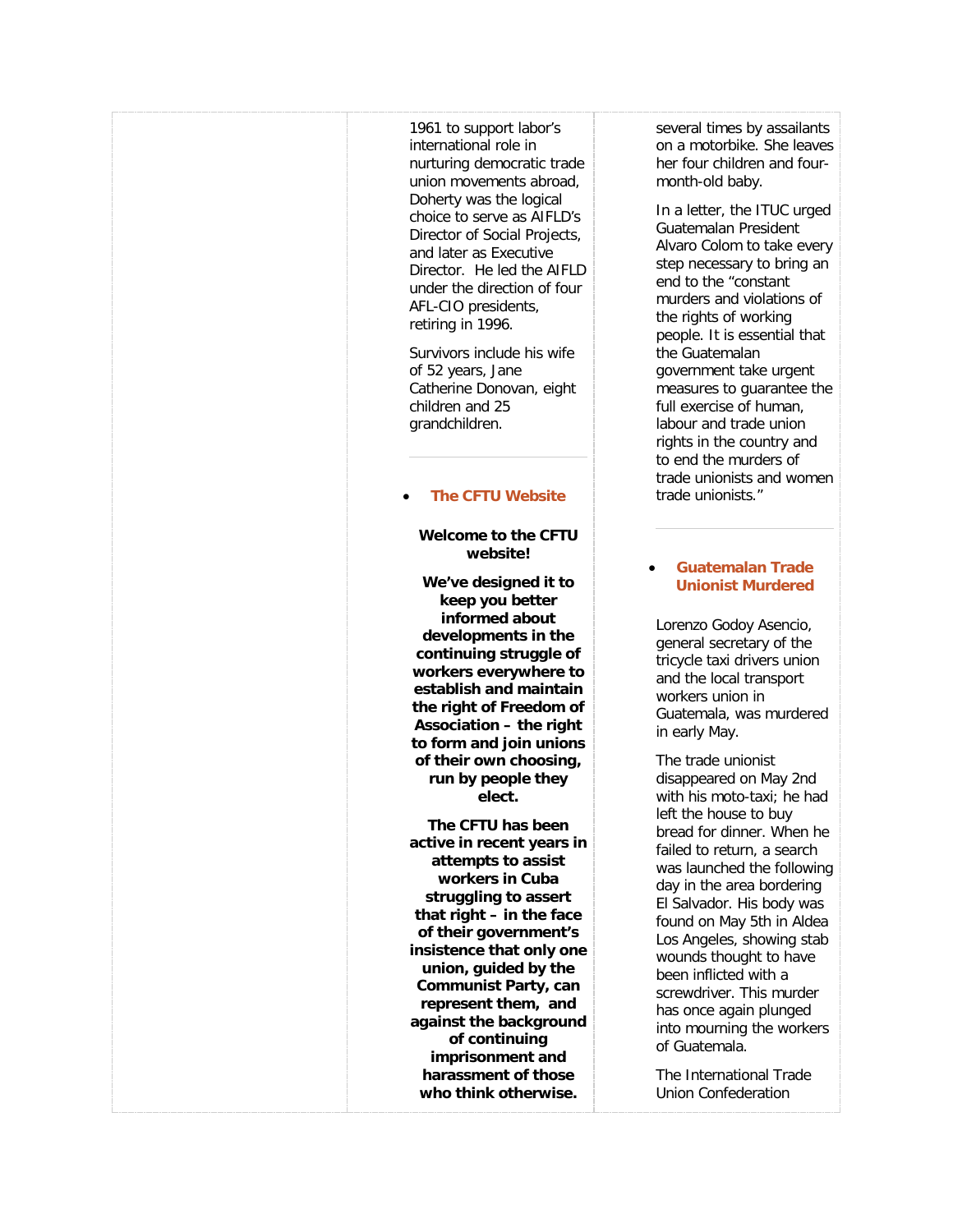**Cuba is not the only country in the world denying workers their rights. Sadly the list is long – Burma, Vietnam, North Korea, China - to cite a few. But too many trade unionists in the free world are unwilling to speak out, apparently believing that somehow these regimes will transform themselves into democratic societies and that through contact with free world unions, the nonrepresentative unions in those police states will remake themselves into legitimate unions. Such a belief flies in the face of 90 years of experience to the contrary.**

**The recent hungerstrike death in a Cuban prison of Orlando Zapata Tamayo, a 42 year old brick mason serving a 26-year sentence for his political activities, and the long hunger strike of dissident journalist Guillermo Farinas, provide eloquent testimony to the determination of those heroes to see their country free and democratic and observant of all the rights of free people.**

**Our committee believes that neither dictatorships nor their hand-maiden unions ever yield power willingly and that free trade unions must not be complicit in the denial of freedom of** 

### (ITUC), in a **[letter to the](http://www.ituc-csi.org/IMG/pdf/Protesta_asesinato_de_Lorenzo_Godoy_mayo.pdf)  [president of](http://www.ituc-csi.org/IMG/pdf/Protesta_asesinato_de_Lorenzo_Godoy_mayo.pdf)**

**[Guatemala](http://www.ituc-csi.org/IMG/pdf/Protesta_asesinato_de_Lorenzo_Godoy_mayo.pdf)**, called for a full and immediate investigation to ensure that those responsible for this crime are brought to justice without delay and punished with the full force of the law.

ITUC General Secretary Sharan Burrow, appalled by the repeated murders of trade unionists in Guatemala, underlined: "This new murder must not go unpunished, as, unfortunately, have all the other murders carried out against trade unionists in Guatemala thus far. It is essential that the government react by strengthening the rule of law and ensuring respect for the fundamental rights enshrined in the ILO Conventions ratified by Guatemala."

The serious and constant violations of ILO Convention 87 in Guatemala will be examined by the ILO Committee on the Application of Standards during the International Labor Conference in June.

### • **[Hope for Democracy](http://freetradeunionism.org/2011/02/hope-for-democracy-builds-as-dictators-fall/)  [Builds as Dictators Fall](http://freetradeunionism.org/2011/02/hope-for-democracy-builds-as-dictators-fall/)**

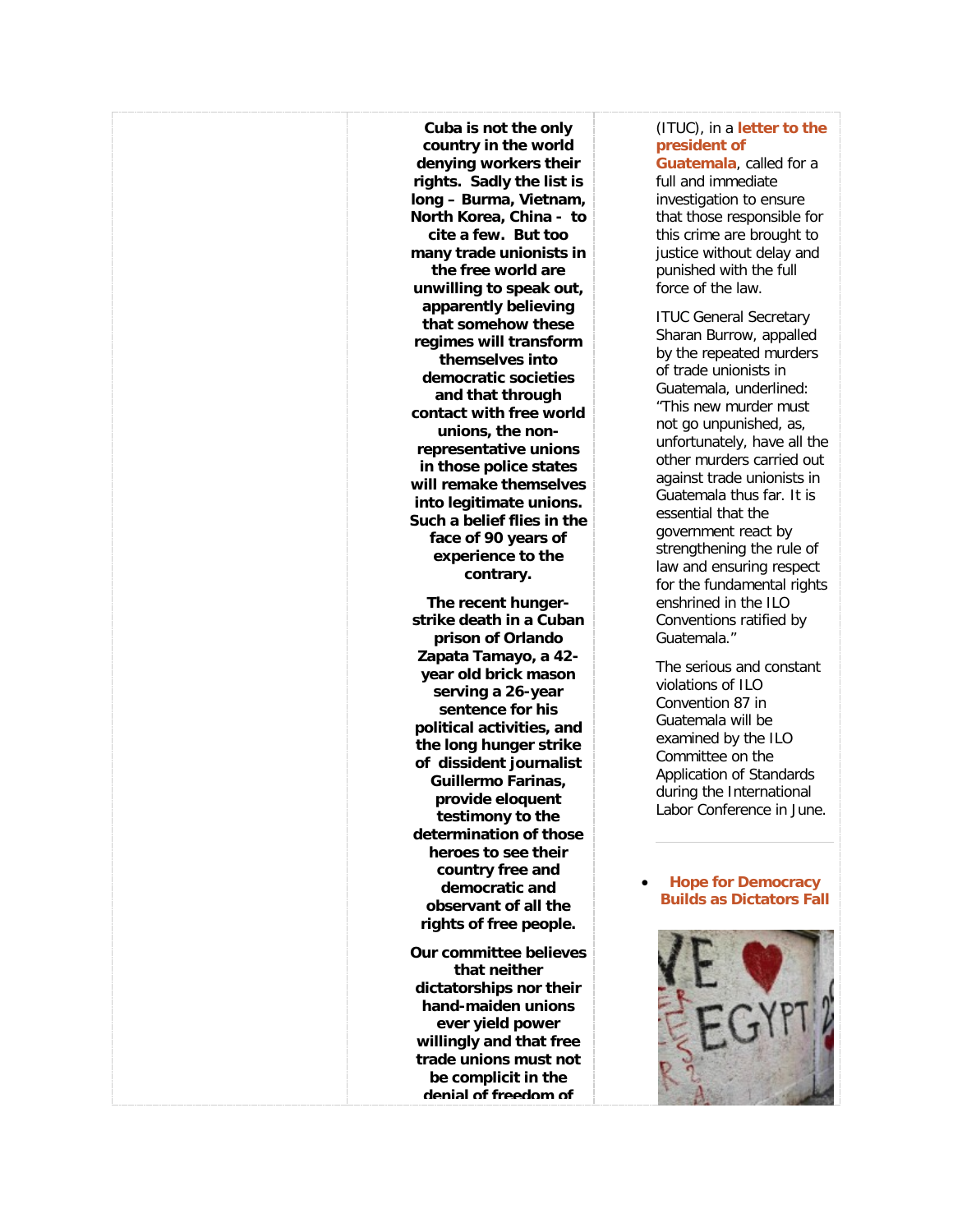**association to workers. Rather, we believe that those who are joined in the struggle to assert workers' rights in the face of dictators, those who risk imprisonment and harassment, need and deserve our moral and material support. We hope you will join us in those struggles. Tom Donahue, CFTU Chair** The recent events in Tunisia and Egypt that resulted in the departures of long-time dictators Zine El Abidine Ben Ali and Hosni Mubarak have raised hopes that reasonable democracies will flourish and spread throughout the Arab and Muslim Middle East. Governments that work for all the people instead of just the very wealthy or "the connected" are long overdue. All who appreciate freedom can only applaud what has taken place so far. Ali Abdullah Saleh, president of Yemen, will no longer push for his son, Ahmed, to take his place. King Abdullah of Jordan replaced his government in order to shore up his regime. Hopefully, the dictator Muammar Qaddafi of Libya will not be able to pass the government there onto his sons. Workers and labor unions in the Middle East, as elsewhere, have played a role in the fight for democracy in Tunisia and Egypt. Who can forget Solidarność, the independent trade union federation, that helped topple the Communist regime in Poland? Newly democratic nations in the Middle East, if they are truly democratic, will encourage the development and expansion of free, democratic, independent trade unions that represent the workers in those countries. Trade unions evist to help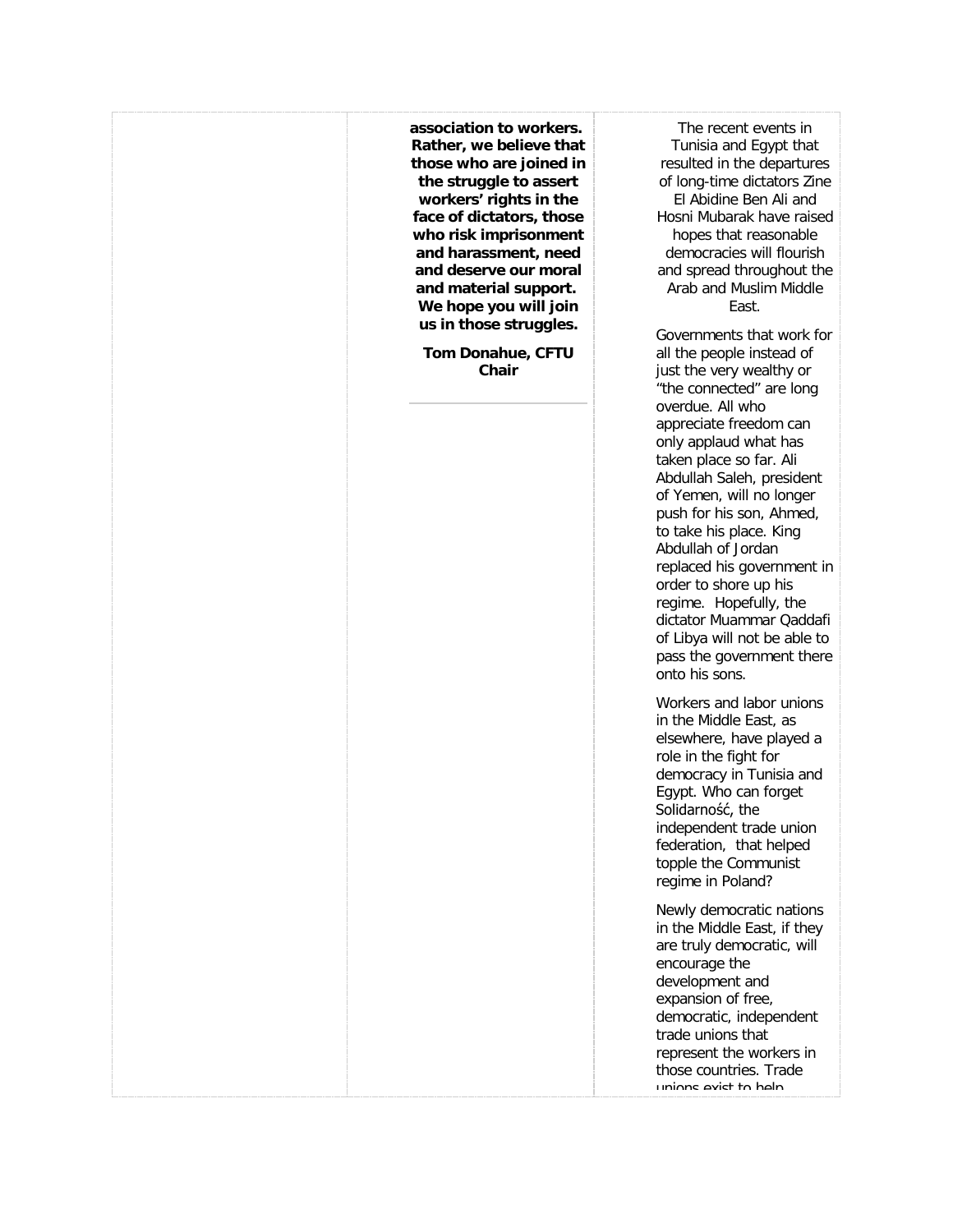workers better their lives and the lives of their families with improved wages, benefits, safer working conditions, and representation, precisely what is needed most to build and sustain a true democracy.

### • **[Calls for Halt to Trade](http://freetradeunionism.org/2011/02/calls-for-halt-to-trade-union-rights-violations/)  [Union Rights Violations](http://freetradeunionism.org/2011/02/calls-for-halt-to-trade-union-rights-violations/)**

**MOSCOW** – At a recent ITUC conference here, the International Metalworkers Federation (IMF) affiliates joined the Newly Independent States (NIS) in their demands that the governments and employers in Russia and in the newly independent former Soviet states respect fundamental rights guaranteed by ILO Conventions.

The demands were voiced at the conclusion of the International Confederation of Trade Unions Conference, "Building Democracy and Trade Union Rights in the NIS," held here last December.

"We have the situation when in the countries with about 200 million ablebodied population, the real security of workers approaches to zero," reads the final document adopted by the delegates.

The large conference was attended by union leaders and activists from Azerbaijan, Armenia, Belarus, Georgia, Kazakhstan, Kyrgyzstan, Moldova, Russia and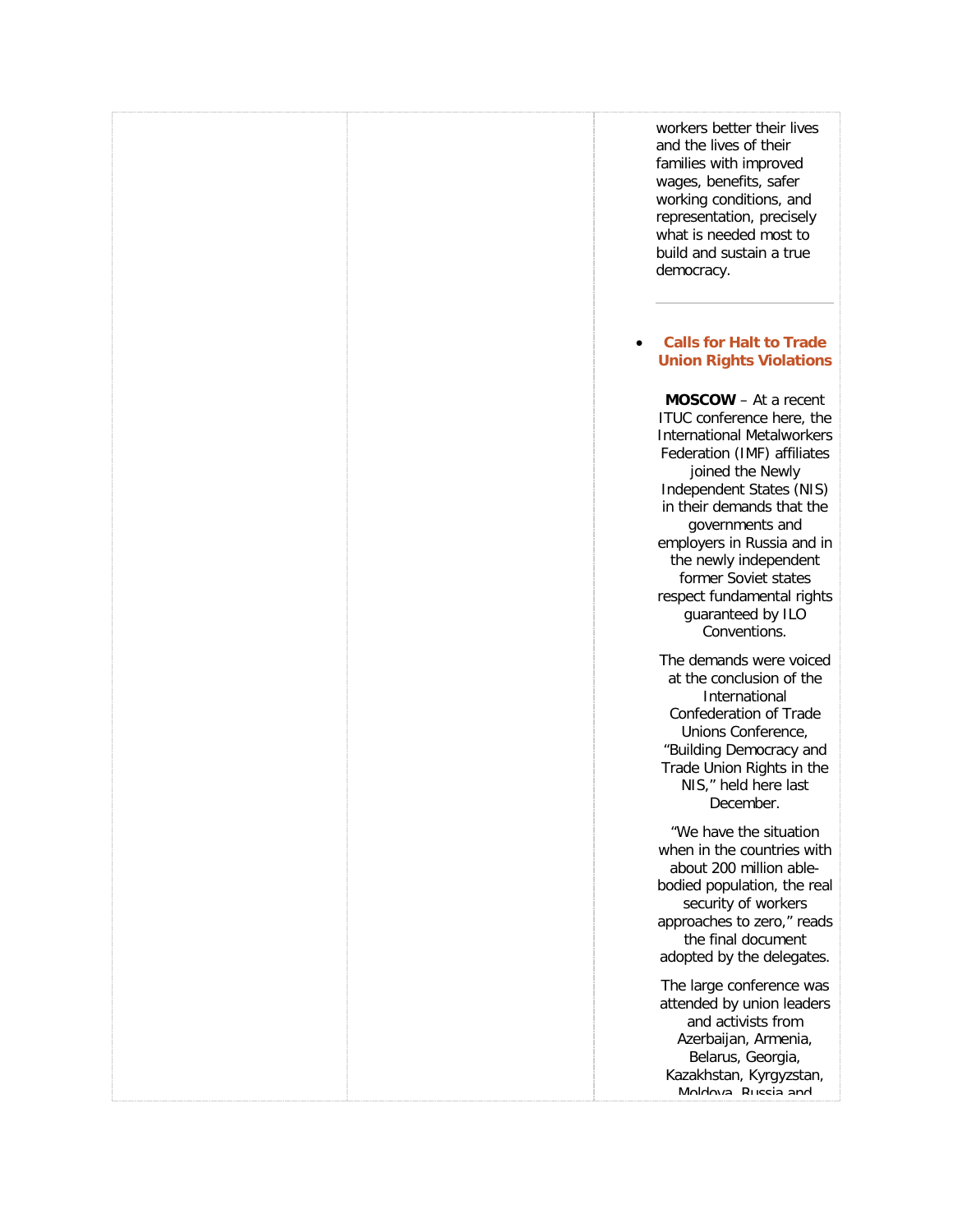|  | Ukraine, as well as<br>representatives of the<br><b>ITUC and its Pan-European</b><br>Regional Council (PERC),<br>European trade unions and<br>global union federations,<br>including the IMF, NGOs,<br>academics, trade unionists<br>and journalists.                                                                                                                                                                                                                                                                                                        |
|--|--------------------------------------------------------------------------------------------------------------------------------------------------------------------------------------------------------------------------------------------------------------------------------------------------------------------------------------------------------------------------------------------------------------------------------------------------------------------------------------------------------------------------------------------------------------|
|  | The nature of violations<br>differ: in Russia, trade<br>union leaflets were added<br>to the list of "extremist<br>materials"; in Belarus, the<br>system of annual contracts<br>is used as a tool of anti-<br>union discrimination; in<br>Georgia, a truncated Labor<br>Code is introduced, which<br>contains only 55 articles<br>and virtually no<br>guarantees of legal<br>protection of trade unions.<br>Employers and the<br>governments violate the<br>fundamental right of<br>workers to freedom of<br>association as guaranteed<br>by ILO Conventions. |
|  | Officials from different<br>Russian government<br>agencies attended the<br>conference, including the<br>Ministry of Healthcare,<br>Ministry of Justice, and<br><b>General Procurator's</b><br>Office. This created the<br>possibility of a direct and<br>sharp dialogue between<br>trade unionists and<br>government<br>representatives. Andrei<br>Isaev, Chairman of the<br>Duma Committee on Labor<br>and Social Policy, spoke<br>about the legislative work<br>regarding labor relations.                                                                 |
|  | About 15 activists of the<br>primary union<br>organizations from across<br>the region spoke of<br>pressure exerted on them<br>hy amnloyare and                                                                                                                                                                                                                                                                                                                                                                                                               |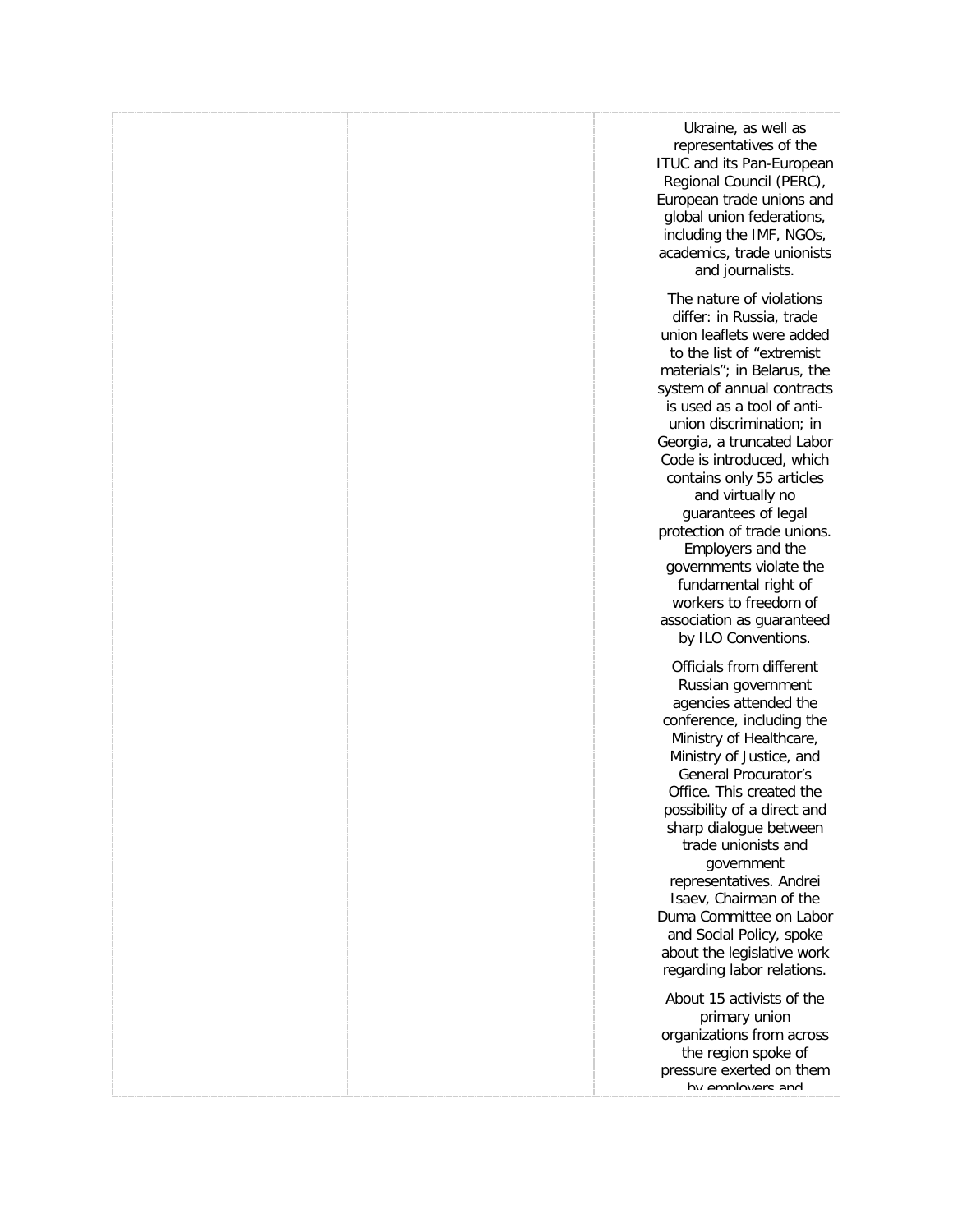|  | authorities. Behind each of<br>the short reports was a<br>history of several months<br>and sometimes years of<br>struggle, persecution,<br>unlawful dismissals,<br>discrimination, and fierce<br>resistance.                                                                                                                                      |
|--|---------------------------------------------------------------------------------------------------------------------------------------------------------------------------------------------------------------------------------------------------------------------------------------------------------------------------------------------------|
|  | The final document<br>adopted by the<br>representatives of trade<br>unions calls for<br>strengthening trade union<br>solidarity, to conduct<br>educational work, to build<br>strong trade unions, and<br>to hold national and<br>international campaigns<br>for the protection and<br>development of trade<br>union rights.                       |
|  | <b>Free Trade Unionism</b><br><b>Nixed in Much of</b><br><b>Middle East</b>                                                                                                                                                                                                                                                                       |
|  | In the West, we take for<br>granted what we have,<br>and what others fought<br>for, including eight hour<br>working days, paid<br>holidays, and much more,<br>so it is reasonable to ask<br>about working conditions<br>in other parts of the world.<br>The Middle East, with its<br>untold wealth and<br>resources, is a good place<br>to start. |
|  | Despite a massive<br>population, maybe as<br>many as 300 million, we<br>hear little of the situation<br>of ordinary people and<br>workers in the Middle East.                                                                                                                                                                                     |
|  | Not surprisingly, trade<br>unions and trade unionists<br>have many difficulties in<br>most of the Middle East,<br>their legal rights are often<br>nonavictant and thay ara                                                                                                                                                                        |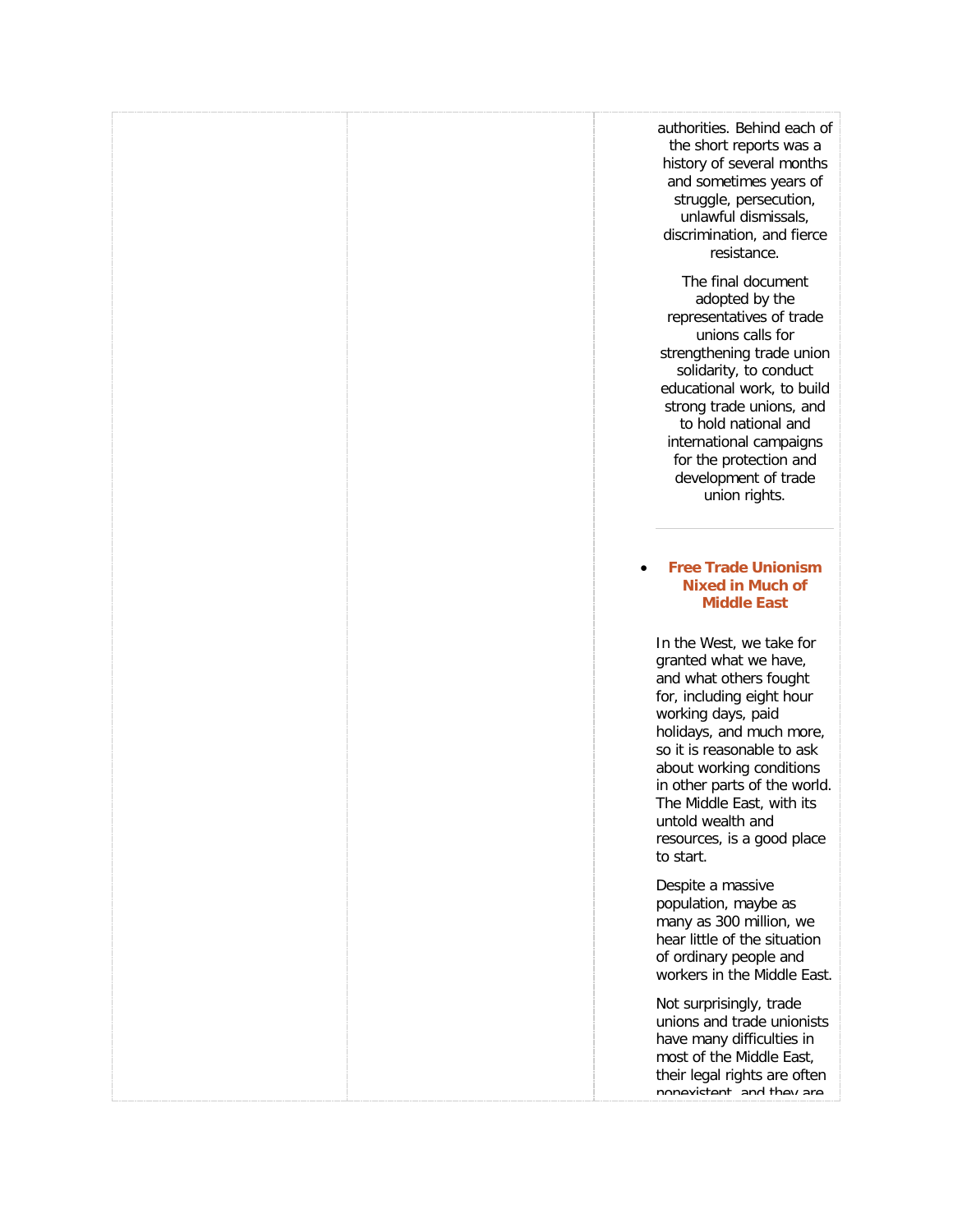|  | persecuted, attacked and<br>even assassinated.                                                                                                                                                                                                                                                                                                                                                                                                                                                                                                               |
|--|--------------------------------------------------------------------------------------------------------------------------------------------------------------------------------------------------------------------------------------------------------------------------------------------------------------------------------------------------------------------------------------------------------------------------------------------------------------------------------------------------------------------------------------------------------------|
|  | More often than not,<br>ordinary people in the<br>Middle East don't even<br>have the basic right to join<br>a free trade union, or<br>defend their working<br>conditions, let alone strike.                                                                                                                                                                                                                                                                                                                                                                  |
|  | The picture of workers'<br>rights in the Middle East<br>is frequently bleak, as a<br>report in the International<br><b>Trade Union Confederation</b><br>2009 survey relates:                                                                                                                                                                                                                                                                                                                                                                                 |
|  | In Palestine and<br>Lebanon, political<br>tensions and violence have<br>a negative impact on trade<br>union activities. The offices<br>of the Palestinian General<br><b>Federation of Trade</b><br>Unions, and some of the<br>houses of its members,<br>were destroyed by bombs.<br>In Lebanon, the<br>government called out the<br>army after a general strike<br>was called in May.<br>Changes in legislation have<br>continued, but rather<br>slowly.                                                                                                     |
|  | The effective exercise<br>of union rights has<br>accordingly been<br>restricted or non-<br>existent. In Iran, a new<br>law enabling the<br>establishment of free trade<br>unions is being discussed.<br>Promises of new laws<br>guaranteeing increased<br>trade union freedom have<br>still not been kept in<br>Saudi Arabia, the<br>United Arab Emirates,<br><b>Oman and Qatar. In</b><br>Iraq, the new labor code<br>has not been presented to<br>the Parliament; as a result,<br>laws dating back to the<br>former regime that<br>cavaraly ractrict trada |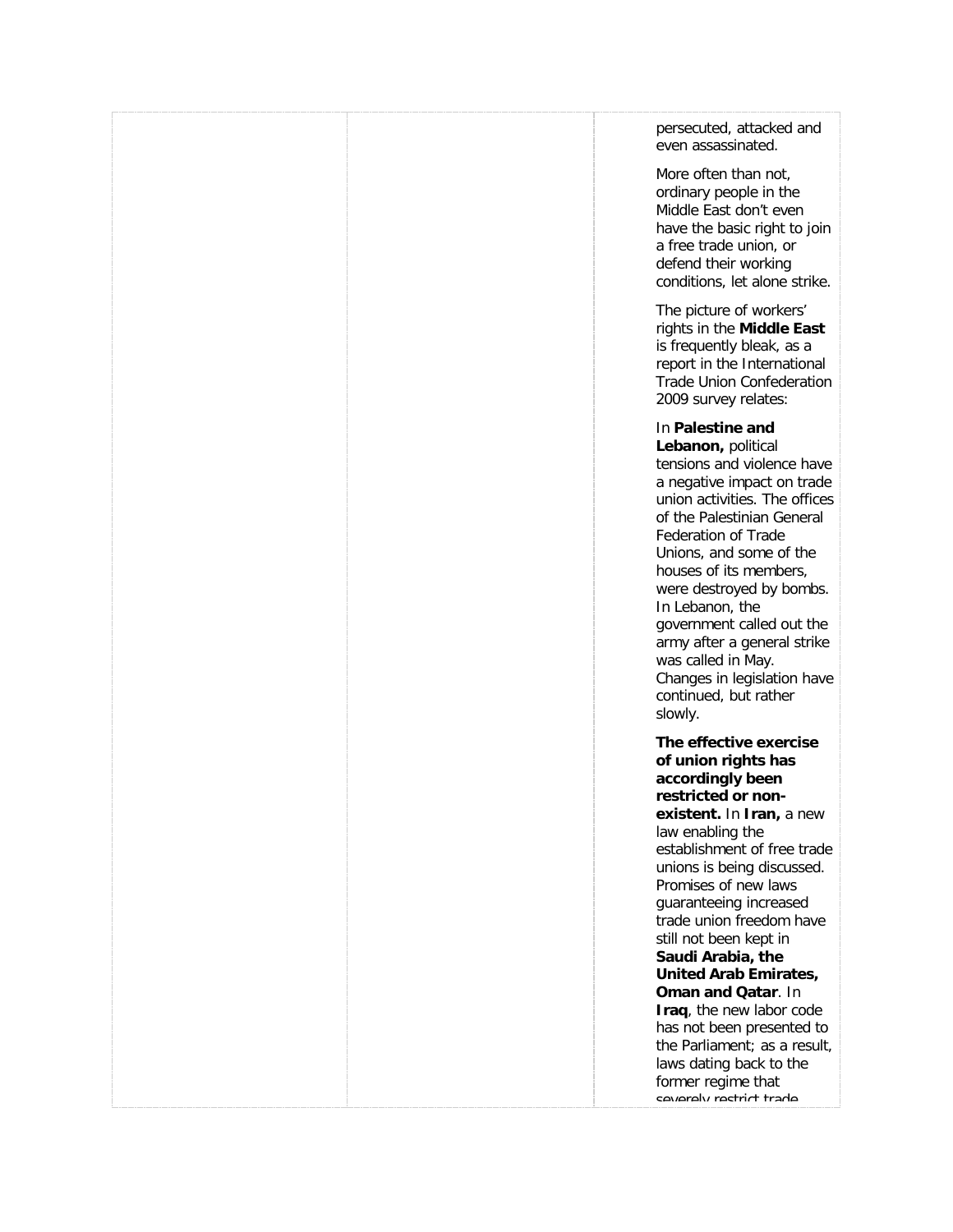union activities remain in force. As a general rule throughout the region, migrant workers have no trade union rights. In **Saudi Arabia, Qatar, Yemen** and the **United Arab Emirates**, the governments have brought in measures or proposed reforms aimed at improving the lot of migrant workers, however. **Trade unions are still banned in Saudi Arabia** (where only the national workers' committees are allowed to be set up in companies with more than 100 workers), **Qatar and the United Arab Emirates.** Despite the fact that trade union rights are enshrined in constitutions, restrictions remain and trade union pluralism and collective bargaining are virtually non-existent in the region. In **Bahrain**, for instance, although the government committed itself in 2007 to adopting a law allowing collective bargaining, the law has still not been adopted. The right to strike remains limited in **Oman, Qatar, Syria and Yemen, while it is totally banned in Saudi Arabia** and banned in the public sector in the **United Arab Emirates, Iran, Kuwait and Qatar**. In addition, in many cases the list of essential services in which strikes are banned goes beyond the ILO definition. • **[Worker Activist in](http://freetradeunionism.org/2010/10/worker-activist-in-china-sentenced-to-3-years-in-jail/)  [China Sentenced to 3](http://freetradeunionism.org/2010/10/worker-activist-in-china-sentenced-to-3-years-in-jail/)**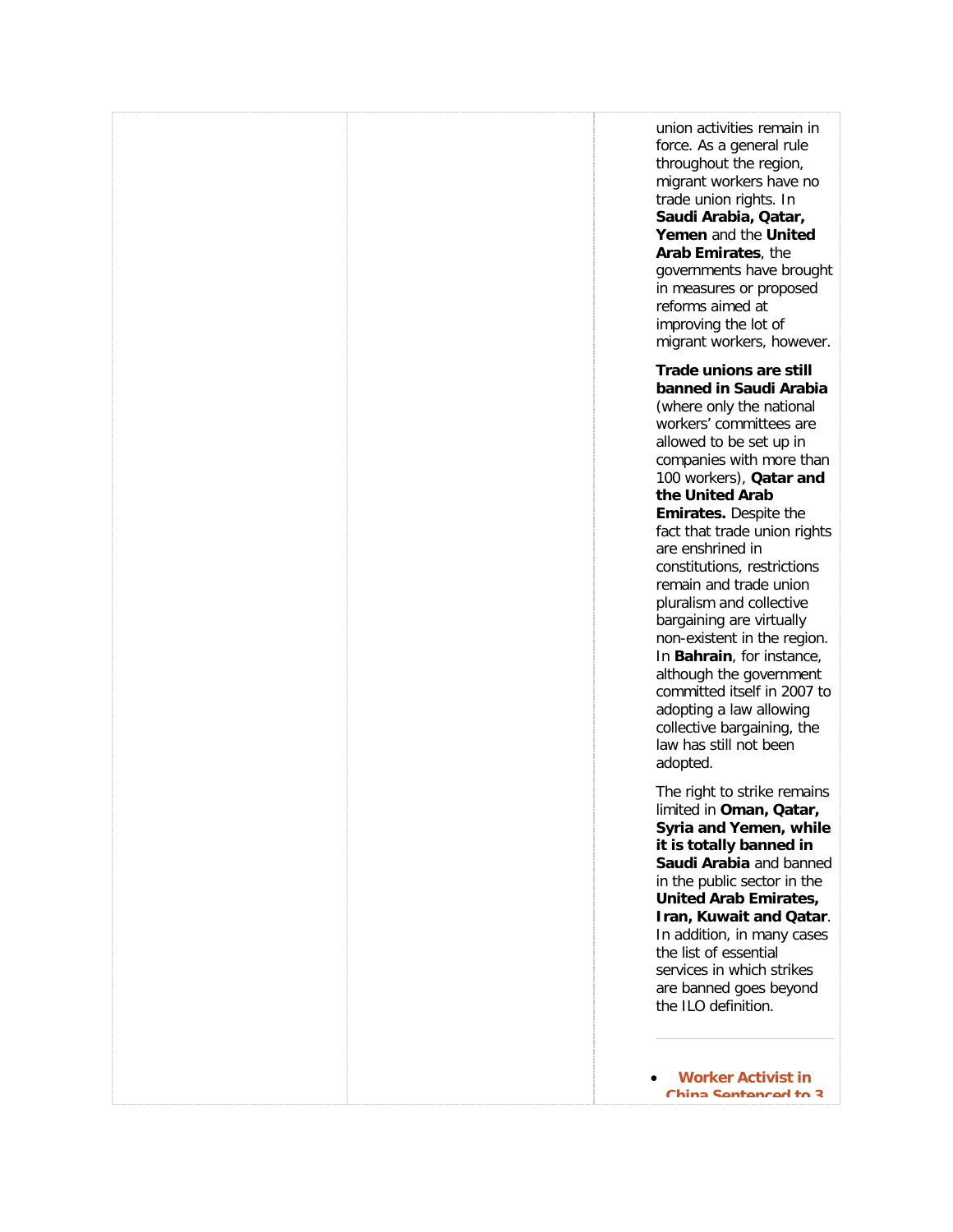### **[Years in Jail](http://freetradeunionism.org/2010/10/worker-activist-in-china-sentenced-to-3-years-in-jail/)**

A well-know labor activist was sentenced on 20 October to three years in jail for "gathering a crowd to disrupt social order", according to media reports.

Zhao Dongminwas arrested on 19 August last year after organizing more than 380 workers from about 20 state-owned enterprises (SOEs) to form a labour rights group tasked with overseeing and monitoring SOE restructuring, and reporting corruption and abuses of power.

The Shaanxi Union Rights Defence Representative Congress was [f](http://www.clb.org.hk/en/node/100560)ormally banned by the municipal government of Xi'an on 27 July, after which Zhao wrote an open letter protesting the action to the State Council, the municipal, provincial and central committees of the Chinese Communist Party. He was arrested 18 days later.

Since his arrest, Zhao's case has been taken up by an increasingly vocal group of supporters, many of whom share his leftist political views. Zhao was the head of the Shaanxi Mao Zedong Thought Study Group, one of several Maoist groups in China that seek the restoration of a more egalitarian, fair and just society.

More than 50 scholars signed a petition in October stating that Zhao was not only innocent but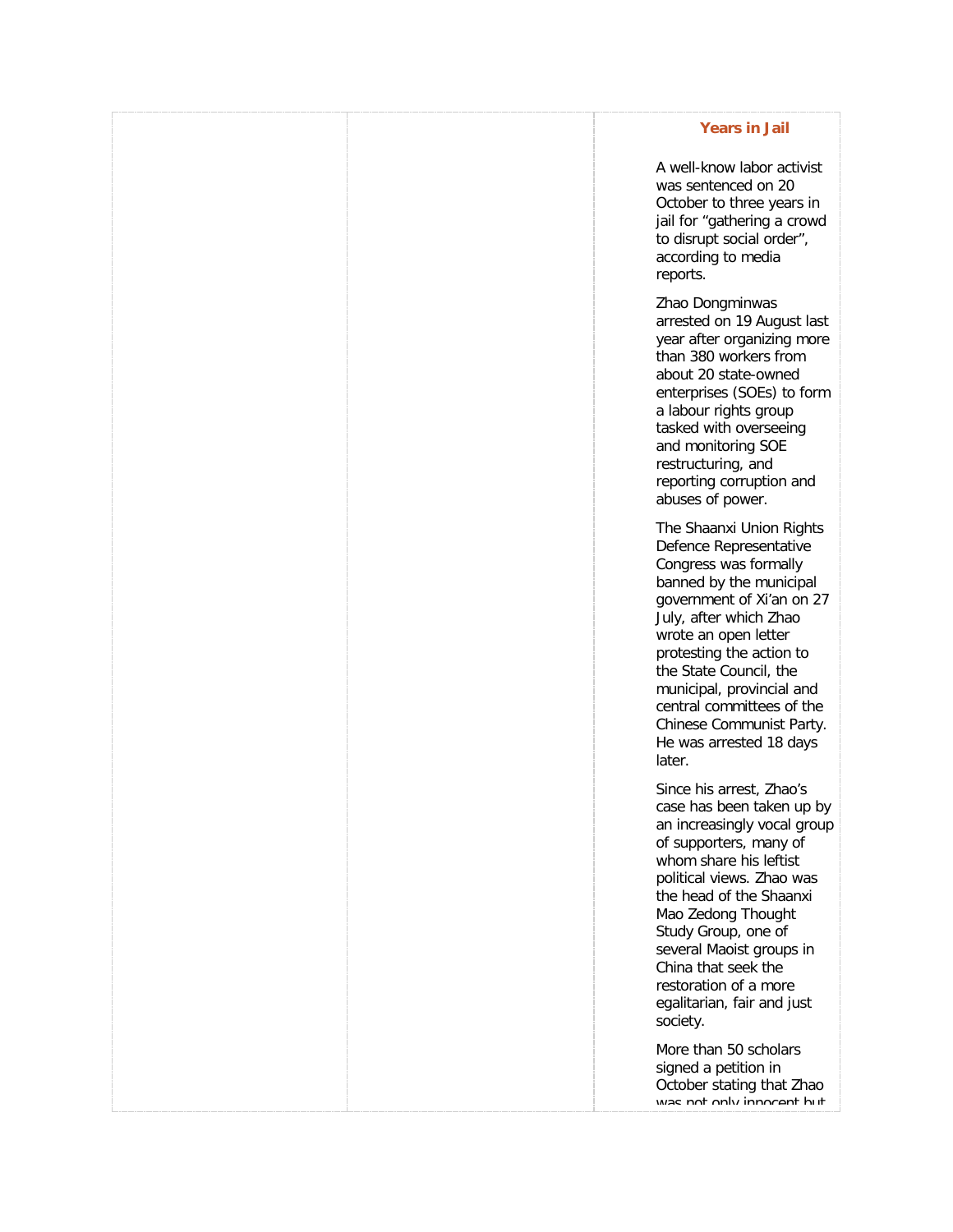had performed meritorious service and that his arrest mocked the rule of law and insulted trade union organizers.

Zhao's three year sentence is on the upper-end of the scale for labour activists. Unlike a decade ago when five or ten year sentences were not uncommon, the authorities nowadays tend to use threats, harassment and short-term detention rather than criminal trials and prison terms to suppress labour groups and activists. It is perhaps Zhao's Maoist allegiances therefore that led to his relatively heavy sentence on this occasion.

### • **[Dissidents in Vietnam –](http://freetradeunionism.org/2010/07/dissidents-in-vietnam-out-of-sight-out-of-mind/) [Out of Sight, Out of](http://freetradeunionism.org/2010/07/dissidents-in-vietnam-out-of-sight-out-of-mind/)  [Mind?](http://freetradeunionism.org/2010/07/dissidents-in-vietnam-out-of-sight-out-of-mind/)**

In its summer issue, Dissent magazine, published in New York, breaks the silence on efforts to quell prodemocracy movements in Vietnam with an article titled "Vietnamese Dissidents: Absent from the Western Mind."

Dustin Roasa, a free lance writer based in Cambodia, describes the most recent chapter in the history of Vietnamese dissidents, which began on April 8, 2006, when a group of activists posted on-line a "Manifesto 2006 on Freedom and Democracy." The Dissent article was featured in a blog called Human Rights for Workers.

The "manifesto" was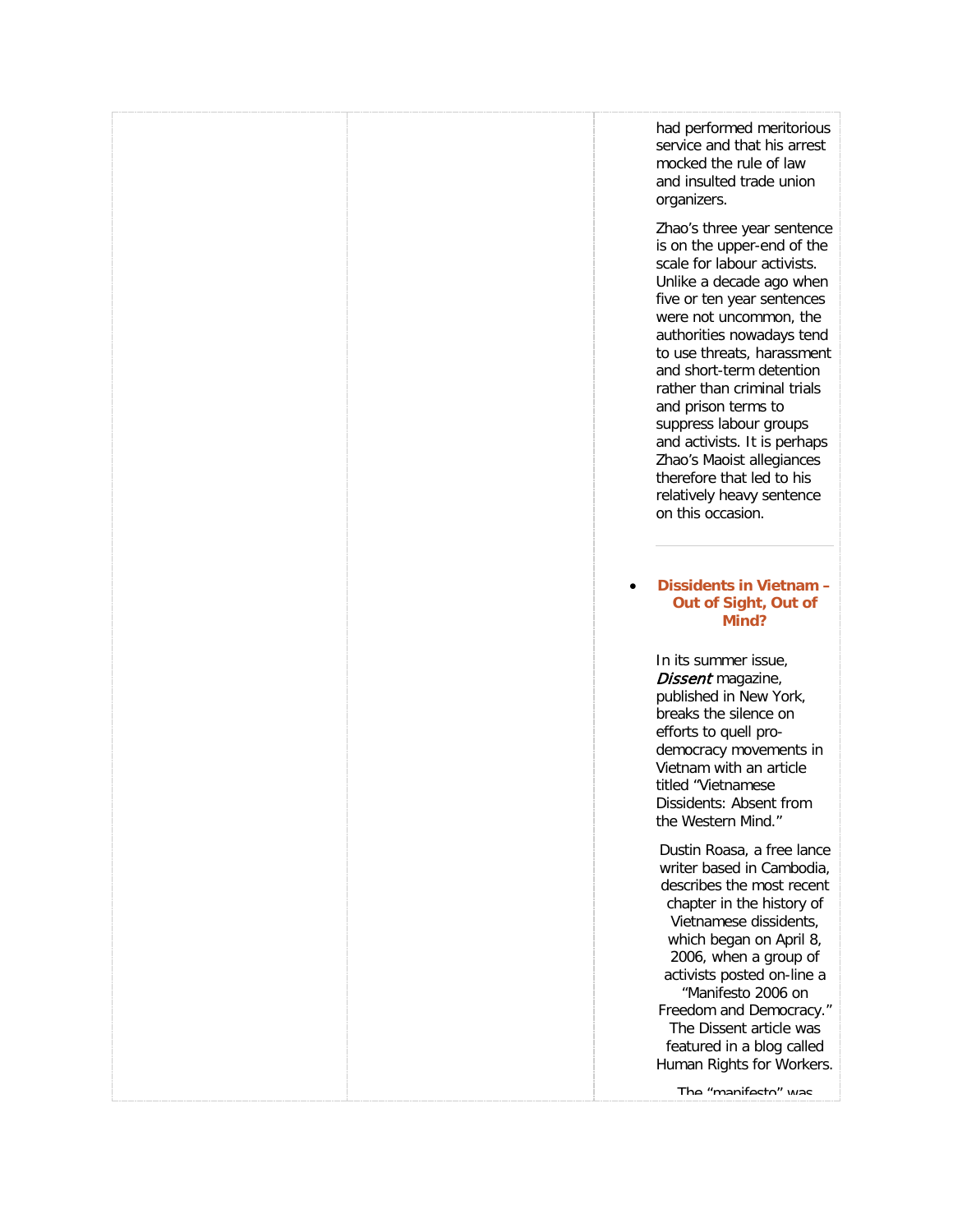|  | signed by more than 2,000<br>Vietnamese, including<br>lawyers, Buddhist monks,<br>Catholic priests, ex-<br><b>Communist Party</b><br>members, writers, and<br>intellectuals from all parts<br>of the country. They<br>became known as Bloc<br>8406, after the date it was<br>posted.                                                                                                                                                               |
|--|----------------------------------------------------------------------------------------------------------------------------------------------------------------------------------------------------------------------------------------------------------------------------------------------------------------------------------------------------------------------------------------------------------------------------------------------------|
|  | In a visit to Vietnam in the<br>winter of 2007, Roasa<br>talked with several Bloc<br>8406 members and found<br>their mood pessimistic.<br>The movement was under<br>siege and losing members<br>to prison. It did not gain<br>the attention of the foreign<br>media.                                                                                                                                                                               |
|  | "The dissidents I know<br>hope for foreign<br>involvement in their<br>cause," Doasa writes. The<br>hope was that media<br>interest would pressure<br>the Party to listen to<br>dissidents like Nguyen Dan<br>Que, who after 20 years in<br>prison is under house<br>arrest in Saigon and has<br>refused offers of exile to<br>the United States.                                                                                                   |
|  | In the summer of 2008,<br>the government quietly<br>gave a multibillion-dollar<br>land concession in the<br>Central Highlands to a<br>bauxite mining company in<br>China, which brought in<br>thousands of "guest<br>workers" from China.<br>General Vo Nguyen Gap,<br>98, criticized the<br>concession. So did some<br>bloggers. "Few issues<br>unite Vietnamese than<br>suspicion of their large<br>neighbor to the North,"<br>Doasa points out. |
|  | A new wave of repression<br>followed At least 60 pm                                                                                                                                                                                                                                                                                                                                                                                                |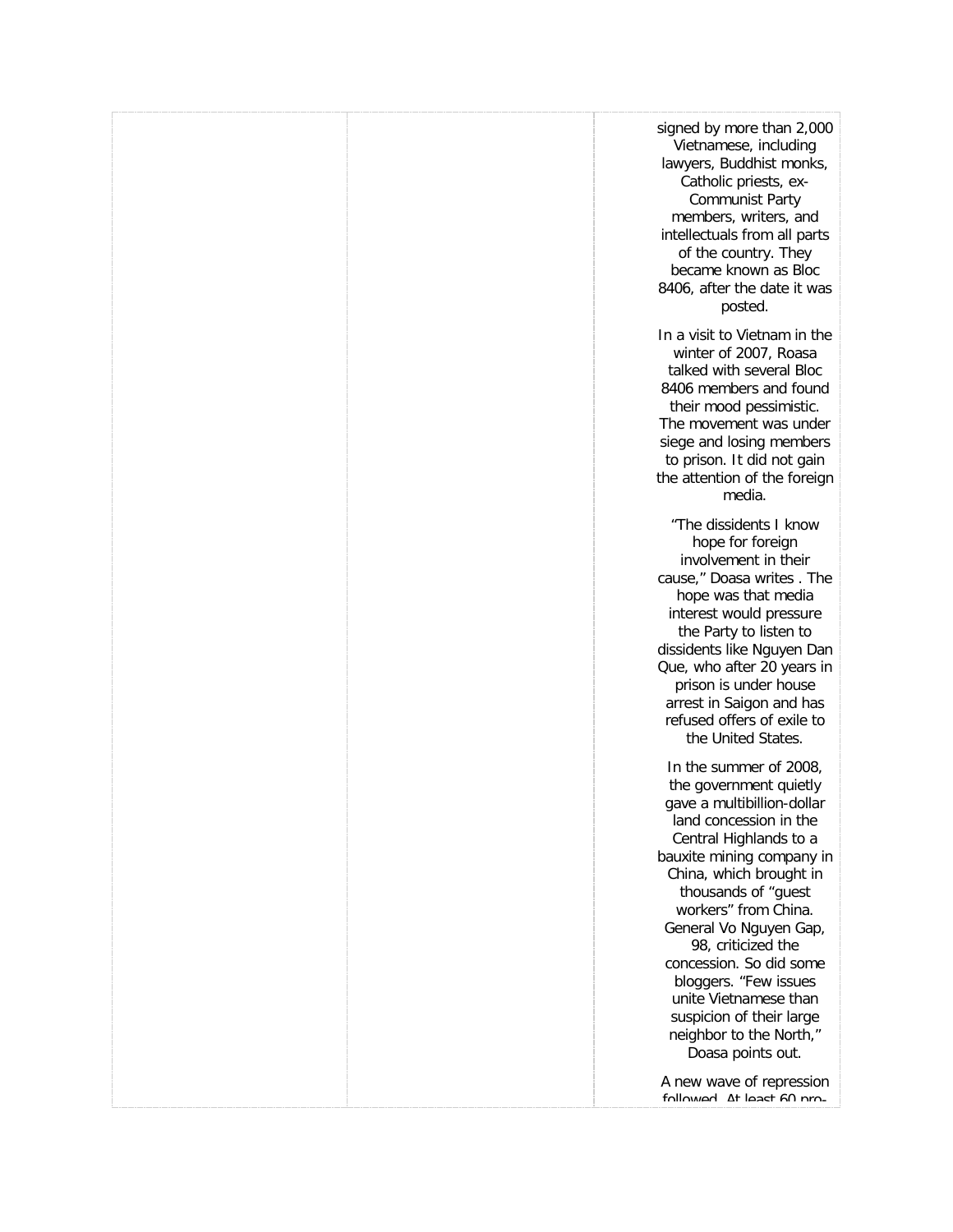democracy activists have been arrested since last October. One was a 41 year-old lawyer and graduate of Tulane, Le Cong Dinh, who gained fame for representing the Socialist Republic of Vietnam in a trade dispute with the United State (over catfish dumping) and winning it. He also took on the job of defending dissidents in court, and began blogging about the bauxite mine and other government concessions to the People's Republic of China.

On January 30, 2010, Le Cong Dinh was sentenced to five years in prison on a charge of conducting propaganda against the state.

### • **[Pressure Builds for Free](http://freetradeunionism.org/2010/06/pressure-builds-for-free-trade-unions-in-china/)  [Trade Unions in China](http://freetradeunionism.org/2010/06/pressure-builds-for-free-trade-unions-in-china/)**

A wave of strikes in Chinese factories recently has highlighted the lack of authentic rights for Chinese workers and other inequities in Chinese society. In response, the Communist regime is launching a "Strike-Hard" campaign.

According to China analysts, the recent wave of strikes is a reflection of simmering social discontent and unrest as a result of social inequality, injustice, and rising inflation, The Epoch Times reports. Many of the striking workers are not only demanding pay raises, but are also asking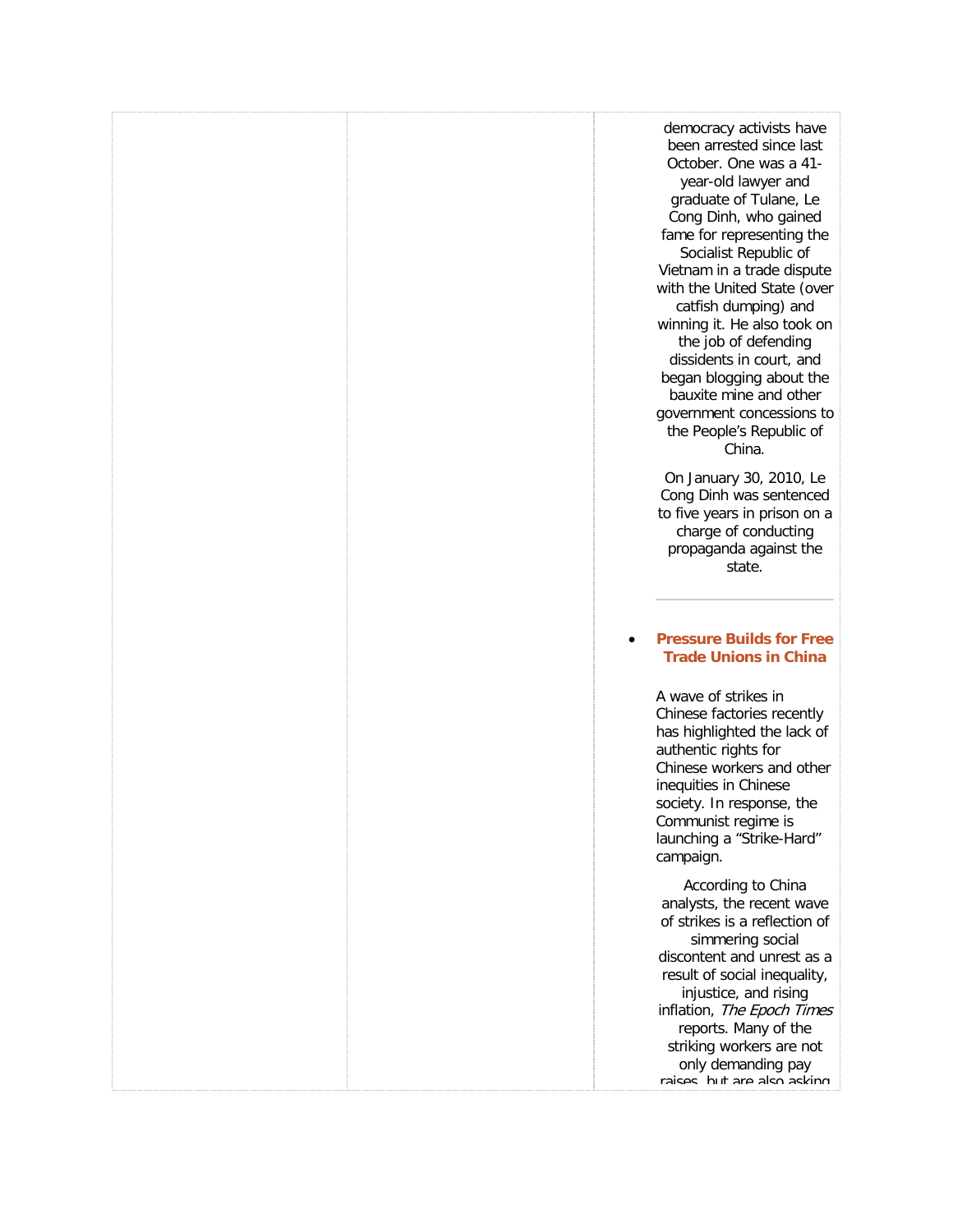|  | for independent unions.                                                                                                                                                                                                                                                                                                                                                                                                                                   |
|--|-----------------------------------------------------------------------------------------------------------------------------------------------------------------------------------------------------------------------------------------------------------------------------------------------------------------------------------------------------------------------------------------------------------------------------------------------------------|
|  | If the strikes escalate, they<br>may threaten China's<br>position as the factory of<br>the world, and thus<br>threaten the communist<br>regime's popular<br>legitimacy and survival.<br>However, experts say that<br>responding to the workers<br>demands with brute force<br>will not work.                                                                                                                                                              |
|  | On June 13, the Chinese<br>Ministry of Public Security<br>announced it would launch<br>a seven-month-long<br>"Strike-Hard" campaign to<br>"crack down on violent<br>crimes that seriously affect<br>the public's sense of<br>security" as China goes<br>through an economic<br>transition and social<br>transformation.                                                                                                                                   |
|  | Xu Yimin, a migrant<br>workers' rights activist in<br>Jilin Province, in his blog<br>called for an independent<br>labor union, stating that<br>the string of suicides at<br>Foxconn and the<br>subsequent strikes across<br>the country were mainly<br>due to "workers having no<br>voice, rights, or means of<br>expression."                                                                                                                            |
|  | New Tang Dynasty<br>Television (NTDTV) said in<br>a June 24 report that last<br>year, migrant rural<br>workers from northeastern<br>Jilin Province applied to<br>authorities to form their<br>own union but were<br>rejected. Around the same<br>time, the state-run All-<br>China Federation of Trade<br>Unions released a report<br>warning that young<br>migrant workers are<br>increasingly willing to<br>make demands from the<br>tata a davalonmant |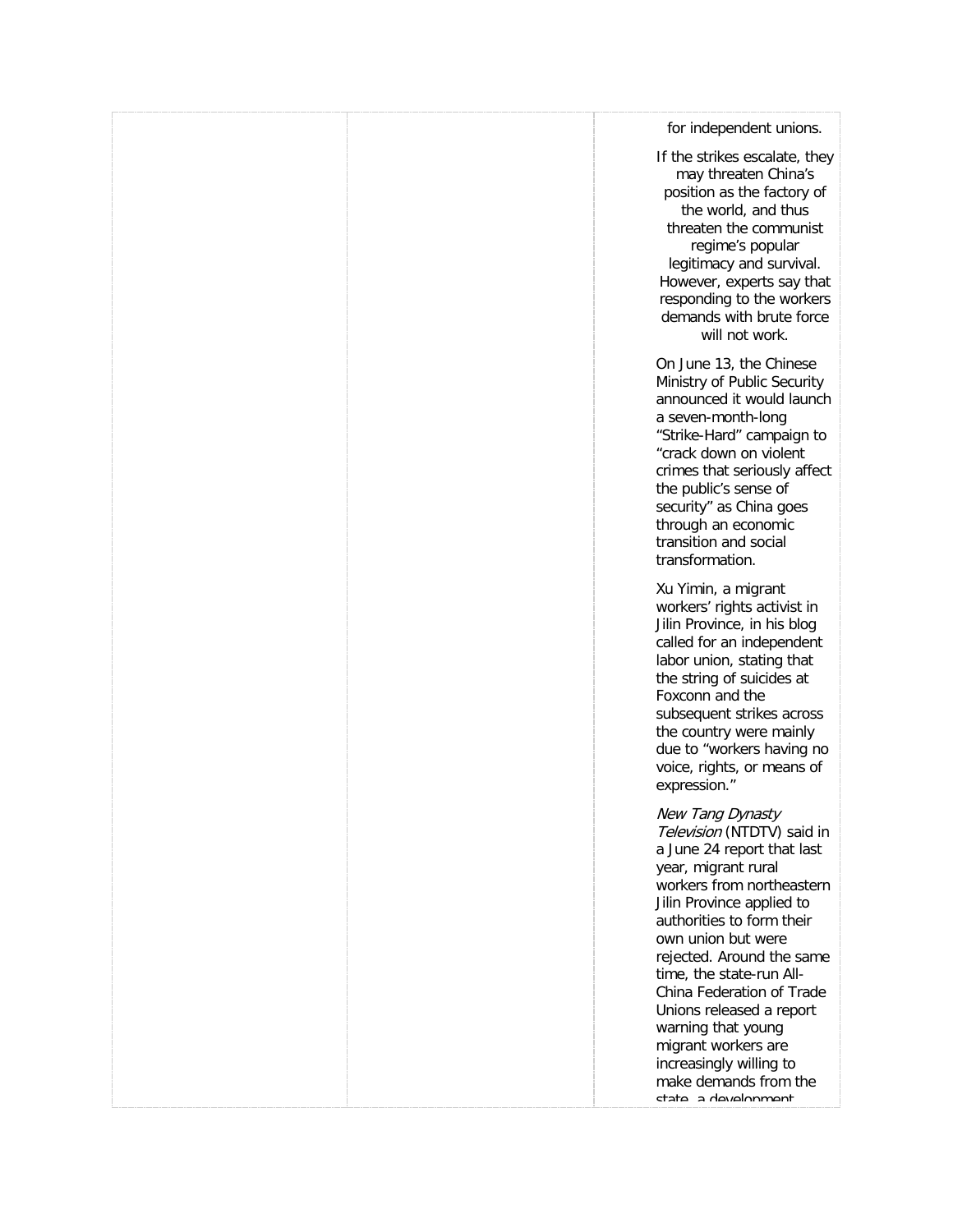construed as "a test for stability in the country."

Labor unions in China are state-controlled and generally side with the management and local communist officials, instead of representing workers.

### • **[Mexican Workers Face](http://freetradeunionism.org/2010/04/mexican-workers-face-state-brutality/)  [State Brutality](http://freetradeunionism.org/2010/04/mexican-workers-face-state-brutality/)**

The Mexican miners' union, Los Mineros, has put out a call for support for its 1200 members facing state brutality and violence aimed at breaking their two year strike. The 1200 miners have been on strike since July 2007 at the Cananea mine over health and safety and other contract violations. Grupo Mexico, the mining giant which operates Cananea, and the Mexican government have continuously tried to end the strike and crush the union. They have threatened and jailed union leaders, illegally frozen union bank accounts and failed to investigate or prosecute assassinations of union members. On February 11, a federal

court gave Grupo Mexico permission to fire the striking workers and terminate the labour agreement. The government has threatened to use armed force to gain control of Cananea. The Los Mineros members at Cananea are resolved to continue occupying the mine until a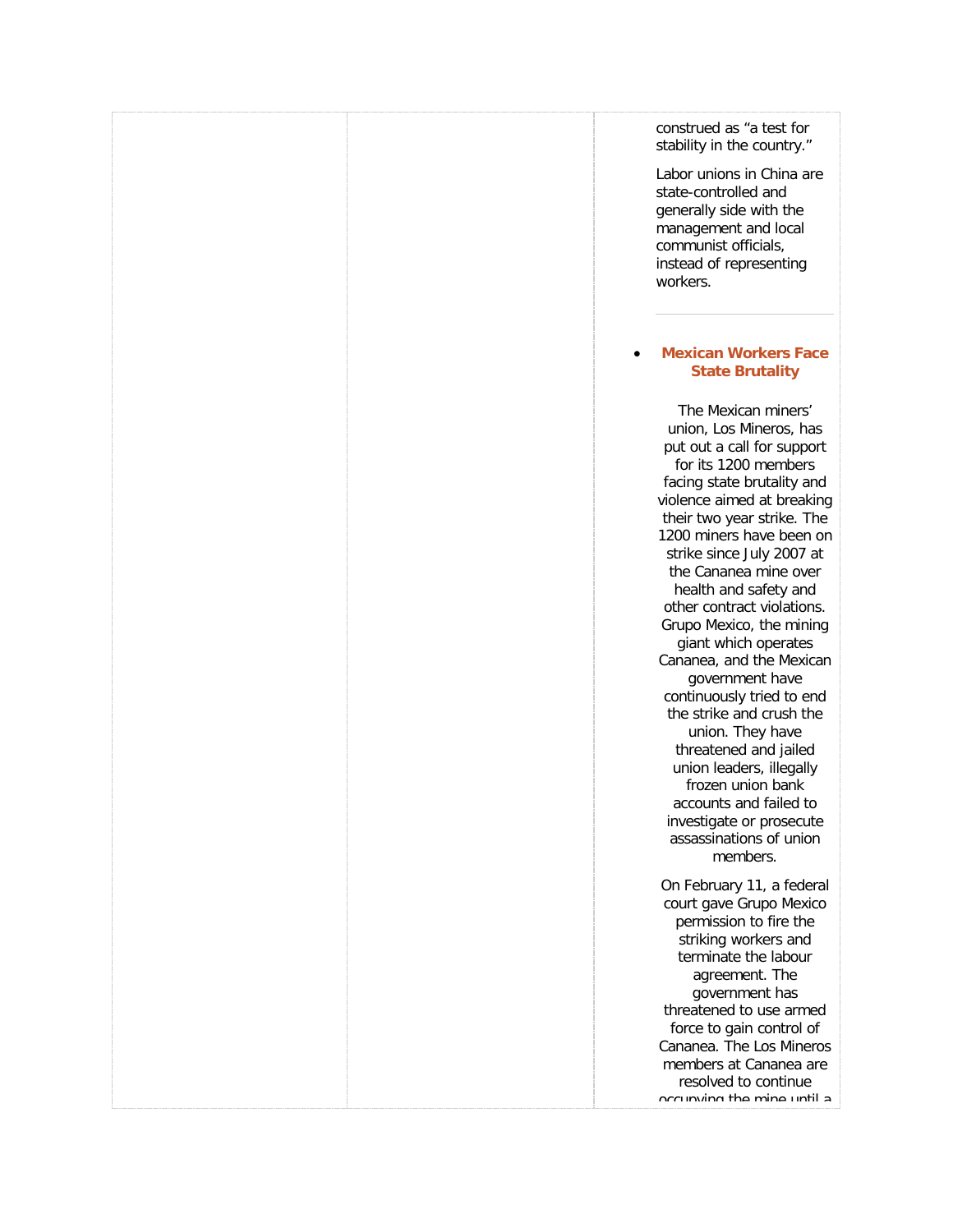|                       | fair labour agreement is<br>reached. The International<br>Metalworkers' Federation,<br>which the EPMU is a<br>member of, has called on<br>the Mexican government<br>to: * Release all union<br>funds illegally seized by<br>the government; * Lift all<br>charges still pending<br>against Napoleon Gomez<br>Urrutia and other members<br>of the union. * Prosecute<br>in a court of law,<br>immediately and<br>transparently, all those<br>responsible in the<br>corruption of documents<br>and facts; and *<br>Investigate Grupo Mexico's<br>involvement in the murder<br>of Reynaldo Hernandez<br>Gonzolez and the<br>detention and torture of 20<br>union members in<br>Nacozari, Sonora. |
|-----------------------|-----------------------------------------------------------------------------------------------------------------------------------------------------------------------------------------------------------------------------------------------------------------------------------------------------------------------------------------------------------------------------------------------------------------------------------------------------------------------------------------------------------------------------------------------------------------------------------------------------------------------------------------------------------------------------------------------|
| Return to top of page |                                                                                                                                                                                                                                                                                                                                                                                                                                                                                                                                                                                                                                                                                               |
|                       |                                                                                                                                                                                                                                                                                                                                                                                                                                                                                                                                                                                                                                                                                               |
|                       | $L_{\rm D}$                                                                                                                                                                                                                                                                                                                                                                                                                                                                                                                                                                                                                                                                                   |

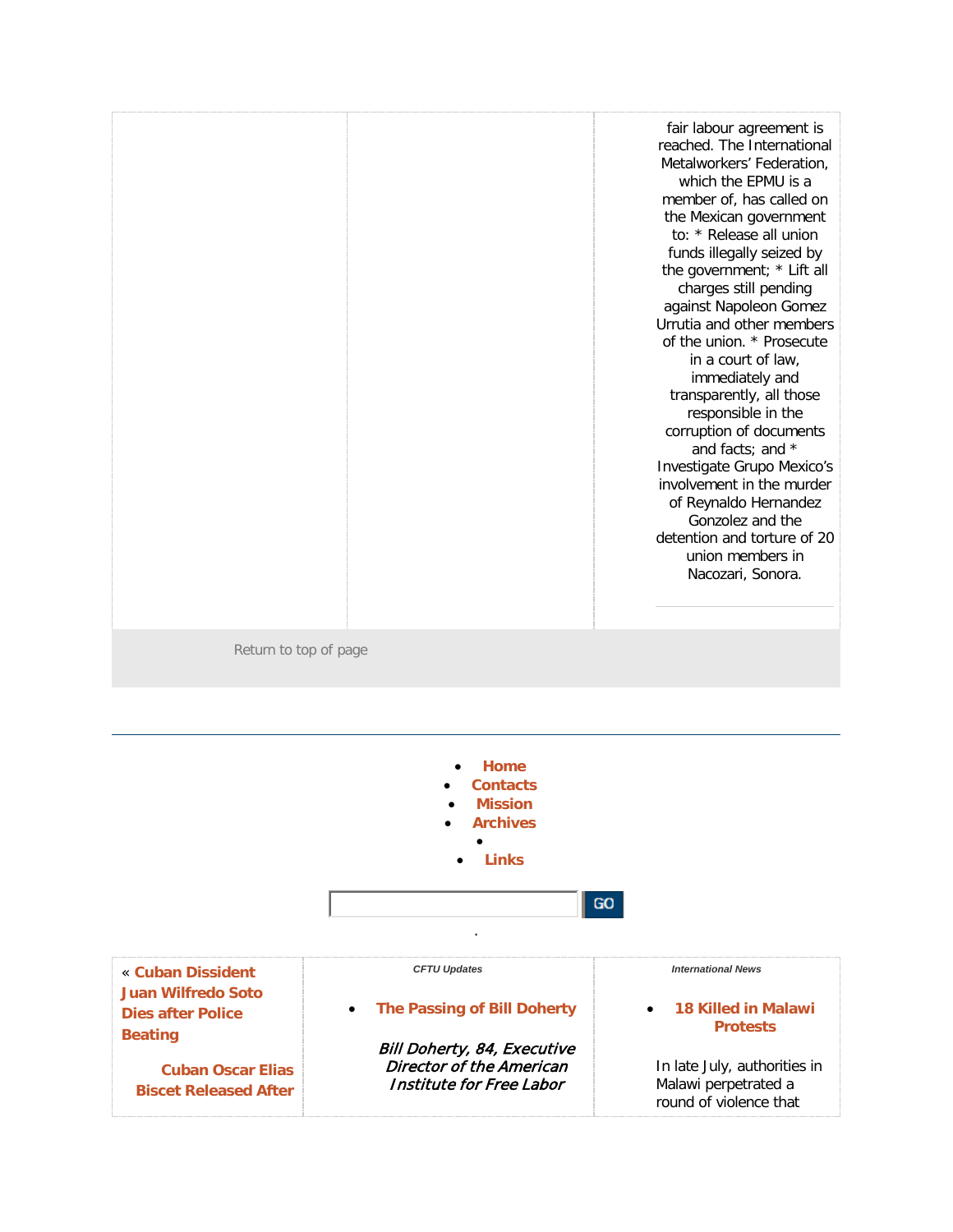### **[Refusing Deportation](http://freetradeunionism.org/2011/03/cuban-oscar-elias-biscet-released-after-refusing-deportation-to-spain/)** »

#### **Labor Leaders Murdered in El Salvador Honored at AFL-CIO Ceremony**

### May 14th, 2011, By admin

#### Find Under **[Focus on Cuba](http://freetradeunionism.org/category/focus-on-cuba/)**

**Silver Spring, MD** – Two American trade unionists and a Salvadoran labor leader who were murdered 30 years ago while working for agricultural reform in El Salvador were honored recently during the AFL-CIO's Workers' Memorial Day observance.

The three victims were Michael Peter Hammer, Director of Land Reform Programs; Mark David Pearlman, lawyer, and José Rodolfo Viera, head of the Salvadoran Farm Workers' Union and also President of the Salvadoran Institute for Agrarian Transform Hammer and Pearlman were on assignment for the American Institute for Free Labor Development (AIFLD), the AFL-CIO's Latin American arm. Viera's institute was empowered under 1980 laws in El Salvador to take land from the country's propertied oligarchy and redistribute it among Salvadoran peasants, a program that country's ruling families sought to destroy.

The AFL-CIO's annual Workers' Memorial Day observance is held to honor and call attention to the death of workers killed in industrial or workplace accidents. The names of those killed are fired onto brick pavers set at the memorial site, which is on the campus of the National Labor College in Silver Spring, Maryland.

On January 3, 1981, Hammer, Pearlman and Viera were having dinner in San Salvador's Sheraton Hotel when two men armed with automatic pistols walked into the dining room and opened fire, killing the three.

Two ex-corporals in El Salvador's National Guard were arrested and convicted in connection with the killings. They confessed, and testified that one of their officers, a Lieutenant Rodolfo Isidro López Sibrián, told the pair to kill the three labor unionists. They were released a year later in a general amnesty.

Michael Hammer, Jr., son of one of the victims, attended the AFL-CIO observance. He is an Assistant Secretary for Public Affairs at the U.S. Department of State.

### Development, AFL-CIO

William Charles "Bill" Doherty Jr., who led the AFL-CIO's outreach to trade unions in Latin America for 35 years, died August 28 after a long battle with bone marrow cancer. He was 84.

Born in Belleview, Ky., the oldest of nine children, Doherty was raised in the Washington, D.C. area where his father, William Charles Doherty Sr. was president of the National Association of Letter Carriers, and later the first U.S. ambassador to Jamaica. He graduated from St. Paul's Catholic Academy High School, where he met his future wife, Jane Catherine Donovan, a Boston native. He worked as a Capitol Hill police officer while completing his degree in philosophy at Catholic University of America, where he played defensive lineman for the football team. He also attended Georgetown University School of Linguistics and Georgetown Law School.

![](_page_34_Picture_13.jpeg)

Doherty's life was defined by his Catholic faith (he spent a brief period of his life in the St. Charles Seminary, studying to be a priest) and his conviction that democratic trade unions held the key to freedom and prosperity around the world. His work with the International Confederation of Free Trade Unions (ICFTU), the Postal Telephone and Telegraph International (PTTI) and the AFL-CIO's American Institute for Free Labor Development (AIFLD), took him

resulted in the deaths of 18 people involved in peaceful protests.

The International Trade Union Confederation has written to the president of Malawi to strongly protest the bloody repression of peaceful protests.

Malawi's trade unions have been critical of a number of recent laws which limit the freedom of the press, restrict lawsuits against government agencies and officers, and limit civil liberties. Under the current situation, the Malawian police can search any house without a search warrant, and the press cannot publish anything which is "deemed to be contrary to the public interest."

Protestors also wanted to point out the quickly deteriorating economic conditions in their country, characterized by crippling fuel and foreign exchange shortages. The workers of Malawi have been hit hard by the economic crisis. Shortage of foreign exchange means that companies cannot bring in raw materials and parts, which has resulted in massive job losses. Shortages cause basic goods to become unaffordable.

"This is not worthy of a country which adheres to the principles of democracy," said ITUC general secretary Sharan Burrow. "Confronted with such particularly harsh conditions as the ones currently hitting Malawi, citizens and civil society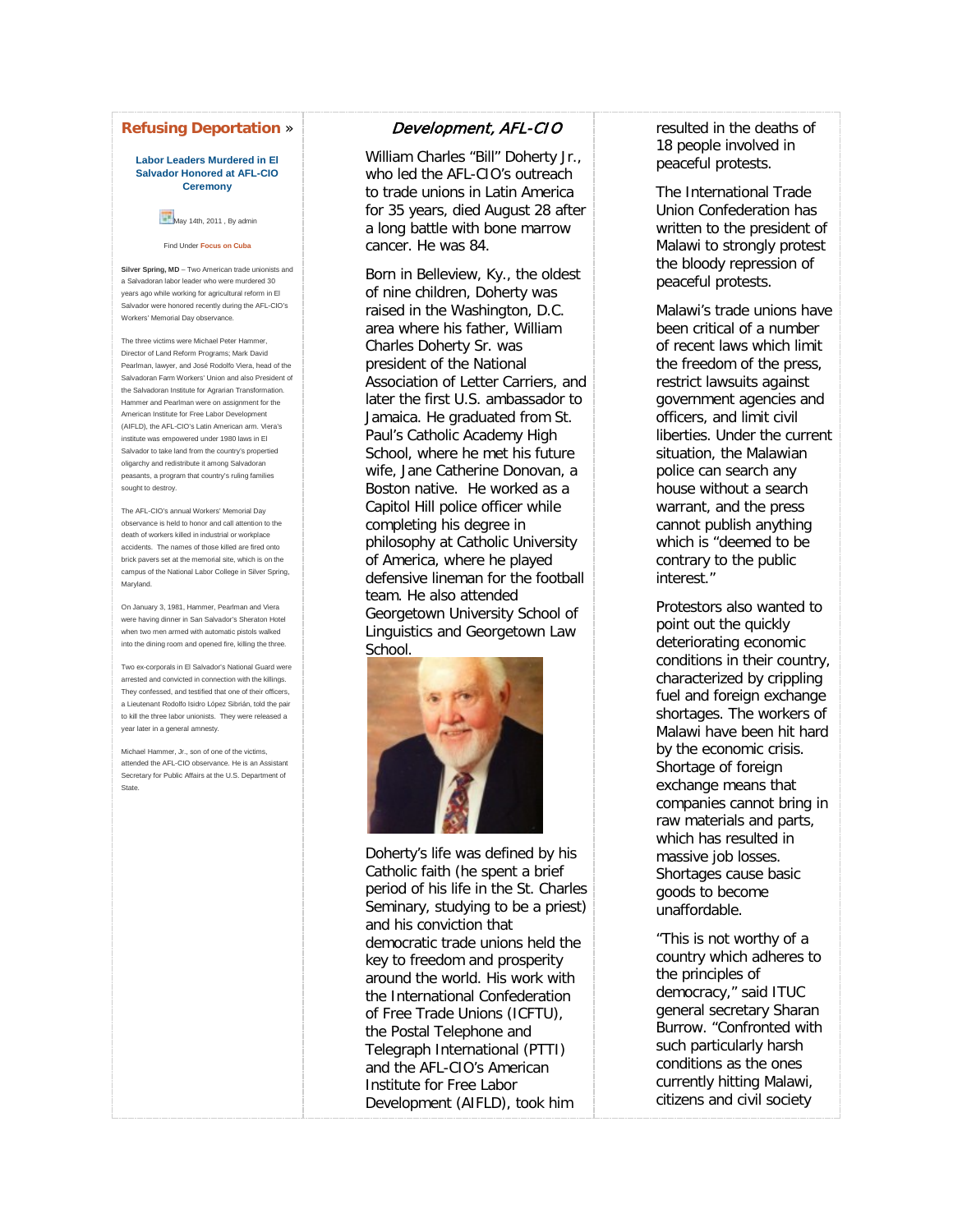### to 129 countries over his career.

After serving as an aerial photographer with the U.S. Army Air Corps during World War II, Doherty assisted in rebuilding the trade union movement in Germany, supporting the anti-Nazi, dissident labor leaders and nascent democratic trade union movement that is today known as the Confederation of German Trade Unions (Deutscher Gewerteschaftsbund, DGB). He served in Belgium, Europe and Latin America as an AFL-CIO representative to the PTTI, an international trade secretariat.

When President John F. Kennedy's Alliance for Progress was initiated in 1961 to support labor's international role in nurturing democratic trade union movements abroad, Doherty was the logical choice to serve as AIFLD's Director of Social Projects, and later as Executive Director. He led the AIFLD under the direction of four AFL-CIO presidents, retiring in 1996.

Survivors include his wife of 52 years, Jane Catherine Donovan, eight children and 25 grandchildren.

### • **[The CFTU Website](http://freetradeunionism.org/2010/04/the-new-cftu-website/)**

### **Welcome to the CFTU website!**

**We've designed it to keep you better informed about developments in the continuing struggle of workers everywhere to establish and maintain the right of Freedom of Association – the right to form and join unions of their own choosing, run by people they elect.**

**The CFTU has been active in** 

organizations should not face even tougher repression when standing up for their basic rights."

### • **[More Women Workers](http://freetradeunionism.org/2011/09/more-women-workers-killed-in-guatemala/)  [Killed in Guatemala](http://freetradeunionism.org/2011/09/more-women-workers-killed-in-guatemala/)**

### **Guatemala City** –

Delegates to the II Conference against Impunity in Guatemala, convened by the International Trade Union Confederation (ITUC) and its Guatemalan affiliates, have condemned the killings of two women who were fighting for the rights of the Guatemalan people.

Lesbia Elías Xurup, a member of Comunidades en Resistencia contra Unión FENOSA, fighting against energy group abuses, was hacked to death by machetes at her home in Comunidad de La Selva, Santo Domingo, Suchitepéquez, on 21 July. The assassins, not content with killing her, chopped off one of her hands.

María Santos Mejía, secretary of the independent maquilas union Sindicato de Maquilas Independientes, was shot in the head several times by assailants on a motorbike. She leaves her four children and fourmonth-old baby.

In a letter, the ITUC urged Guatemalan President Alvaro Colom to take every step necessary to bring an end to the "constant murders and violations of the rights of working people. It is essential that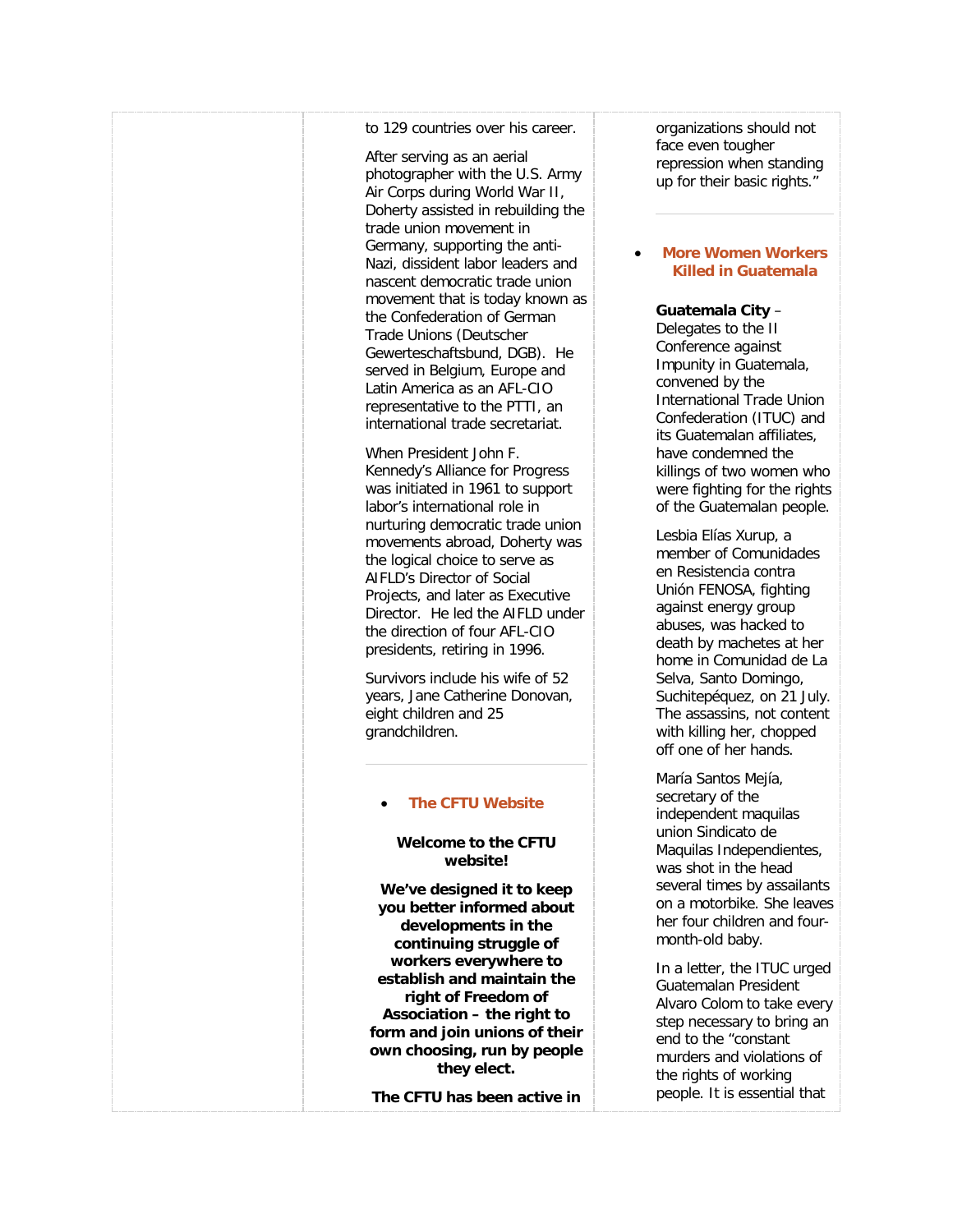**recent years in attempts to assist workers in Cuba struggling to assert that right – in the face of their government's insistence that only one union, guided by the Communist Party, can represent them, and against the background of continuing imprisonment and harassment of those who think otherwise.**

**Cuba is not the only country in the world denying workers their rights. Sadly the list is long – Burma, Vietnam, North Korea, China - to cite a few. But too many trade unionists in the free world are unwilling to speak out, apparently believing that somehow these regimes will transform themselves into democratic societies and that through contact with free world unions, the nonrepresentative unions in those police states will remake themselves into legitimate unions. Such a belief flies in the face of 90 years of experience to the contrary.**

**The recent hunger-strike death in a Cuban prison of Orlando Zapata Tamayo, a 42-year old brick mason serving a 26-year sentence for his political activities, and the long hunger strike of dissident journalist Guillermo Farinas, provide eloquent testimony to the determination of those heroes to see their country free and democratic and observant of all the rights of free people.**

**Our committee believes that neither dictatorships nor their hand-maiden unions ever yield power willingly and that free trade unions** 

the Guatemalan government take urgent measures to guarantee the full exercise of human, labour and trade union rights in the country and to end the murders of trade unionists and women trade unionists."

### • **[Guatemalan Trade](http://freetradeunionism.org/2011/05/guatemalan-trade-unionist-murdered/)  [Unionist Murdered](http://freetradeunionism.org/2011/05/guatemalan-trade-unionist-murdered/)**

Lorenzo Godoy Asencio, general secretary of the tricycle taxi drivers union and the local transport workers union in Guatemala, was murdered in early May.

The trade unionist disappeared on May 2nd with his moto-taxi; he had left the house to buy bread for dinner. When he failed to return, a search was launched the following day in the area bordering El Salvador. His body was found on May 5th in Aldea Los Angeles, showing stab wounds thought to have been inflicted with a screwdriver. This murder has once again plunged into mourning the workers of Guatemala.

The International Trade Union Confederation (ITUC), in a **[letter to the](http://www.ituc-csi.org/IMG/pdf/Protesta_asesinato_de_Lorenzo_Godoy_mayo.pdf)  [president](http://www.ituc-csi.org/IMG/pdf/Protesta_asesinato_de_Lorenzo_Godoy_mayo.pdf) of** 

**[Guatemala](http://www.ituc-csi.org/IMG/pdf/Protesta_asesinato_de_Lorenzo_Godoy_mayo.pdf)**, called for a full and immediate investigation to ensure that those responsible for this crime are brought to justice without delay and punished with the full force of the law.

ITUC General Secretary Sharan Burrow, appalled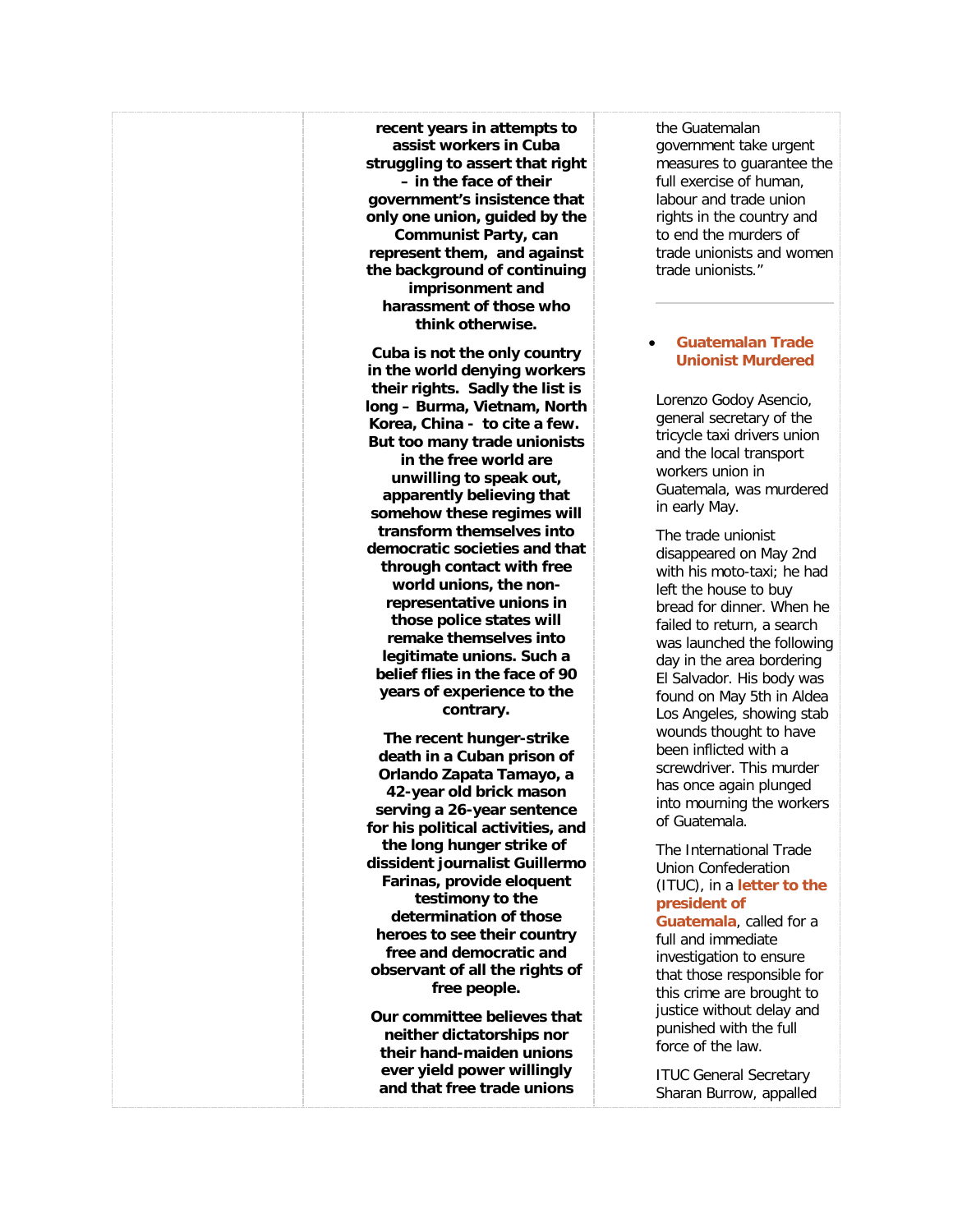**must not be complicit in the denial of freedom of association to workers. Rather, we believe that those who are joined in the struggle to assert workers' rights in the face of dictators, those who risk imprisonment and harassment, need and deserve our moral and material support. We hope you will join us in those struggles.**

**Tom Donahue, CFTU Chair**

by the repeated murders of trade unionists in Guatemala, underlined: "This new murder must not go unpunished, as, unfortunately, have all the other murders carried out against trade unionists in Guatemala thus far. It is essential that the government react by strengthening the rule of law and ensuring respect for the fundamental rights enshrined in the ILO Conventions ratified by Guatemala."

The serious and constant violations of ILO Convention 87 in Guatemala will be examined by the ILO Committee on the Application of Standards during the International Labor Conference in June.

### • **[Hope for Democracy](http://freetradeunionism.org/2011/02/hope-for-democracy-builds-as-dictators-fall/)  [Builds as Dictators Fall](http://freetradeunionism.org/2011/02/hope-for-democracy-builds-as-dictators-fall/)**

![](_page_37_Picture_5.jpeg)

The recent events in Tunisia and Egypt that resulted in the departures of long-time dictators Zine El Abidine Ben Ali and Hosni Mubarak have raised hopes that reasonable democracies will flourish and spread throughout the Arab and Muslim Middle East.

Governments that work for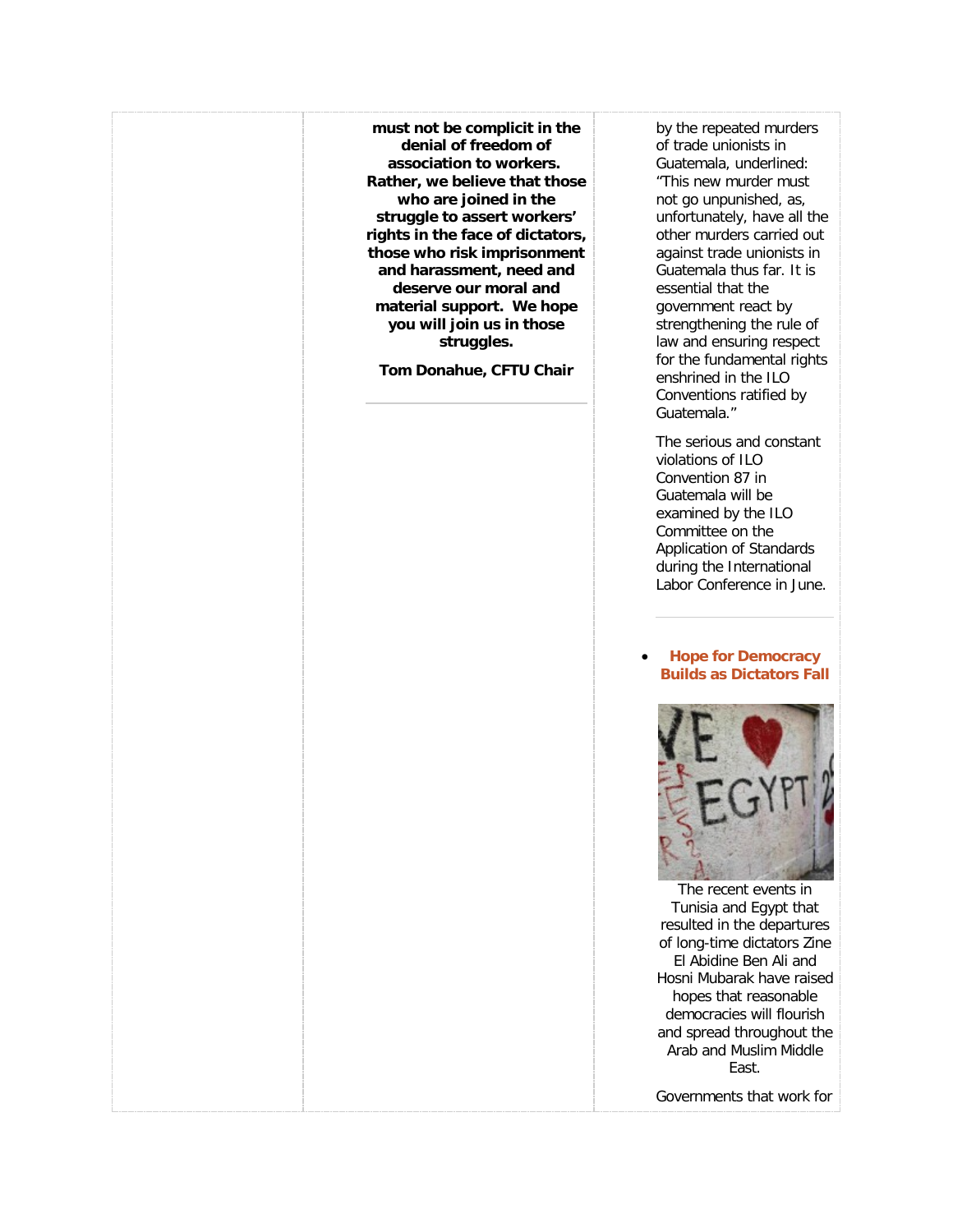|  | all the people instead of<br>just the very wealthy or<br>"the connected" are long<br>overdue. All who<br>appreciate freedom can<br>only applaud what has<br>taken place so far. Ali<br>Abdullah Saleh, president<br>of Yemen, will no longer<br>push for his son, Ahmed,<br>to take his place. King<br>Abdullah of Jordan<br>replaced his government in<br>order to shore up his<br>regime. Hopefully, the<br>dictator Muammar Qaddafi<br>of Libya will not be able to<br>pass the government there<br>onto his sons. |
|--|-----------------------------------------------------------------------------------------------------------------------------------------------------------------------------------------------------------------------------------------------------------------------------------------------------------------------------------------------------------------------------------------------------------------------------------------------------------------------------------------------------------------------|
|  | Workers and labor unions<br>in the Middle East, as<br>elsewhere, have played a<br>role in the fight for<br>democracy in Tunisia and<br>Egypt. Who can forget<br>Solidarność, the<br>independent trade union<br>federation, that helped<br>topple the Communist<br>regime in Poland?                                                                                                                                                                                                                                   |
|  | Newly democratic nations<br>in the Middle East, if they<br>are truly democratic, will<br>encourage the<br>development and<br>expansion of free,<br>democratic, independent<br>trade unions that<br>represent the workers in<br>those countries. Trade<br>unions exist to help<br>workers better their lives<br>and the lives of their<br>families with improved<br>wages, benefits, safer<br>working conditions, and<br>representation, precisely<br>what is needed most to<br>build and sustain a true<br>democracy. |
|  | <b>Calls for Halt to Trade</b>                                                                                                                                                                                                                                                                                                                                                                                                                                                                                        |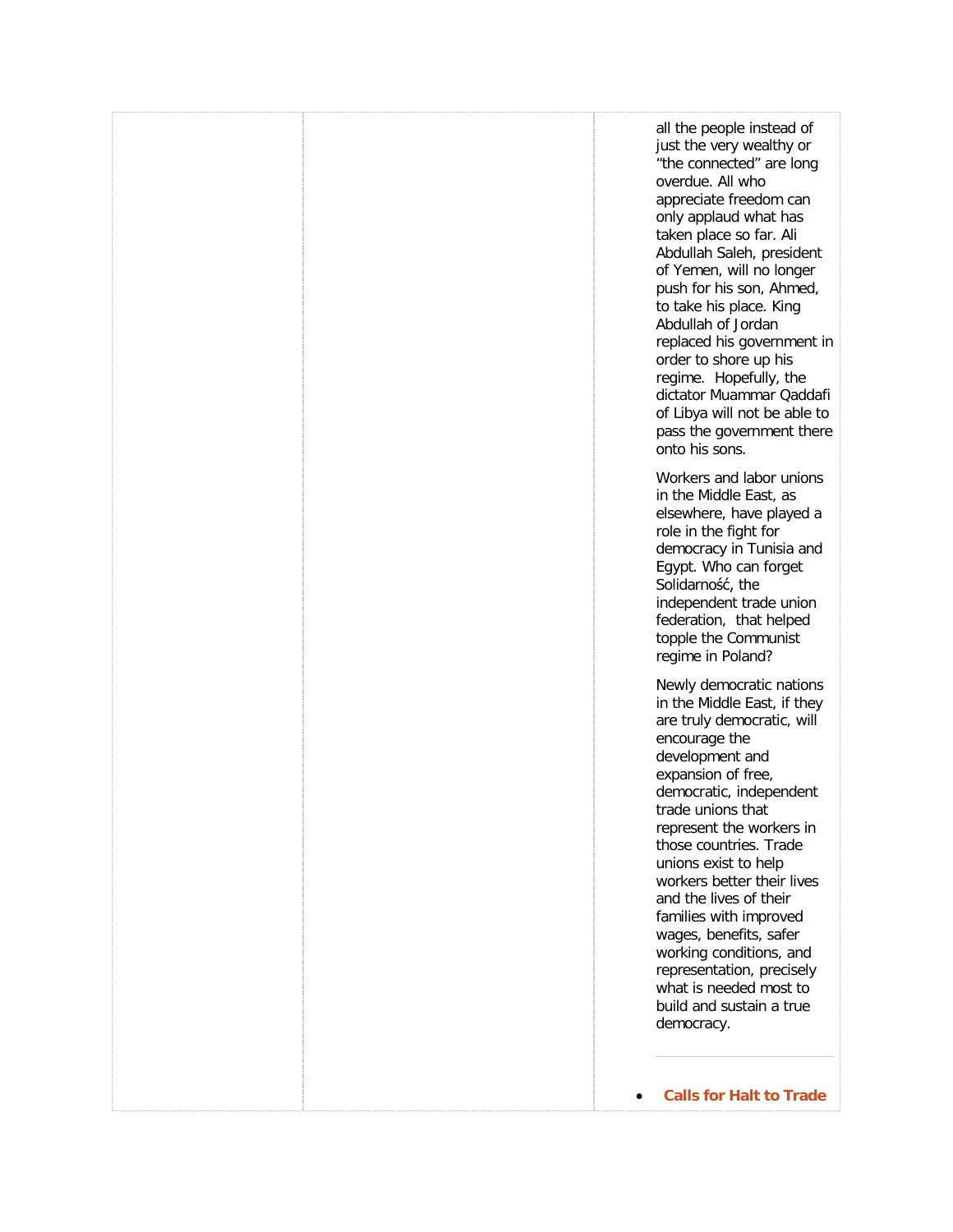### **[Union Rights Violations](http://freetradeunionism.org/2011/02/calls-for-halt-to-trade-union-rights-violations/)**

**MOSCOW** – At a recent ITUC conference here, the International Metalworkers Federation (IMF) affiliates joined the Newly Independent States (NIS) in their demands that the governments and employers in Russia and in the newly independent former Soviet states respect fundamental rights guaranteed by ILO Conventions.

The demands were voiced at the conclusion of the International Confederation of Trade Unions Conference, "Building Democracy and Trade Union Rights in the NIS," held here last December.

"We have the situation when in the countries with about 200 million ablebodied population, the real security of workers approaches to zero," reads the final document adopted by the delegates.

The large conference was attended by union leaders and activists from Azerbaijan, Armenia, Belarus, Georgia, Kazakhstan, Kyrgyzstan, Moldova, Russia and Ukraine, as well as representatives of the ITUC and its Pan-European Regional Council (PERC), European trade unions and global union federations, including the IMF, NGOs, academics, trade unionists and journalists.

The nature of violations differ: in Russia, trade union leaflets were added to the list of "extremist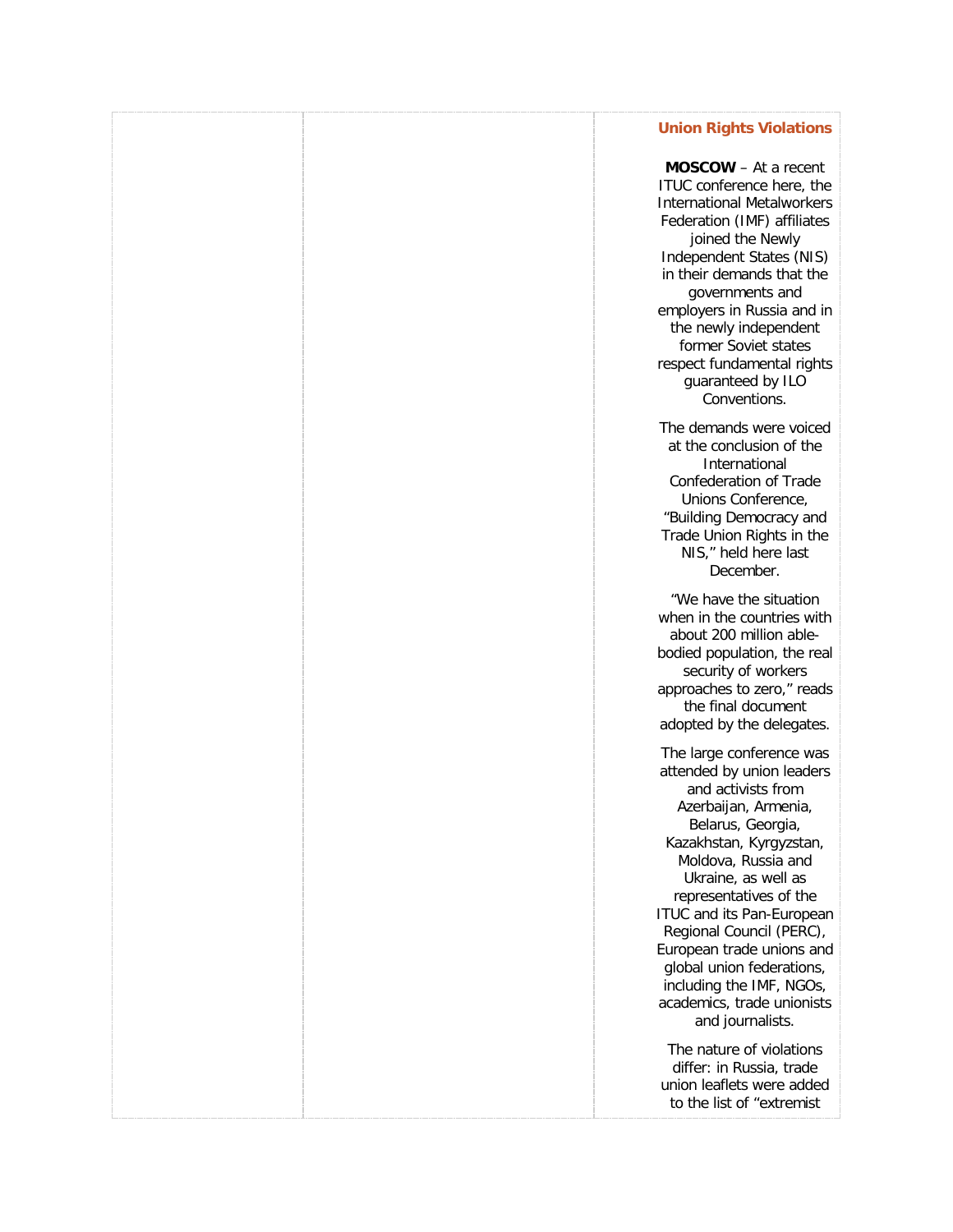materials"; in Belarus, the system of annual contracts is used as a tool of antiunion discrimination; in Georgia, a truncated Labor Code is introduced, which contains only 55 articles and virtually no guarantees of legal protection of trade unions. Employers and the governments violate the fundamental right of workers to freedom of association as guaranteed by ILO Conventions. Officials from different Russian government agencies attended the conference, including the Ministry of Healthcare, Ministry of Justice, and General Procurator's Office. This created the possibility of a direct and sharp dialogue between trade unionists and government representatives. Andrei Isaev, Chairman of the Duma Committee on Labor and Social Policy, spoke about the legislative work regarding labor relations. About 15 activists of the primary union organizations from across the region spoke of pressure exerted on them by employers and authorities. Behind each of the short reports was a history of several months and sometimes years of struggle, persecution, unlawful dismissals, discrimination, and fierce resistance. The final document adopted by the representatives of trade unions calls for

strengthening trade union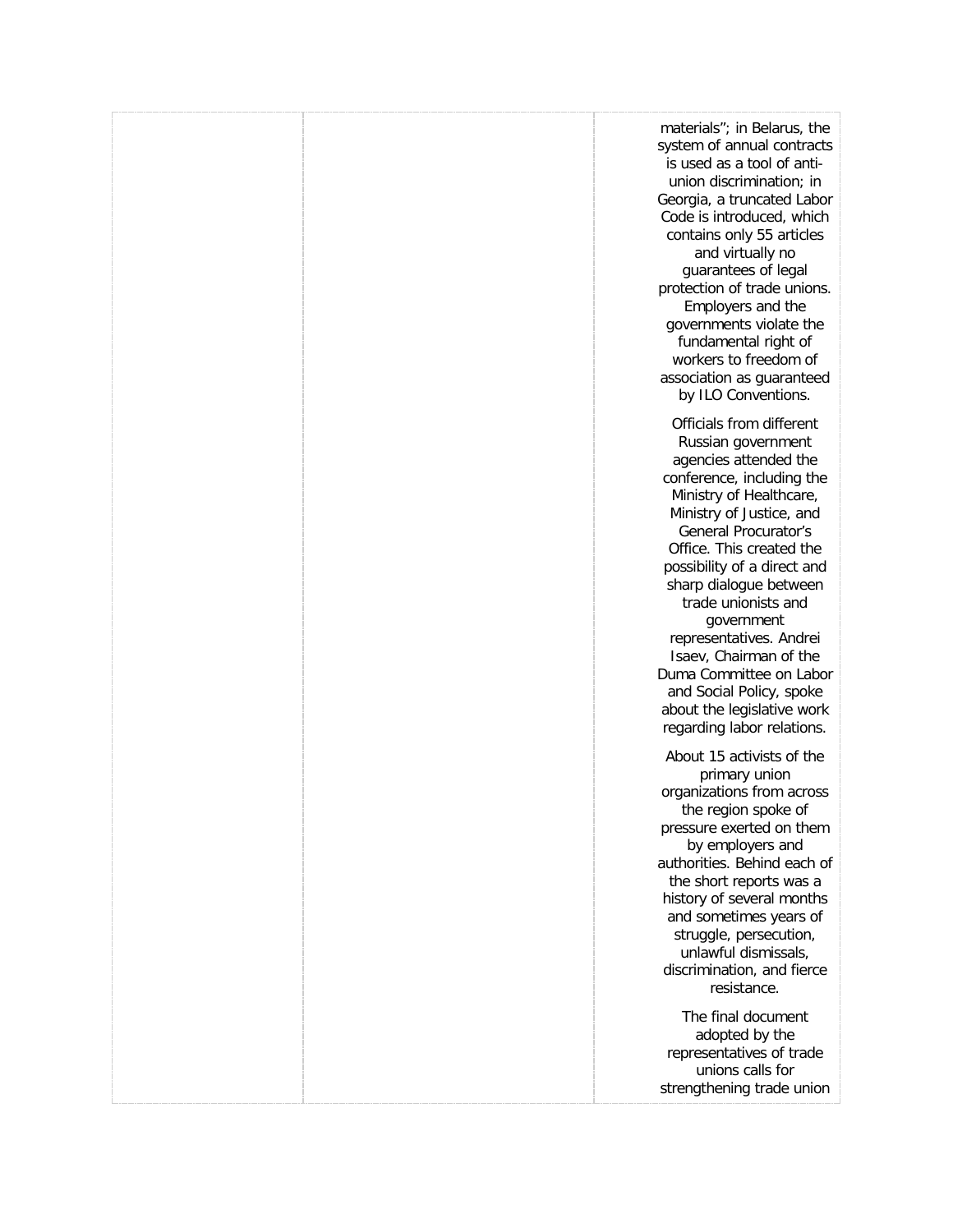|                                                                                                                            | solidarity, to conduct<br>educational work, to build<br>strong trade unions, and<br>to hold national and<br>international campaigns<br>for the protection and<br>development of trade<br>union rights.                                                                                    |
|----------------------------------------------------------------------------------------------------------------------------|-------------------------------------------------------------------------------------------------------------------------------------------------------------------------------------------------------------------------------------------------------------------------------------------|
|                                                                                                                            | <b>Free Trade Unionism</b><br><b>Nixed in Much of</b><br><b>Middle East</b>                                                                                                                                                                                                               |
| working days, paid<br>untold wealth and<br>to start.                                                                       | In the West, we take for<br>granted what we have,<br>and what others fought<br>for, including eight hour<br>holidays, and much more,<br>so it is reasonable to ask<br>about working conditions<br>in other parts of the world.<br>The Middle East, with its<br>resources, is a good place |
| Despite a massive<br>population, maybe as<br>of ordinary people and                                                        | many as 300 million, we<br>hear little of the situation<br>workers in the Middle East.                                                                                                                                                                                                    |
| Not surprisingly, trade<br>even assassinated.                                                                              | unions and trade unionists<br>have many difficulties in<br>most of the Middle East,<br>their legal rights are often<br>nonexistent, and they are<br>persecuted, attacked and                                                                                                              |
| More often than not,<br>ordinary people in the<br>Middle East don't even<br>a free trade union, or<br>defend their working | have the basic right to join<br>conditions, let alone strike.                                                                                                                                                                                                                             |
|                                                                                                                            | The picture of workers'<br>rights in the Middle East<br>is frequently bleak, as a<br>report in the International                                                                                                                                                                          |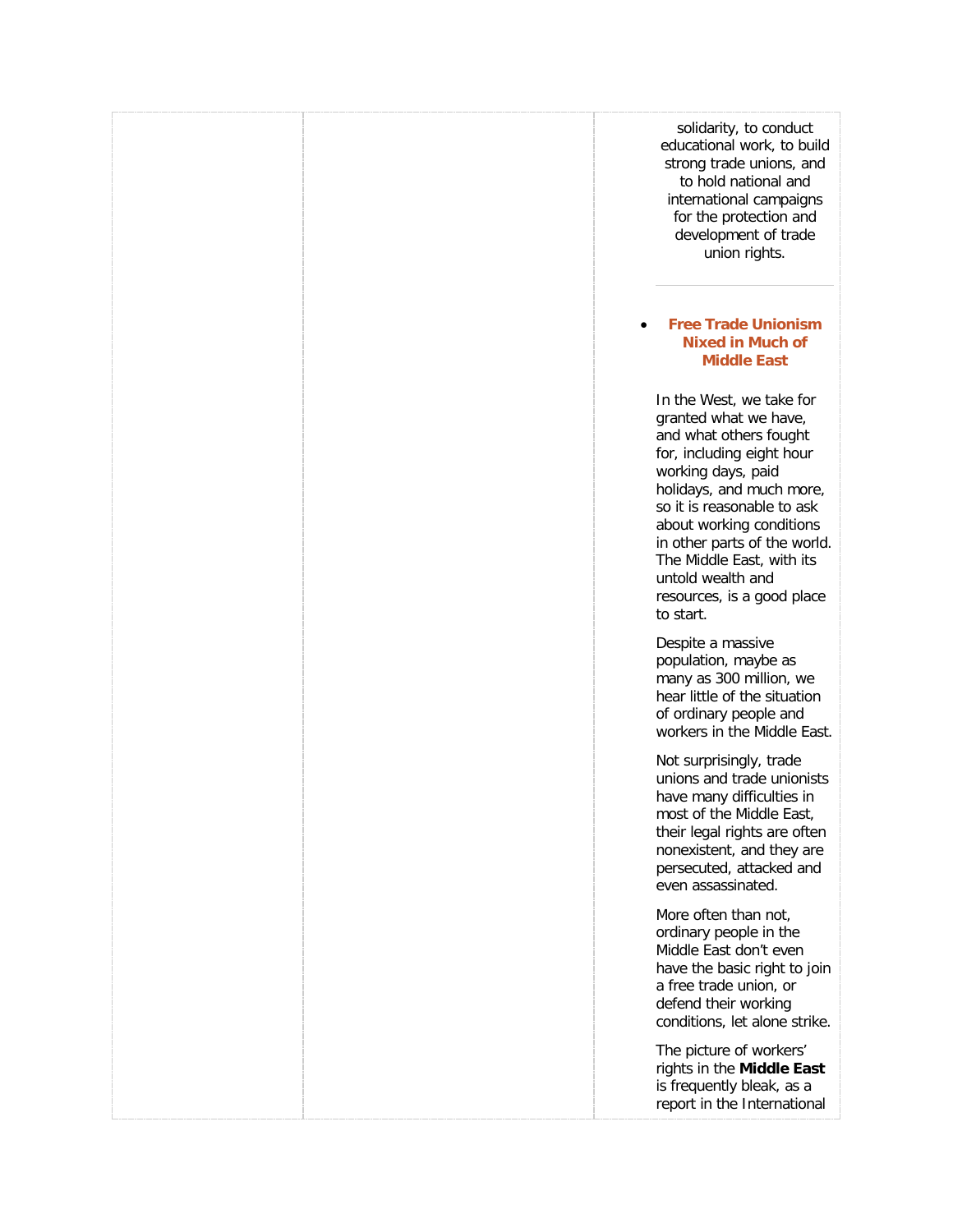Trade Union Confederation 2009 survey relates:

### In **Palestine and Lebanon,** political

tensions and violence have a negative impact on trade union activities. The offices of the Palestinian General Federation of Trade Unions, and some of the houses of its members, were destroyed by bombs. In Lebanon, the government called out the army after a general strike was called in May. Changes in legislation have continued, but rather slowly.

**The effective exercise of union rights has accordingly been restricted or nonexistent.** In **Iran,** a new law enabling the establishment of free trade unions is being discussed. Promises of new laws guaranteeing increased trade union freedom have still not been kept in **Saudi Arabia, the United Arab Emirates, Oman and Qatar**. In **Iraq**, the new labor code has not been presented to the Parliament; as a result, laws dating back to the former regime that severely restrict trade union activities remain in force. As a general rule throughout the region, migrant workers have no trade union rights. In **Saudi Arabia, Qatar, Yemen** and the **United** 

**Arab Emirates**, the governments have brought in measures or proposed reforms aimed at improving the lot of migrant workers, however.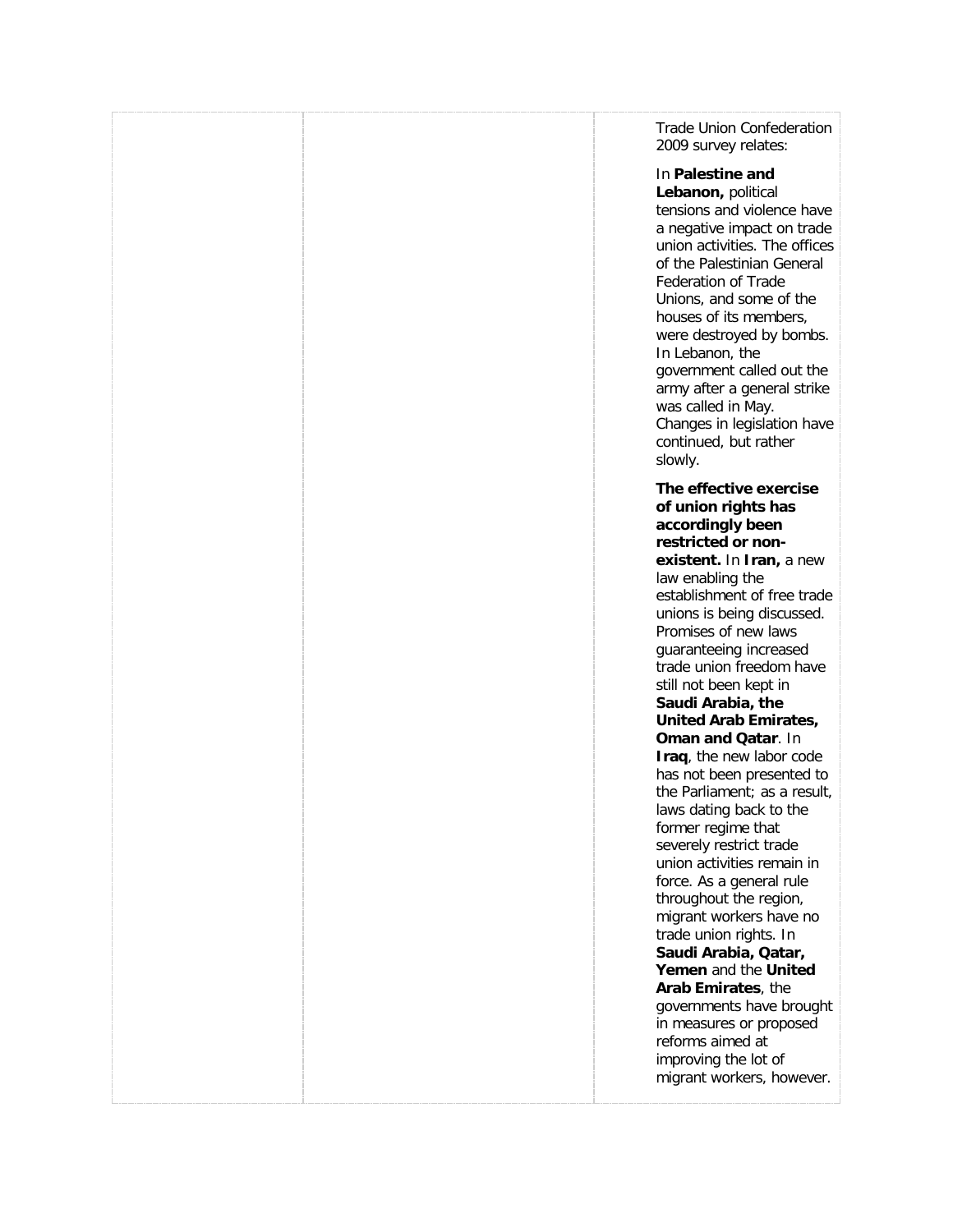| Trade unions are still<br>banned in Saudi Arabia<br>(where only the national<br>workers' committees are<br>allowed to be set up in<br>companies with more than<br>100 workers), <b>Qatar and</b><br>the United Arab<br>Emirates. Despite the<br>fact that trade union rights<br>are enshrined in<br>constitutions, restrictions<br>remain and trade union<br>pluralism and collective<br>bargaining are virtually<br>non-existent in the region.<br>In Bahrain, for instance,<br>although the government<br>committed itself in 2007 to<br>adopting a law allowing<br>collective bargaining, the<br>law has still not been<br>adopted. |  |
|----------------------------------------------------------------------------------------------------------------------------------------------------------------------------------------------------------------------------------------------------------------------------------------------------------------------------------------------------------------------------------------------------------------------------------------------------------------------------------------------------------------------------------------------------------------------------------------------------------------------------------------|--|
| The right to strike remains<br>limited in Oman, Qatar,<br>Syria and Yemen, while<br>it is totally banned in<br>Saudi Arabia and banned<br>in the public sector in the<br>United Arab Emirates,<br>Iran, Kuwait and Qatar.<br>In addition, in many cases<br>the list of essential<br>services in which strikes<br>are banned goes beyond<br>the ILO definition.                                                                                                                                                                                                                                                                         |  |
| <b>Worker Activist in</b><br><b>China Sentenced to 3</b><br><b>Years in Jail</b>                                                                                                                                                                                                                                                                                                                                                                                                                                                                                                                                                       |  |
| A well-know labor activist<br>was sentenced on 20<br>October to three years in<br>jail for "gathering a crowd<br>to disrupt social order",<br>according to media<br>reports.                                                                                                                                                                                                                                                                                                                                                                                                                                                           |  |
| Zhao Dongminwas<br>arrested on 19 August last<br>year after organizing more<br>than 380 workers from                                                                                                                                                                                                                                                                                                                                                                                                                                                                                                                                   |  |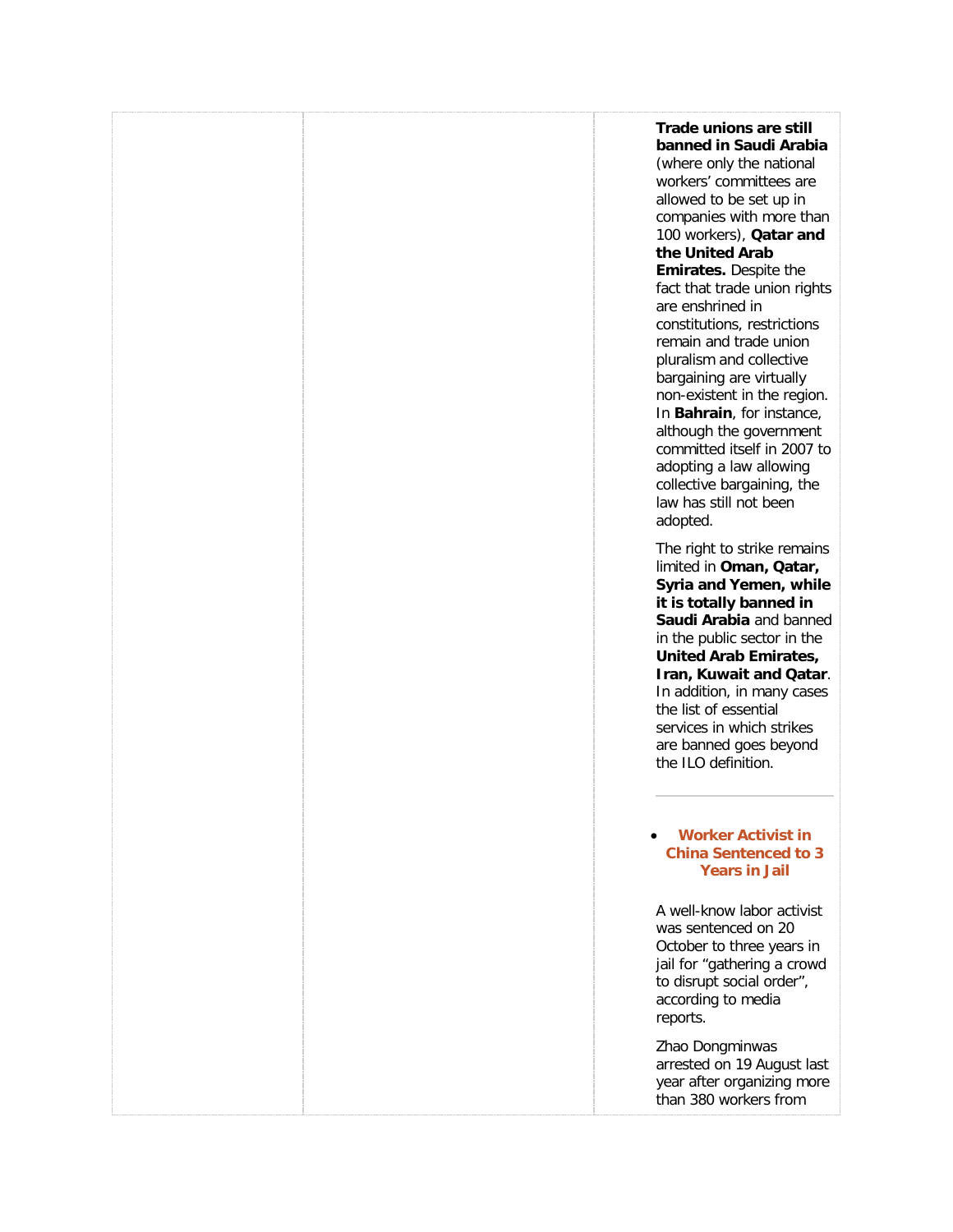|  | about 20 state-owned<br>enterprises (SOEs) to form<br>a labour rights group<br>tasked with overseeing<br>and monitoring SOE<br>restructuring, and<br>reporting corruption and<br>abuses of power.<br>The Shaanxi Union Rights<br>Defence Representative<br>Congress was formally<br>banned by the municipal<br>government of Xi'an on 27<br>July, after which Zhao<br>wrote an open letter<br>protesting the action to<br>the State Council, the<br>municipal, provincial and<br>central committees of the<br>Chinese Communist Party.<br>He was arrested 18 days |
|--|-------------------------------------------------------------------------------------------------------------------------------------------------------------------------------------------------------------------------------------------------------------------------------------------------------------------------------------------------------------------------------------------------------------------------------------------------------------------------------------------------------------------------------------------------------------------|
|  | later.<br>Since his arrest, Zhao's<br>case has been taken up by<br>an increasingly vocal group<br>of supporters, many of<br>whom share his leftist<br>political views. Zhao was<br>the head of the Shaanxi<br>Mao Zedong Thought<br>Study Group, one of<br>several Maoist groups in<br>China that seek the<br>restoration of a more<br>egalitarian, fair and just<br>society.                                                                                                                                                                                     |
|  | More than 50 scholars<br>signed a petition in<br>October stating that Zhao<br>was not only innocent but<br>had performed meritorious<br>service and that his arrest<br>mocked the rule of law<br>and insulted trade union<br>organizers.                                                                                                                                                                                                                                                                                                                          |
|  | Zhao's three year sentence<br>is on the upper-end of the<br>scale for labour activists.<br>Unlike a decade ago when<br>five or ten year sentences<br>were not uncommon, the<br>authorities nowadays tend<br>to use threats, harassment                                                                                                                                                                                                                                                                                                                            |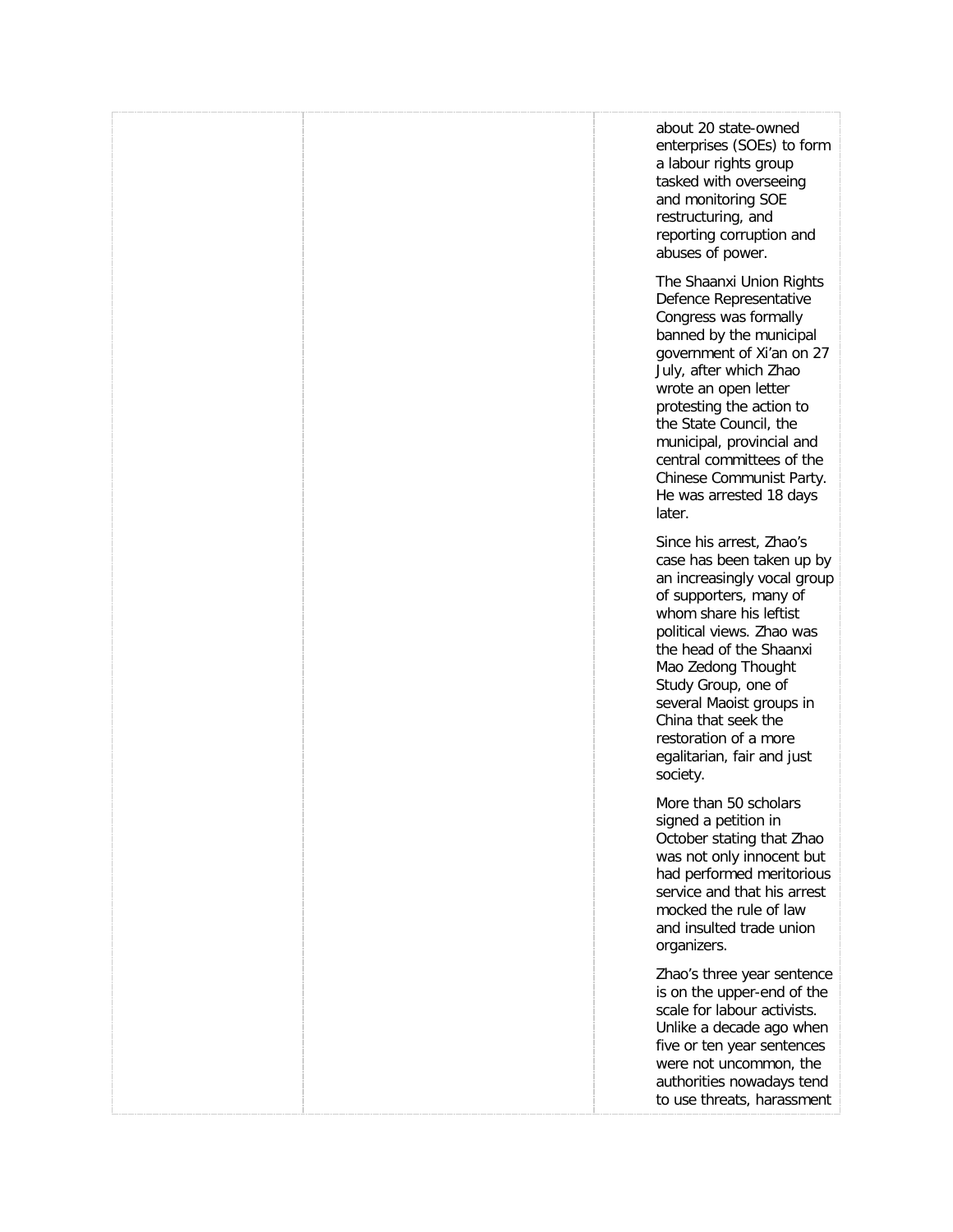|  | and short-term detention<br>rather than criminal trials<br>and prison terms to<br>suppress labour groups<br>and activists. It is perhaps<br>Zhao's Maoist allegiances<br>therefore that led to his<br>relatively heavy sentence<br>on this occasion.                                                                                                                |
|--|---------------------------------------------------------------------------------------------------------------------------------------------------------------------------------------------------------------------------------------------------------------------------------------------------------------------------------------------------------------------|
|  | Dissidents in Vietnam -<br>Out of Sight, Out of<br>Mind?                                                                                                                                                                                                                                                                                                            |
|  | In its summer issue,<br>Dissent magazine,<br>published in New York,<br>breaks the silence on<br>efforts to quell pro-<br>democracy movements in<br>Vietnam with an article<br>titled "Vietnamese<br>Dissidents: Absent from<br>the Western Mind."                                                                                                                   |
|  | Dustin Roasa, a free lance<br>writer based in Cambodia,<br>describes the most recent<br>chapter in the history of<br>Vietnamese dissidents,<br>which began on April 8,<br>2006, when a group of<br>activists posted on-line a<br>"Manifesto 2006 on<br>Freedom and Democracy."<br>The Dissent article was<br>featured in a blog called<br>Human Rights for Workers. |
|  | The "manifesto" was<br>signed by more than 2,000<br>Vietnamese, including<br>lawyers, Buddhist monks,<br>Catholic priests, ex-<br><b>Communist Party</b><br>members, writers, and<br>intellectuals from all parts<br>of the country. They<br>became known as Bloc<br>8406, after the date it was<br>posted.                                                         |
|  | In a visit to Vietnam in the<br>winter of 2007, Roasa                                                                                                                                                                                                                                                                                                               |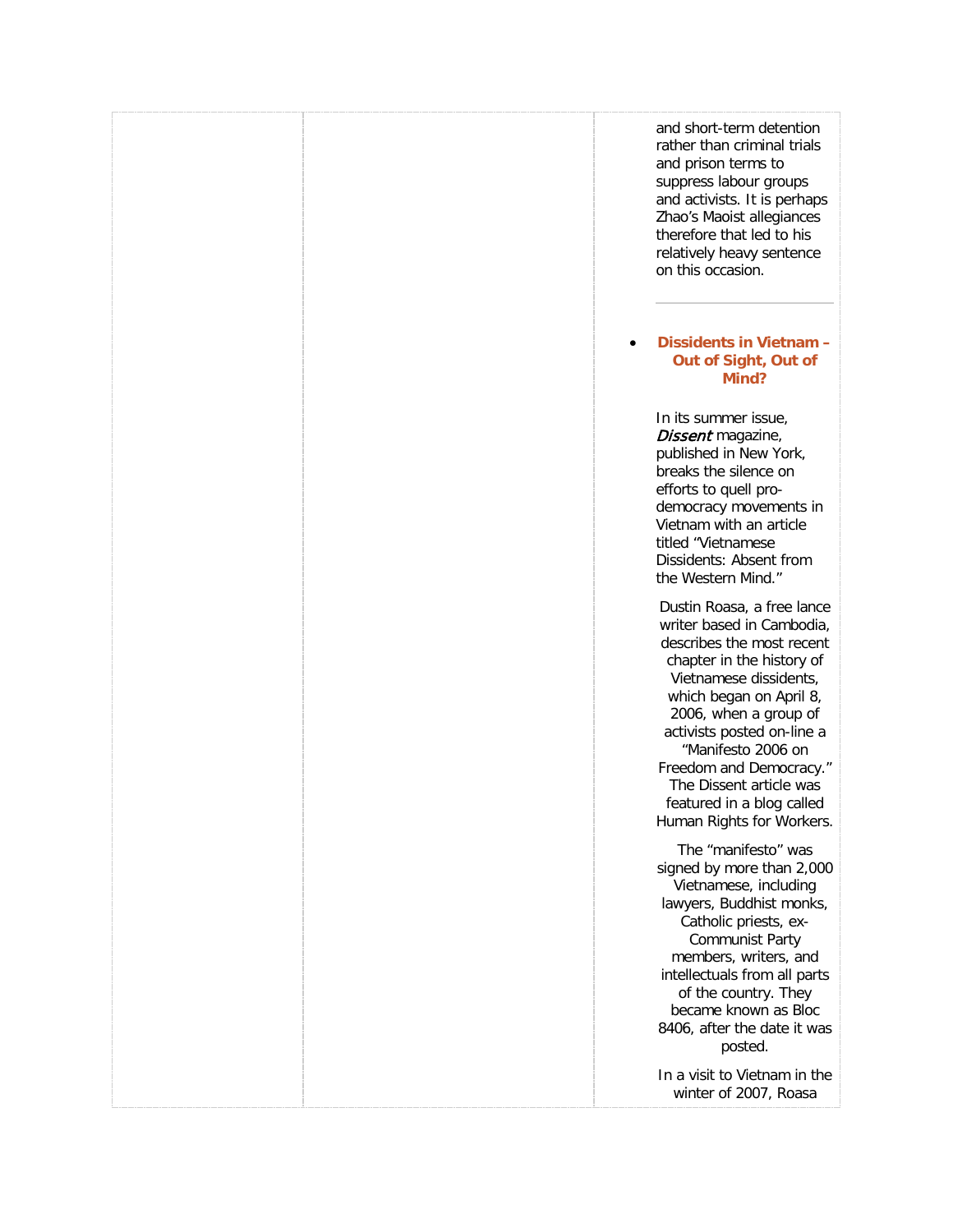|  | talked with several Bloc<br>8406 members and found<br>their mood pessimistic.<br>The movement was under<br>siege and losing members<br>to prison. It did not gain<br>the attention of the foreign<br>media.                                                                                                                                                                                                                                        |
|--|----------------------------------------------------------------------------------------------------------------------------------------------------------------------------------------------------------------------------------------------------------------------------------------------------------------------------------------------------------------------------------------------------------------------------------------------------|
|  | "The dissidents I know<br>hope for foreign<br>involvement in their<br>cause," Doasa writes. The<br>hope was that media<br>interest would pressure<br>the Party to listen to<br>dissidents like Nguyen Dan<br>Que, who after 20 years in<br>prison is under house<br>arrest in Saigon and has<br>refused offers of exile to<br>the United States.                                                                                                   |
|  | In the summer of 2008,<br>the government quietly<br>gave a multibillion-dollar<br>land concession in the<br>Central Highlands to a<br>bauxite mining company in<br>China, which brought in<br>thousands of "guest<br>workers" from China.<br>General Vo Nguyen Gap,<br>98, criticized the<br>concession. So did some<br>bloggers. "Few issues<br>unite Vietnamese than<br>suspicion of their large<br>neighbor to the North,"<br>Doasa points out. |
|  | A new wave of repression<br>followed. At least 60 pro-<br>democracy activists have<br>been arrested since last<br>October. One was a 41-<br>year-old lawyer and<br>graduate of Tulane, Le<br>Cong Dinh, who gained<br>fame for representing the<br>Socialist Republic of<br>Vietnam in a trade dispute<br>with the United State (over<br>catfish dumping) and<br>winning it. He also took on<br>the job of defending                               |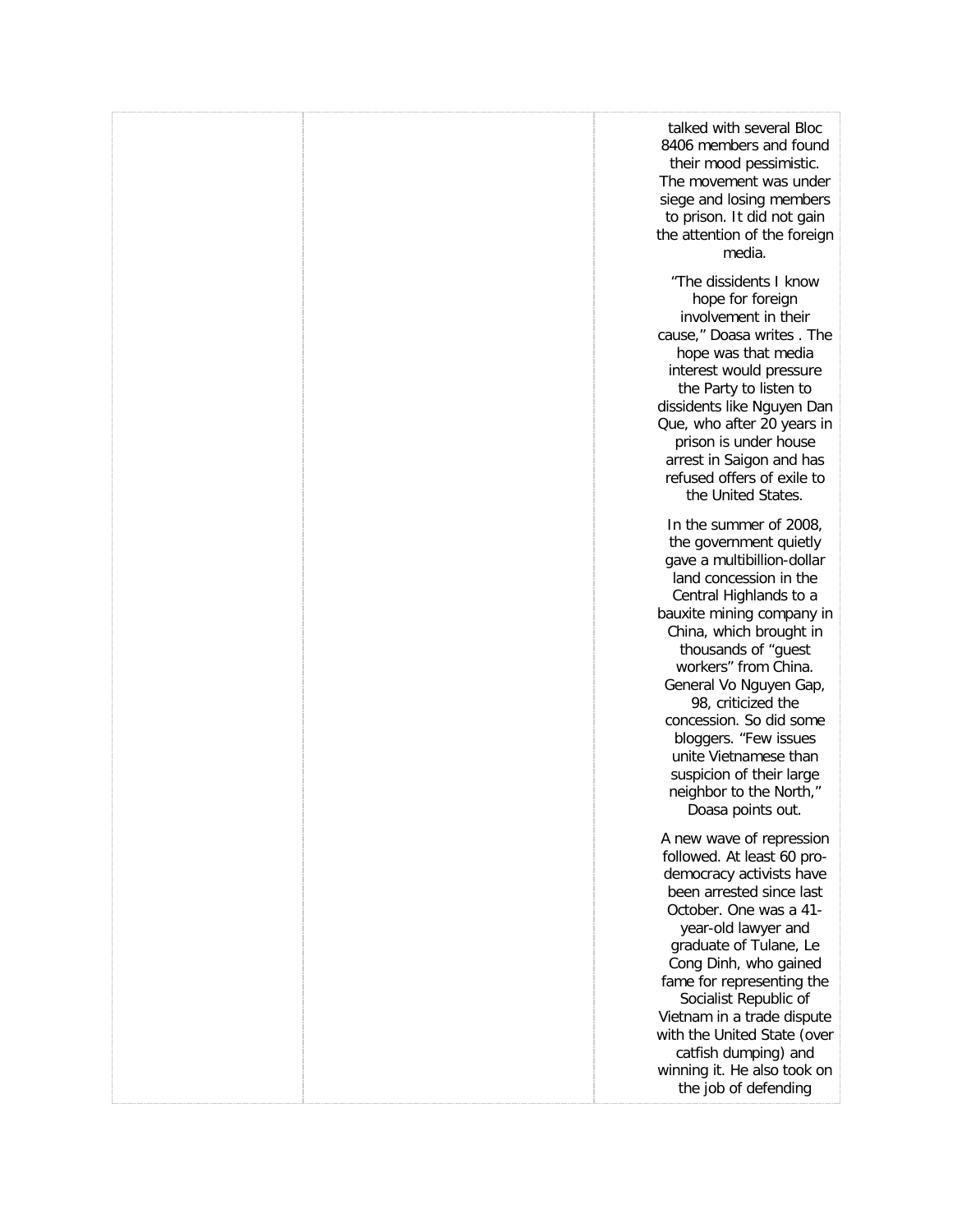| dissidents in court, and<br>began blogging about the<br>bauxite mine and other<br>government concessions to<br>the People's Republic of<br>China.                                                                                                                                                                                                             |
|---------------------------------------------------------------------------------------------------------------------------------------------------------------------------------------------------------------------------------------------------------------------------------------------------------------------------------------------------------------|
| On January 30, 2010, Le<br>Cong Dinh was sentenced<br>to five years in prison on a<br>charge of conducting<br>propaganda against the<br>state.                                                                                                                                                                                                                |
| <b>Pressure Builds for Free</b><br><b>Trade Unions in China</b>                                                                                                                                                                                                                                                                                               |
| A wave of strikes in<br>Chinese factories recently<br>has highlighted the lack of<br>authentic rights for<br>Chinese workers and other<br>inequities in Chinese<br>society. In response, the<br>Communist regime is<br>launching a "Strike-Hard"<br>campaign.                                                                                                 |
| According to China<br>analysts, the recent wave<br>of strikes is a reflection of<br>simmering social<br>discontent and unrest as a<br>result of social inequality,<br>injustice, and rising<br>inflation, The Epoch Times<br>reports. Many of the<br>striking workers are not<br>only demanding pay<br>raises, but are also asking<br>for independent unions. |
| If the strikes escalate, they<br>may threaten China's<br>position as the factory of<br>the world, and thus<br>threaten the communist<br>regime's popular<br>legitimacy and survival.<br>However, experts say that<br>responding to the workers<br>demands with brute force                                                                                    |
| will not work.                                                                                                                                                                                                                                                                                                                                                |
| On June 13, the Chinese                                                                                                                                                                                                                                                                                                                                       |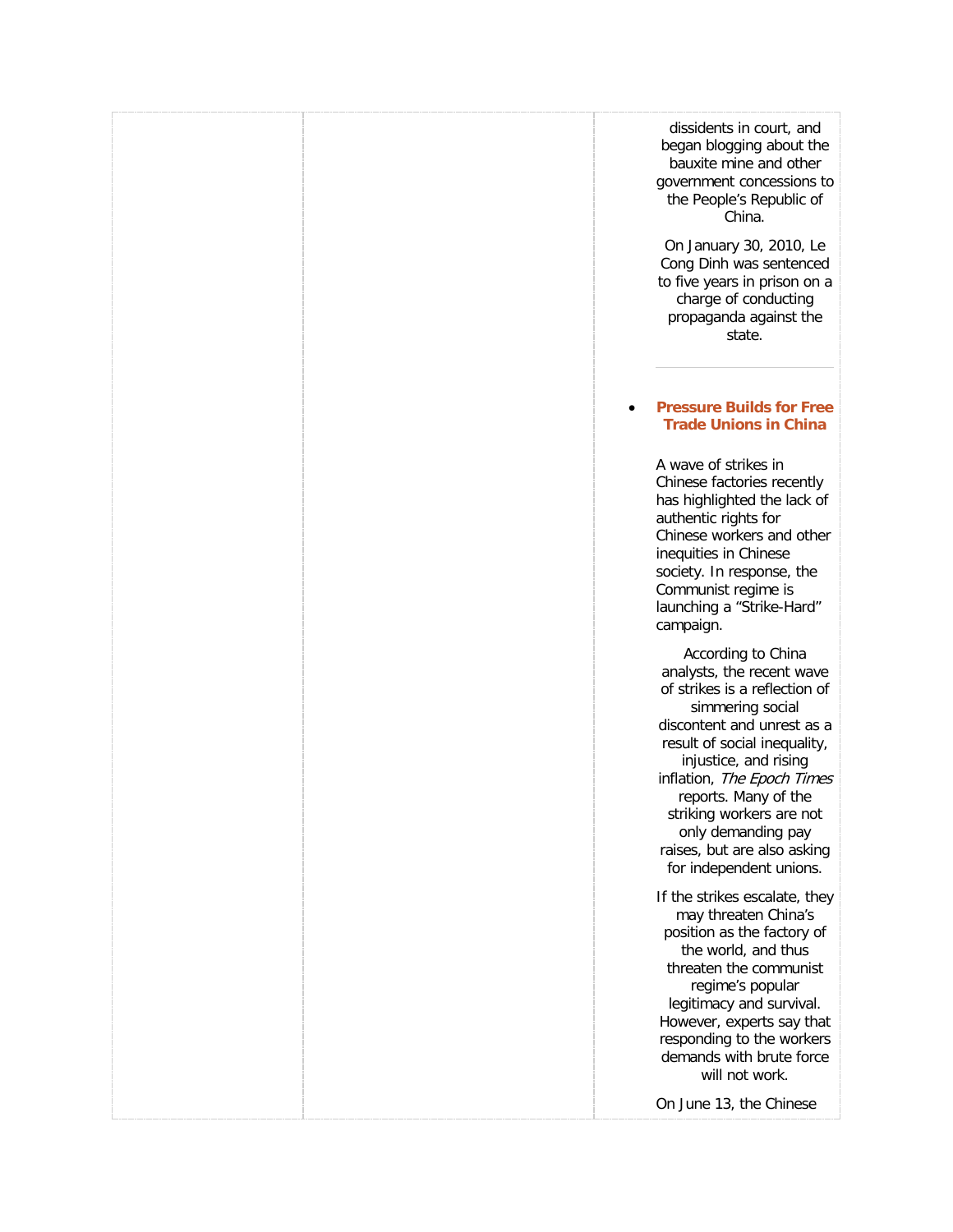| Ministry of Public Security<br>announced it would launch<br>a seven-month-long<br>"Strike-Hard" campaign to<br>"crack down on violent<br>crimes that seriously affect<br>the public's sense of<br>security" as China goes<br>through an economic<br>transition and social<br>transformation.                                                                                                                                                                                                                          |
|-----------------------------------------------------------------------------------------------------------------------------------------------------------------------------------------------------------------------------------------------------------------------------------------------------------------------------------------------------------------------------------------------------------------------------------------------------------------------------------------------------------------------|
| Xu Yimin, a migrant<br>workers' rights activist in<br>Jilin Province, in his blog<br>called for an independent<br>labor union, stating that<br>the string of suicides at<br>Foxconn and the<br>subsequent strikes across<br>the country were mainly<br>due to "workers having no<br>voice, rights, or means of<br>expression."                                                                                                                                                                                        |
| New Tang Dynasty<br>Television (NTDTV) said in<br>a June 24 report that last<br>year, migrant rural<br>workers from northeastern<br>Jilin Province applied to<br>authorities to form their<br>own union but were<br>rejected. Around the same<br>time, the state-run All-<br>China Federation of Trade<br>Unions released a report<br>warning that young<br>migrant workers are<br>increasingly willing to<br>make demands from the<br>state, a development<br>construed as "a test for<br>stability in the country." |
| Labor unions in China are<br>state-controlled and<br>generally side with the<br>management and local<br>communist officials,<br>instead of representing<br>workers.                                                                                                                                                                                                                                                                                                                                                   |
| <b>Mexican Workers Face</b>                                                                                                                                                                                                                                                                                                                                                                                                                                                                                           |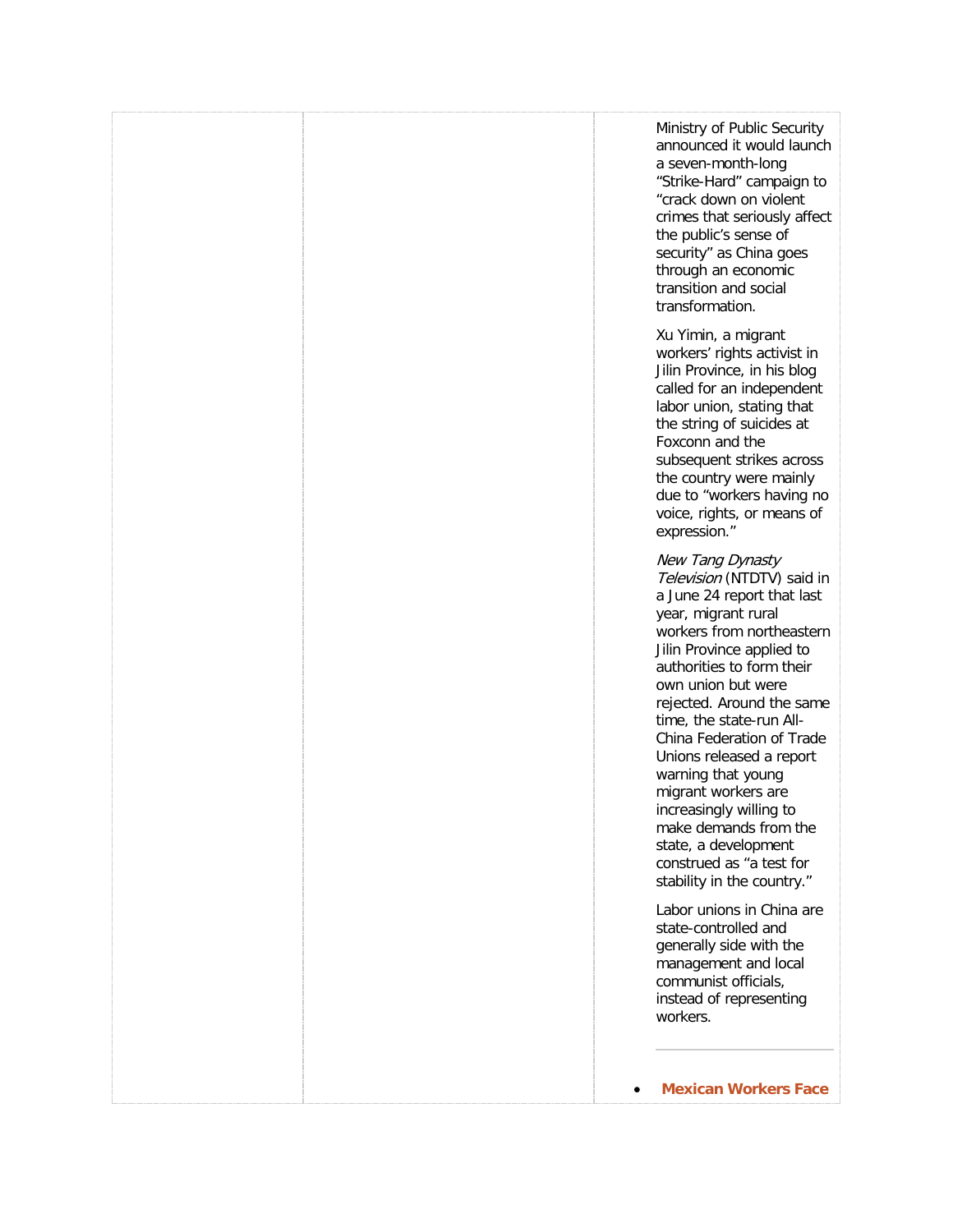### **[State Brutality](http://freetradeunionism.org/2010/04/mexican-workers-face-state-brutality/)**

The Mexican miners' union, Los Mineros, has put out a call for support for its 1200 members facing state brutality and violence aimed at breaking their two year strike. The 1200 miners have been on strike since July 2007 at the Cananea mine over health and safety and other contract violations. Grupo Mexico, the mining giant which operates Cananea, and the Mexican government have continuously tried to end the strike and crush the union. They have threatened and jailed union leaders, illegally frozen union bank accounts and failed to investigate or prosecute assassinations of union members. On February 11, a federal court gave Grupo Mexico permission to fire the striking workers and terminate the labour agreement. The government has threatened to use armed force to gain control of Cananea. The Los Mineros members at Cananea are resolved to continue occupying the mine until a fair labour agreement is reached. The International Metalworkers' Federation, which the EPMU is a member of, has called on the Mexican government to: \* Release all union funds illegally seized by the government; \* Lift all charges still pending against Napoleon Gomez Urrutia and other members of the union. \* Prosecute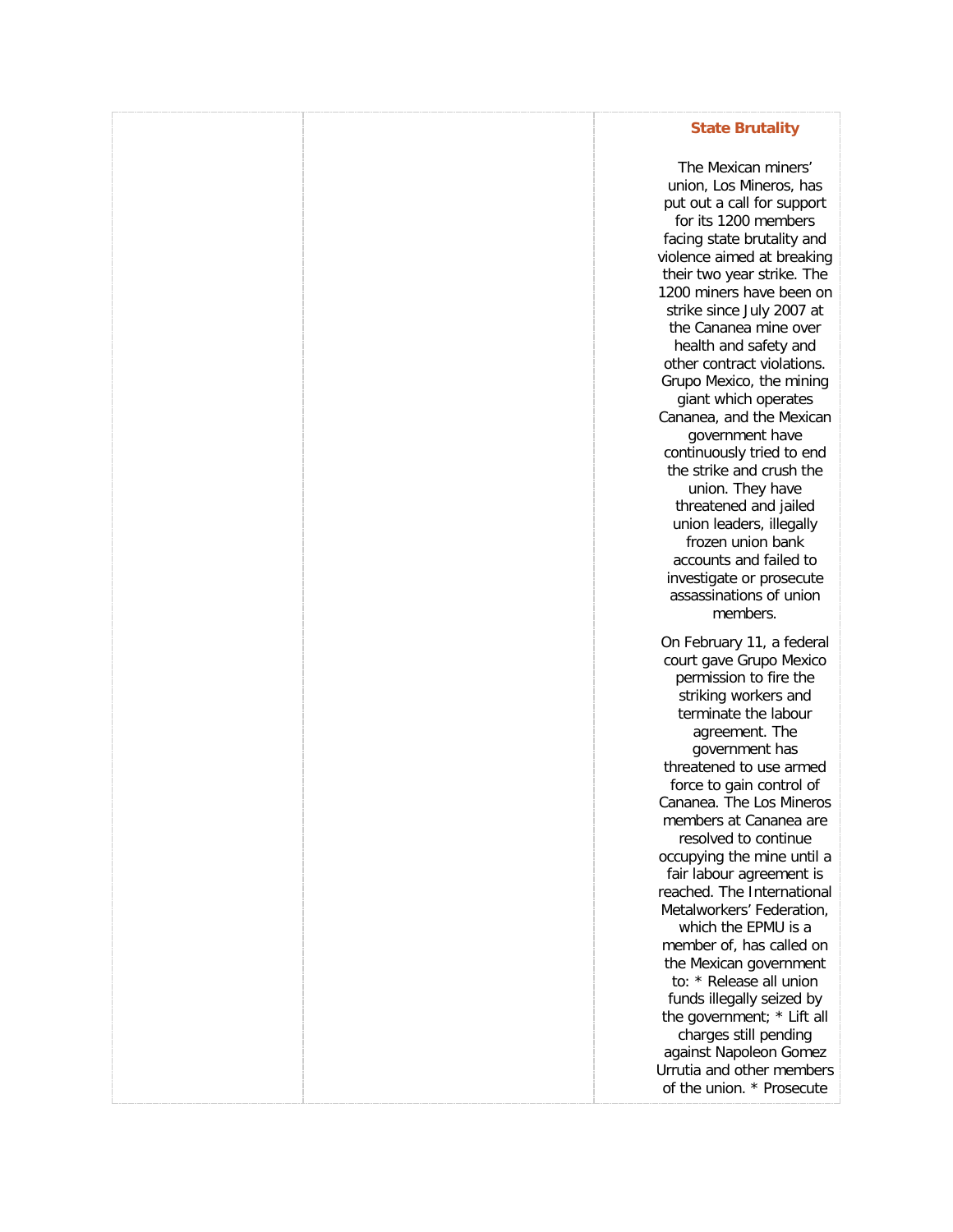|                       | in a court of law,<br>immediately and<br>transparently, all those<br>responsible in the<br>corruption of documents<br>and facts; and *<br>Investigate Grupo Mexico's<br>involvement in the murder<br>of Reynaldo Hernandez<br>Gonzolez and the<br>detention and torture of 20<br>union members in<br>Nacozari, Sonora. |
|-----------------------|------------------------------------------------------------------------------------------------------------------------------------------------------------------------------------------------------------------------------------------------------------------------------------------------------------------------|
| Return to top of page |                                                                                                                                                                                                                                                                                                                        |

- **[Home](http://freetradeunionism.org/)**
- **[Contacts](http://freetradeunionism.org/contact-us/)**
- **[Mission](http://freetradeunionism.org/our-mission/)**
- **[Archives](http://freetradeunionism.org/archives/)** •
	- **[Links](http://freetradeunionism.org/links/)**

« **[Cuban Dissident Juan](http://freetradeunionism.org/2011/05/cuban-dissident-juan-wilfredo-soto-dies-after-police-beating/)  [Wilfredo Soto Dies](http://freetradeunionism.org/2011/05/cuban-dissident-juan-wilfredo-soto-dies-after-police-beating/)  [after Police Beating](http://freetradeunionism.org/2011/05/cuban-dissident-juan-wilfredo-soto-dies-after-police-beating/) [Cuban Oscar Elias](http://freetradeunionism.org/2011/03/cuban-oscar-elias-biscet-released-after-refusing-deportation-to-spain/)  [Biscet Released After](http://freetradeunionism.org/2011/03/cuban-oscar-elias-biscet-released-after-refusing-deportation-to-spain/)  [Refusing Deportation](http://freetradeunionism.org/2011/03/cuban-oscar-elias-biscet-released-after-refusing-deportation-to-spain/)** »

### **Labor Leaders Murdered in El Salvador Honored at AFL-CIO Ceremony** May 14th, 2011, By admin

Find Under **[Focus on Cuba](http://freetradeunionism.org/category/focus-on-cuba/)**

### **Silver Spring, MD** – Two

American trade unionists and a Salvadoran labor leader who were murdered 30 years ago while working for

### *CFTU Updates*

### • **[The Passing of Bill](http://freetradeunionism.org/2011/09/the-passing-of-bill-doherty/)  [Doherty](http://freetradeunionism.org/2011/09/the-passing-of-bill-doherty/)**

.

### Bill Doherty, 84, Executive Director of the American Institute for Free Labor Development, AFL-CIO

William Charles "Bill" Doherty Jr., who led the AFL-CIO's outreach to trade unions in Latin America for 35 years, died August 28 after a long battle with bone marrow cancer. He was 84.

Born in Belleview, Ky., the

### *International News*

GO

### • **[18 Killed in Malawi](http://freetradeunionism.org/2011/09/18-killed-in-malawi-protests/)  [Protests](http://freetradeunionism.org/2011/09/18-killed-in-malawi-protests/)**

In late July, authorities in Malawi perpetrated a round of violence that resulted in the deaths of 18 people involved in peaceful protests.

The International Trade Union Confederation has written to the president of Malawi to strongly protest the bloody repression of peaceful protests.

Malawi's trade unions have been critical of a number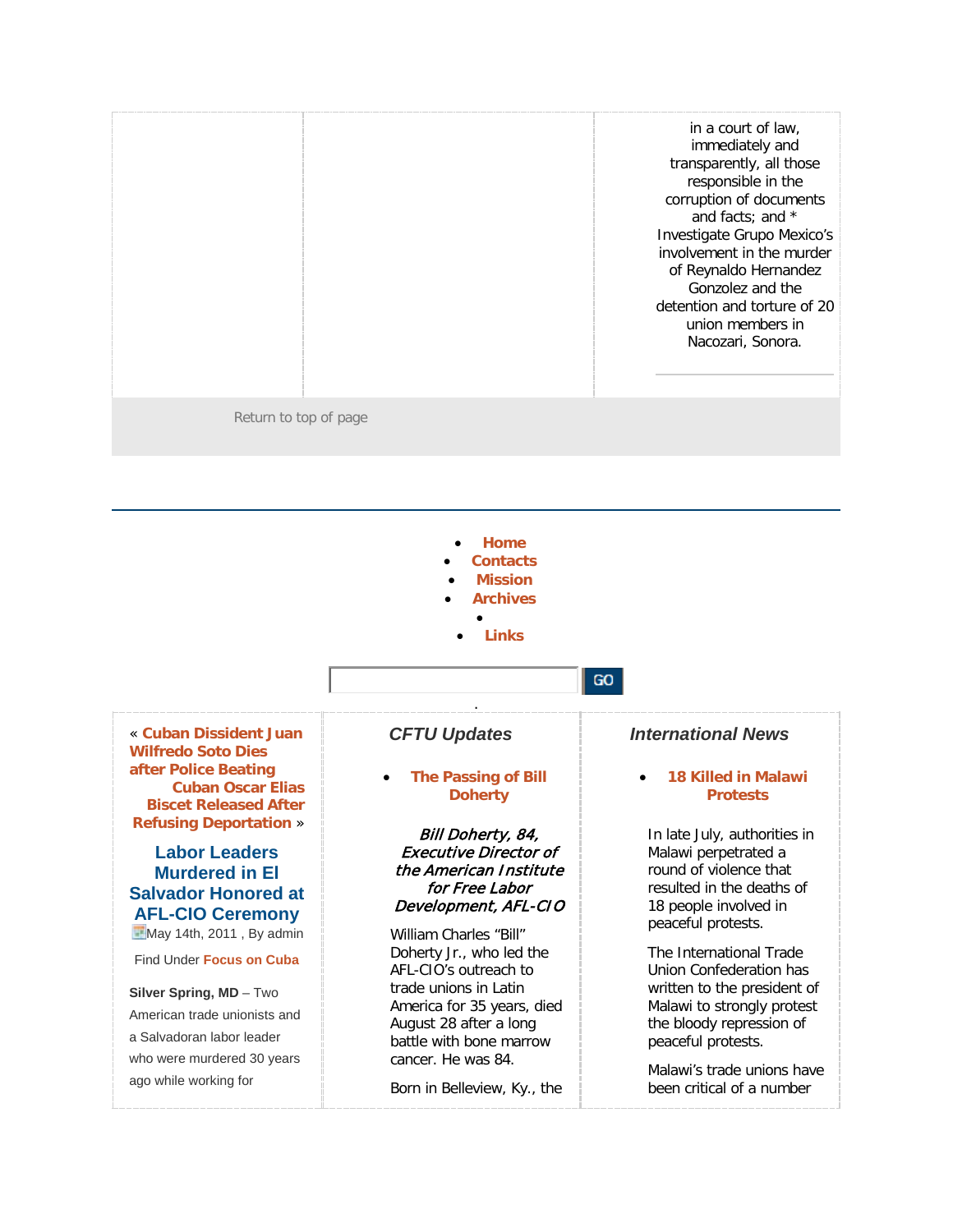agricultural reform in El Salvador were honored recently during the AFL -CIO's Workers' Memorial Day observance.

The three victims were Michael Peter Hammer, Director of Land Reform Programs; Mark David Pearlman, lawyer, and José Rodolfo Viera, head of the Salvadoran Farm Workers' Union and also President of the Salvadoran Institute for Agrarian Transformation. Hammer and Pearlman were on assignment for the American Institute for Free Labor Development (AIFLD), the AFL -CIO's Latin American arm. Viera's institute was empowered under 1980 laws in El Salvador to take land from the country's propertied oligarchy and redistribute it among Salvadoran peasants, a program that country's ruling families sought to destroy.

The AFL -CIO's annual Workers' Memorial Day observance is held to honor and call attention to the death of workers killed in industrial or workplace accidents. The names of those killed are fired onto brick pavers set at the memorial site, which is on the campus of the National Labor College in Silver Spring, Maryland.

On January 3, 1981,

oldest of nine children, Doherty was raised in the Washington, D.C. area where his father, William Charles Doherty Sr. was president of the National Association of Letter Carriers, and later the first U.S. ambassador to Jamaica. He graduated from St. Paul's Catholic Academy High School, where he met his future wife, Jane Catherine Donovan, a Boston native. He worked as a Capitol Hill police officer while completing his degree in philosophy at Catholic University of America, where he played defensive lineman for the football team. He also attended Georgetown University School of Linguistics and Georgetown Law School.

![](_page_51_Picture_5.jpeg)

Doherty's life was defined by his Catholic faith (he spent a brief period of his life in the St. Charles Seminary, studying to be a priest) and his conviction that democratic trade unions held the key to freedom and prosperity around the world. His work with the International Confederation of Free Trade Unions (ICFTU), the Postal Telephone and Telegraph International (PTTI) and the AFL -CIO's American Institute for Free Labor Development

of recent laws which limit the freedom of the press, restrict lawsuits against government agencies and officers, and limit civil liberties. Under the current situation, the Malawian police can search any house without a search warrant, and the press cannot publish anything which is "deemed to be contrary to the public interest."

Protestors also wanted to point out the quickly deteriorating economic conditions in their country, characterized by crippling fuel and foreign exchange shortages. The workers of Malawi have been hit hard by the economic crisis. Shortage of foreign exchange means that companies cannot bring in raw materials and parts, which has resulted in massive job losses. Shortages cause basic goods to become unaffordable.

"This is not worthy of a country which adheres to the principles of democracy," said ITUC general secretary Sharan Burrow. "Confronted with such particularly harsh conditions as the ones currently hitting Malawi, citizens and civil society organizations should not face even tougher repression when standing up for their basic rights."

### • **[More Women Workers](http://freetradeunionism.org/2011/09/more-women-workers-killed-in-guatemala/)  [Killed in Guatemala](http://freetradeunionism.org/2011/09/more-women-workers-killed-in-guatemala/)**

**Guatemala City** –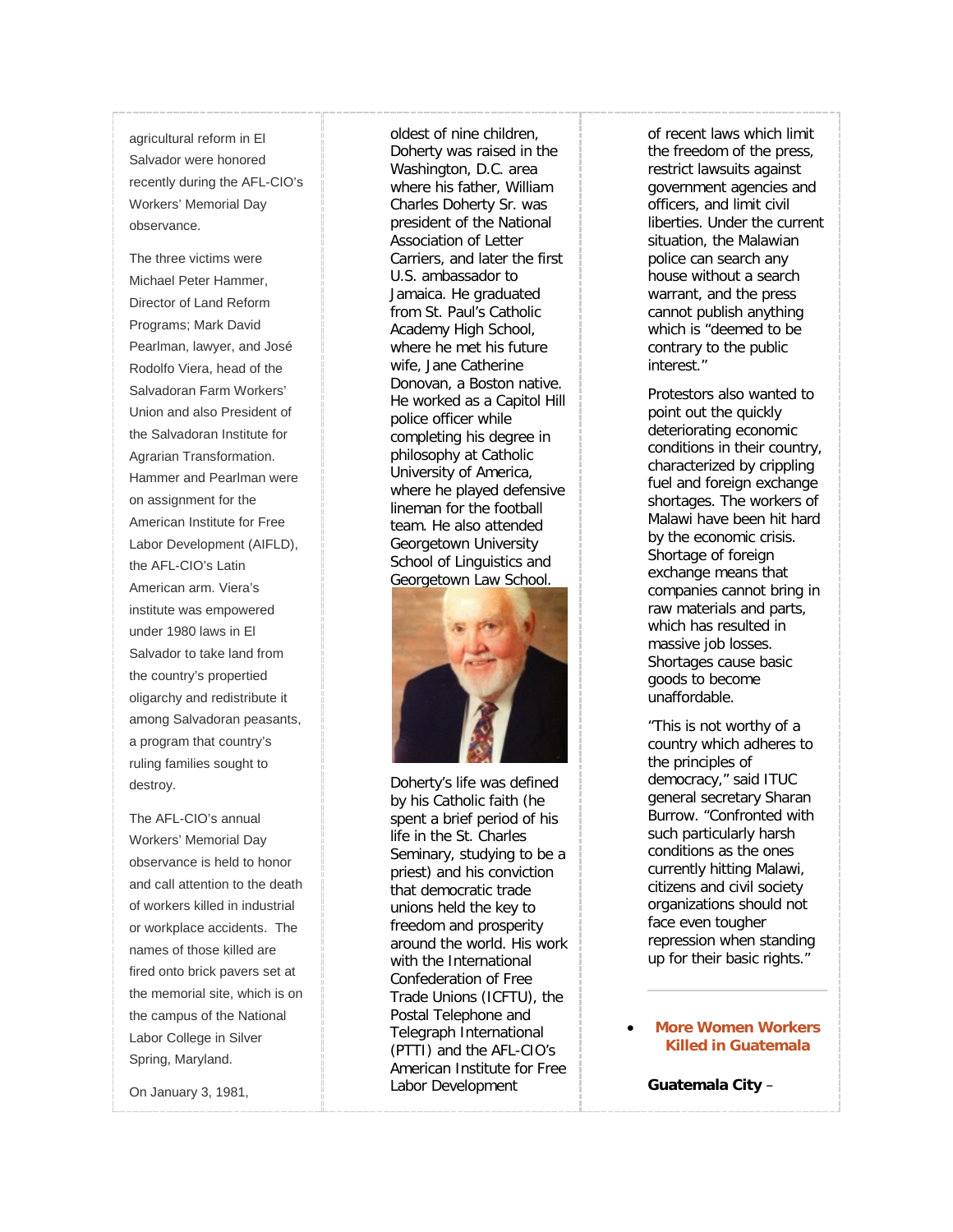Hammer, Pearlman and Viera were having dinner in San Salvador's Sheraton Hotel when two men armed with automatic pistols walked into the dining room and opened fire, killing the three.

Two ex -corporals in El Salvador's National Guard were arrested and convicted in connection with the killings. They confessed, and testified that one of their officers, a Lieutenant Rodolfo Isidro López Sibrián, told the pair to kill the three labor unionists. They were released a year later in a general amnesty.

Michael Hammer, Jr., son of one of the victims, attended the AFL -CIO observance. He is an Assistant Secretary for Public Affairs at the U.S. Department of State.

(AIFLD), took him to 129 countries over his career.

After serving as an aerial photographer with the U.S. Army Air Corps during World War II, Doherty assisted in rebuilding the trade union movement in Germany, supporting the anti -Nazi, dissident labor leaders and nascent democratic trade union movement that is today known as the Confederation of German Trade Unions (Deutscher Gewerteschaftsbund, DGB). He served in Belgium, Europe and Latin America as an AFL -CIO representative to the PTTI, an international trade secretariat.

When President John F. Kennedy's Alliance for Progress was initiated in 1961 to support labor's international role in nurturing democratic trade union movements abroad, Doherty was the logical choice to serve as AIFLD's Director of Social Projects, and later as Executive Director. He led the AIFLD under the direction of four AFL -CIO presidents, retiring in 1996.

Survivors include his wife of 52 years, Jane Catherine Donovan, eight children and 25 grandchildren.

### • **[The CFTU Website](http://freetradeunionism.org/2010/04/the-new-cftu-website/)**

**Welcome to the CFTU website!**

**We've designed it to keep you better** 

Delegates to the II Conference against Impunity in Guatemala, convened by the International Trade Union Confederation (ITUC) and its Guatemalan affiliates, have condemned the killings of two women who were fighting for the rights of the Guatemalan people.

Lesbia Elías Xurup, a member of Comunidades en Resistencia contra Unión FENOSA, fighting against energy group abuses, was hacked to death by machetes at her home in Comunidad de La Selva, Santo Domingo, Suchitepéquez, on 21 July. The assassins, not content with killing her, chopped off one of her hands.

María Santos Mejía, secretary of the independent maquilas union Sindicato de Maquilas Independientes, was shot in the head several times by assailants on a motorbike. She leaves her four children and four month -old baby.

In a letter, the ITUC urged Guatemalan President Alvaro Colom to take every step necessary to bring an end to the "constant murders and violations of the rights of working people. It is essential that the Guatemalan government take urgent measures to guarantee the full exercise of human, labour and trade union rights in the country and to end the murders of trade unionists and women trade unionists."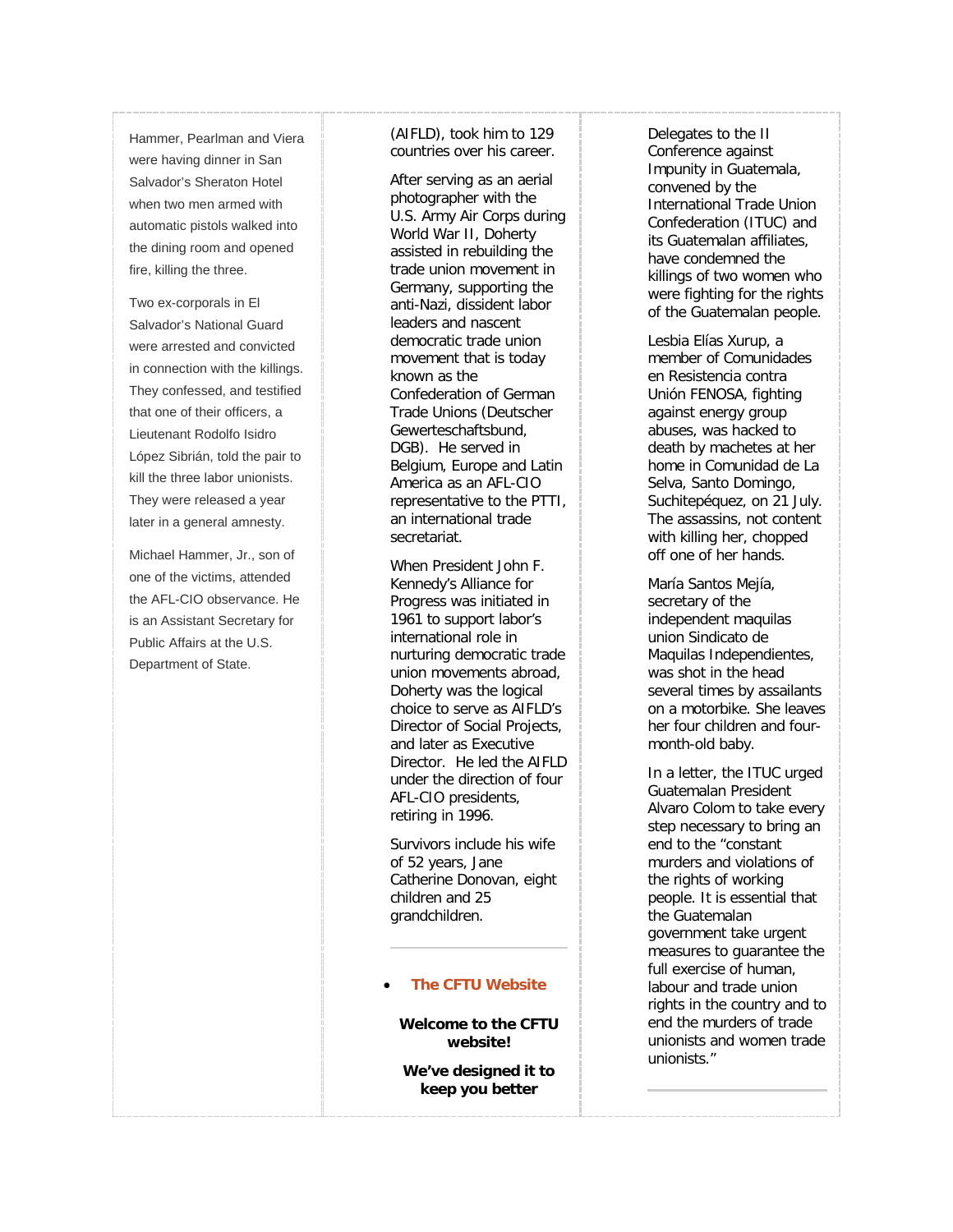**informed about developments in the continuing struggle of workers everywhere to establish and maintain the right of Freedom of Association – the right to form and join unions of their own choosing, run by people they elect.**

**The CFTU has been active in recent years in attempts to assist workers in Cuba struggling to assert that right – in the face of their government's insistence that only one union, guided by the Communist Party, can represent them, and against the background of continuing imprisonment and harassment of those who think otherwise.**

**Cuba is not the only country in the world denying workers their rights. Sadly the list is long – Burma, Vietnam, North Korea, China - to cite a few. But too many trade unionists in the free world are unwilling to speak out, apparently believing that somehow these regimes will transform themselves into democratic societies and that through contact with free world unions, the nonrepresentative unions in those police states will remake themselves into legitimate unions. Such a belief flies in the face of 90 years of experience to the contrary.**

### • **[Guatemalan Trade](http://freetradeunionism.org/2011/05/guatemalan-trade-unionist-murdered/)  [Unionist Murdered](http://freetradeunionism.org/2011/05/guatemalan-trade-unionist-murdered/)**

Lorenzo Godoy Asencio, general secretary of the tricycle taxi drivers union and the local transport workers union in Guatemala, was murdered in early May.

The trade unionist disappeared on May 2nd with his moto-taxi; he had left the house to buy bread for dinner. When he failed to return, a search was launched the following day in the area bordering El Salvador. His body was found on May 5th in Aldea Los Angeles, showing stab wounds thought to have been inflicted with a screwdriver. This murder has once again plunged into mourning the workers of Guatemala.

The International Trade Union Confederation (ITUC), in a **[letter to the](http://www.ituc-csi.org/IMG/pdf/Protesta_asesinato_de_Lorenzo_Godoy_mayo.pdf)  [president of Guatemala](http://www.ituc-csi.org/IMG/pdf/Protesta_asesinato_de_Lorenzo_Godoy_mayo.pdf)**,

called for a full and immediate investigation to ensure that those responsible for this crime are brought to justice without delay and punished with the full force of the law.

ITUC General Secretary Sharan Burrow, appalled by the repeated murders of trade unionists in Guatemala, underlined: "This new murder must not go unpunished, as, unfortunately, have all the other murders carried out against trade unionists in Guatemala thus far. It is essential that the government react by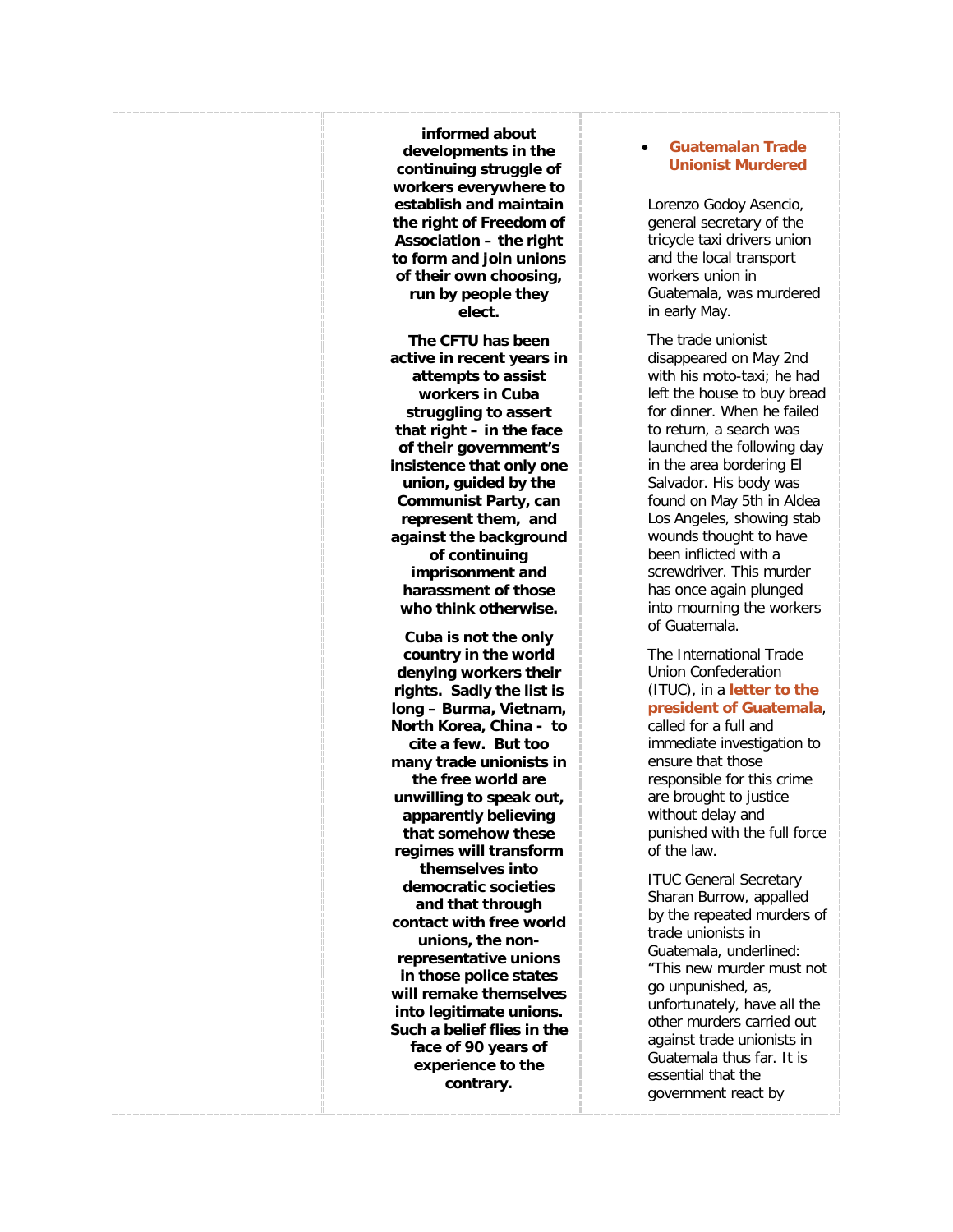**The recent hungerstrike death in a Cuban prison of Orlando Zapata Tamayo, a 42 year old brick mason serving a 26-year sentence for his political activities, and the long hunger strike of dissident journalist Guillermo Farinas, provide eloquent testimony to the determination of those heroes to see their country free and democratic and observant of all the rights of free people.**

**Our committee believes that neither dictatorships nor their hand-maiden unions ever yield power willingly and that free trade unions must not be complicit in the denial of freedom of association to workers. Rather, we believe that those who are joined in the struggle to assert workers' rights in the face of dictators, those who risk imprisonment and harassment, need and deserve our moral and material support. We hope you will join us in those struggles.**

**Tom Donahue, CFTU Chair**

strengthening the rule of law and ensuring respect for the fundamental rights enshrined in the ILO Conventions ratified by Guatemala."

The serious and constant violations of ILO Convention 87 in Guatemala will be examined by the ILO Committee on the Application of Standards during the International Labor Conference in June.

### • **[Hope for Democracy](http://freetradeunionism.org/2011/02/hope-for-democracy-builds-as-dictators-fall/)  [Builds as Dictators Fall](http://freetradeunionism.org/2011/02/hope-for-democracy-builds-as-dictators-fall/)**

![](_page_54_Picture_6.jpeg)

The recent events in Tunisia and Egypt that resulted in the departures of long-time dictators Zine El Abidine Ben Ali and Hosni Mubarak have raised hopes that reasonable democracies will flourish and spread throughout the Arab and Muslim Middle East.

Governments that work for all the people instead of just the very wealthy or "the connected" are long overdue. All who appreciate freedom can only applaud what has taken place so far. Ali Abdullah Saleh, president of Yemen, will no longer push for his son, Ahmed, to take his place. King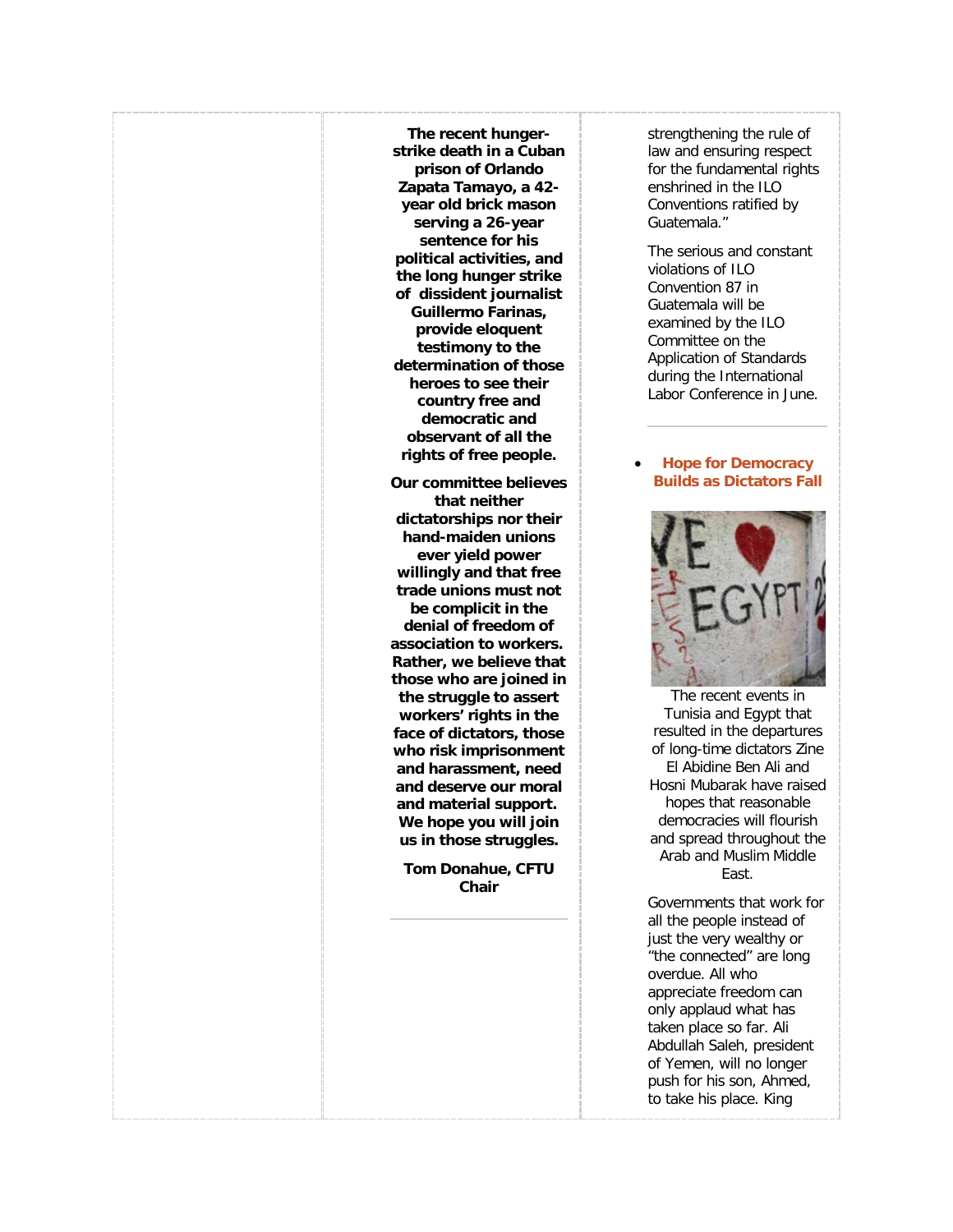Abdullah of Jordan replaced his government in order to shore up his regime. Hopefully, the dictator Muammar Qaddafi of Libya will not be able to pass the government there onto his sons.

Workers and labor unions in the Middle East, as elsewhere, have played a role in the fight for democracy in Tunisia and Egypt. Who can forget Solidarność, the independent trade union federation, that helped topple the Communist regime in Poland?

Newly democratic nations in the Middle East, if they are truly democratic, will encourage the development and expansion of free, democratic, independent trade unions that represent the workers in those countries. Trade unions exist to help workers better their lives and the lives of their families with improved wages, benefits, safer working conditions, and representation, precisely what is needed most to build and sustain a true democracy.

### • **[Calls for Halt to Trade](http://freetradeunionism.org/2011/02/calls-for-halt-to-trade-union-rights-violations/)  [Union Rights Violations](http://freetradeunionism.org/2011/02/calls-for-halt-to-trade-union-rights-violations/)**

**MOSCOW** – At a recent ITUC conference here, the International Metalworkers Federation (IMF) affiliates joined the Newly Independent States (NIS) in their demands that the governments and employers in Russia and in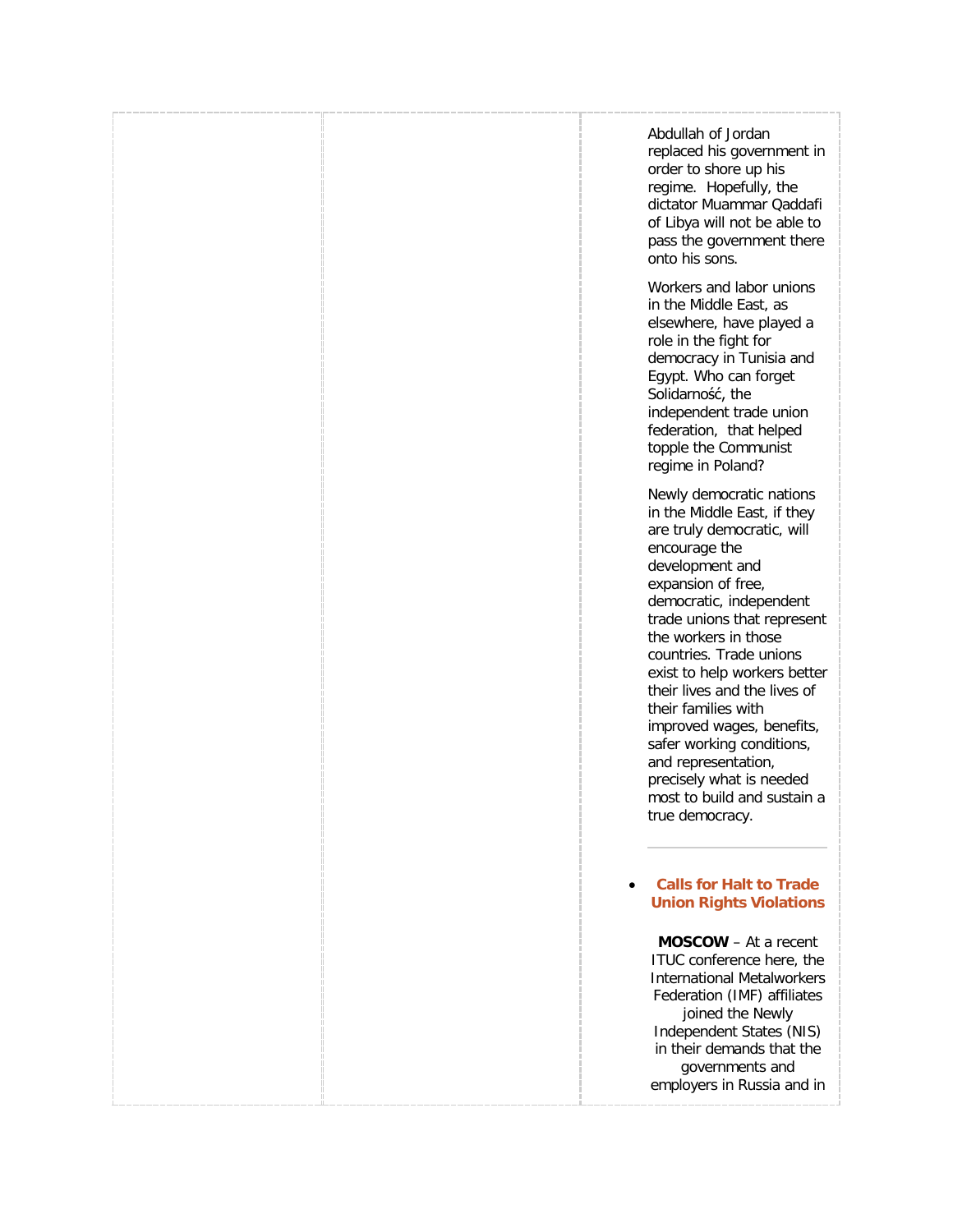the newly independent former Soviet states respect fundamental rights guaranteed by ILO Conventions.

The demands were voiced at the conclusion of the International Confederation of Trade Unions Conference, "Building Democracy and Trade Union Rights in the NIS," held here last December.

"We have the situation when in the countries with about 200 million ablebodied population, the real security of workers approaches to zero," reads the final document adopted by the delegates.

The large conference was attended by union leaders and activists from Azerbaijan, Armenia, Belarus, Georgia, Kazakhstan, Kyrgyzstan, Moldova, Russia and Ukraine, as well as representatives of the ITUC and its Pan-European Regional Council (PERC), European trade unions and global union federations, including the IMF, NGOs, academics, trade unionists and journalists.

The nature of violations differ: in Russia, trade union leaflets were added to the list of "extremist materials"; in Belarus, the system of annual contracts is used as a tool of antiunion discrimination; in Georgia, a truncated Labor Code is introduced, which contains only 55 articles and virtually no guarantees of legal protection of trade unions. Employers and the governments violate the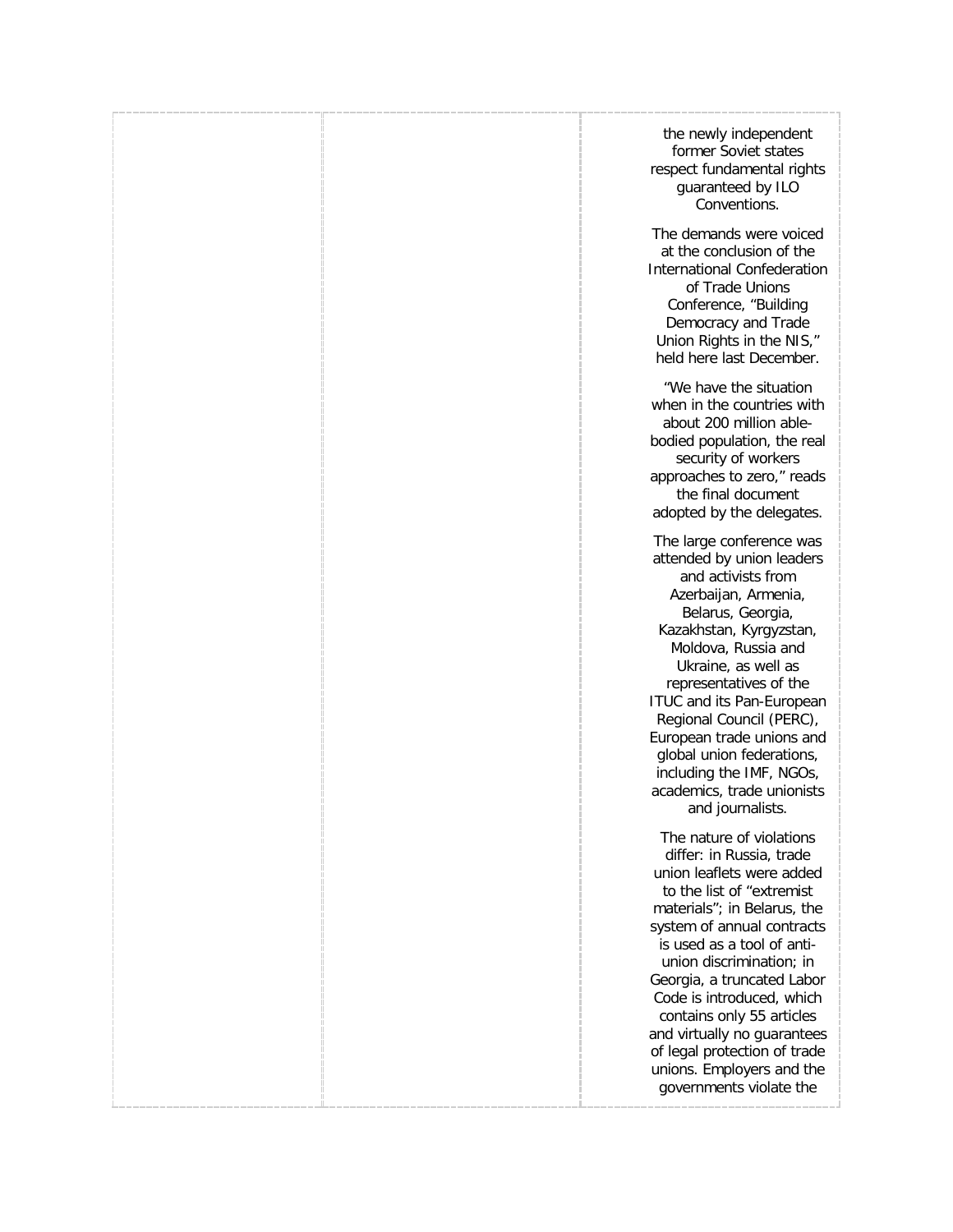fundamental right of workers to freedom of association as guaranteed by ILO Conventions.

Officials from different Russian government agencies attended the conference, including the Ministry of Healthcare, Ministry of Justice, and General Procurator's Office. This created the possibility of a direct and sharp dialogue between trade unionists and government representatives. Andrei Isaev, Chairman of the Duma Committee on Labor and Social Policy, spoke about the legislative work regarding labor relations.

About 15 activists of the primary union organizations from across the region spoke of pressure exerted on them by employers and authorities. Behind each of the short reports was a history of several months and sometimes years of struggle, persecution, unlawful dismissals, discrimination, and fierce resistance.

The final document adopted by the representatives of trade unions calls for strengthening trade union solidarity, to conduct educational work, to build strong trade unions, and to hold national and international campaigns for the protection and development of trade union rights.

• **[Free Trade Unionism](http://freetradeunionism.org/2010/12/free-trade-unionism-nixed-in-much-of-middle-east/)  [Nixed in Much of Middle](http://freetradeunionism.org/2010/12/free-trade-unionism-nixed-in-much-of-middle-east/)**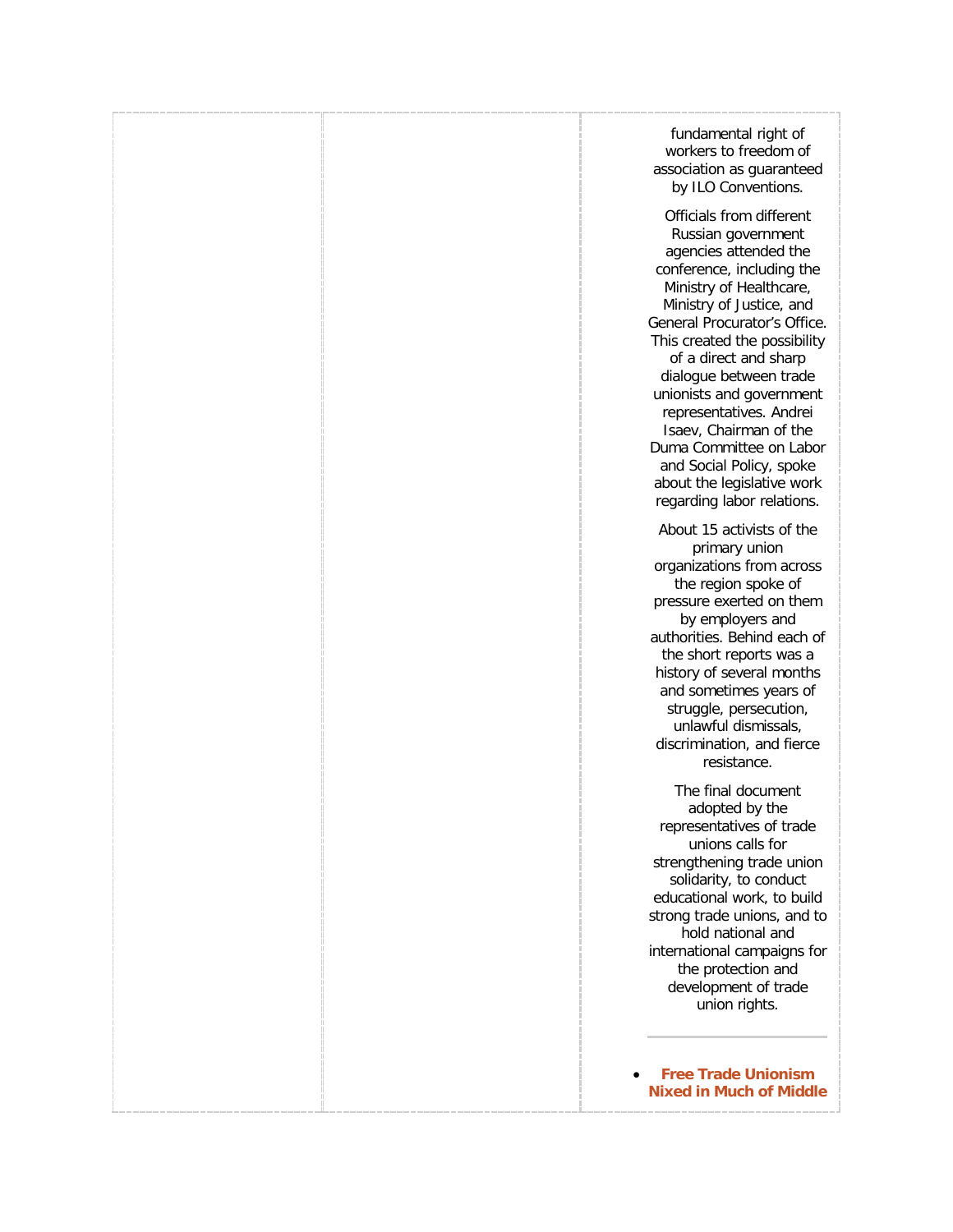### **[East](http://freetradeunionism.org/2010/12/free-trade-unionism-nixed-in-much-of-middle-east/)**

In the West, we take for granted what we have, and what others fought for, including eight hour working days, paid holidays, and much more, so it is reasonable to ask about working conditions in other parts of the world. The Middle East, with its untold wealth and resources, is a good place to start.

Despite a massive population, maybe as many as 300 million, we hear little of the situation of ordinary people and workers in the Middle East.

Not surprisingly, trade unions and trade unionists have many difficulties in most of the Middle East, their legal rights are often nonexistent, and they are persecuted, attacked and even assassinated.

More often than not, ordinary people in the Middle East don't even have the basic right to join a free trade union, or defend their working conditions, let alone strike.

The picture of workers' rights in the **Middle East** is frequently bleak, as a report in the International Trade Union Confederation 2009 survey relates:

In **Palestine and** 

**Lebanon,** political tensions and violence have a negative impact on trade union activities. The offices of the Palestinian General Federation of Trade Unions, and some of the houses of its members,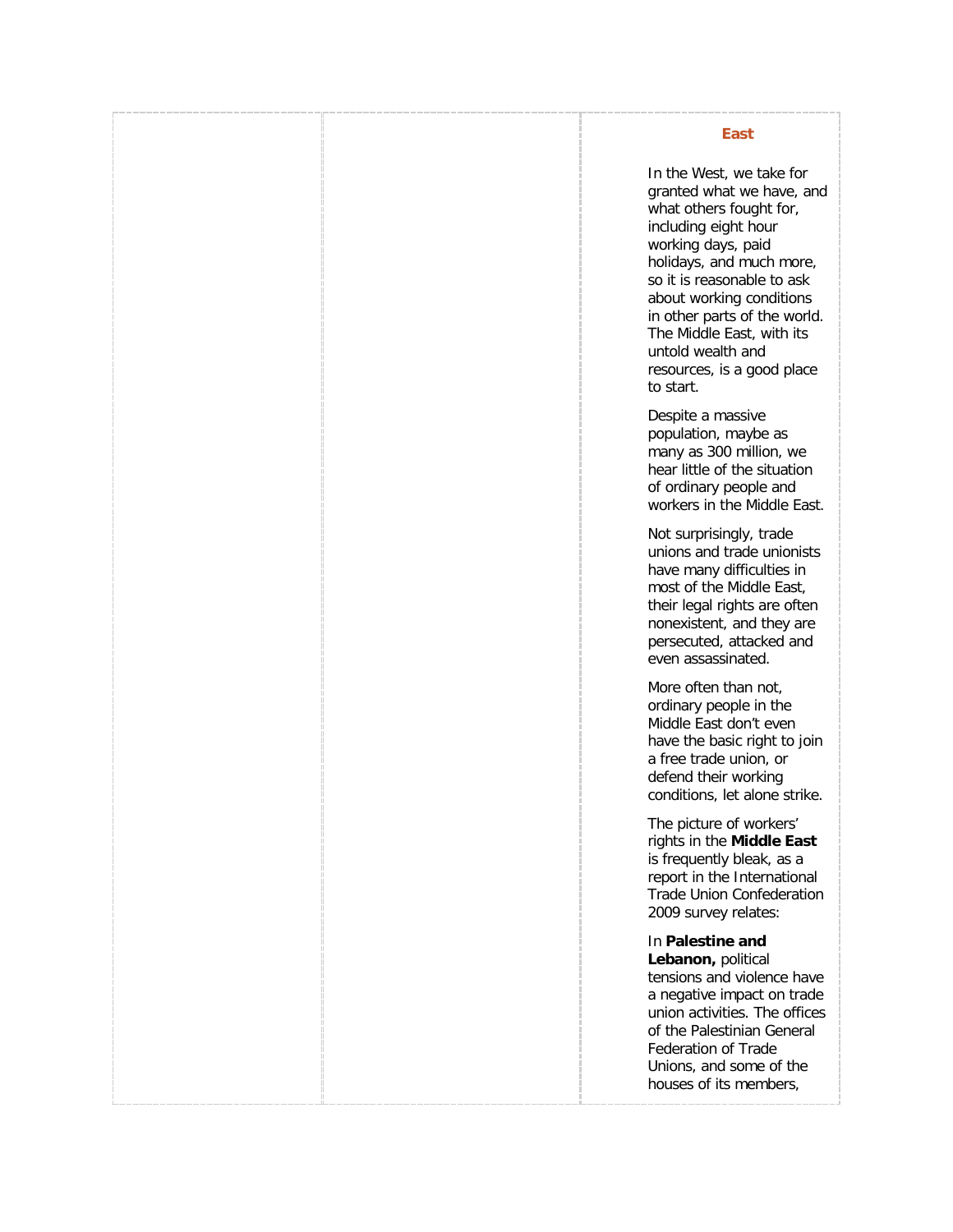were destroyed by bombs. In Lebanon, the government called out the army after a general strike was called in May. Changes in legislation have continued, but rather slowly.

**The effective exercise of union rights has accordingly been restricted or nonexistent.** In **Iran,** a new law enabling the establishment of free trade unions is being discussed. Promises of new laws guaranteeing increased trade union freedom have still not been kept in **Saudi Arabia, the United Arab Emirates, Oman and Qatar**. In **Iraq**, the new labor code has not been presented to the Parliament; as a result, laws dating back to the former regime that severely restrict trade union activities remain in force. As a general rule throughout the region, migrant workers have no trade union rights. In **Saudi Arabia, Qatar, Yemen** and the **United Arab Emirates**, the governments have brought in measures or proposed reforms aimed at improving the lot of migrant workers, however.

**Trade unions are still banned in Saudi Arabia** (where only the national workers' committees are allowed to be set up in companies with more than 100 workers), **Qatar and the United Arab Emirates.** Despite the fact that trade union rights are enshrined in constitutions,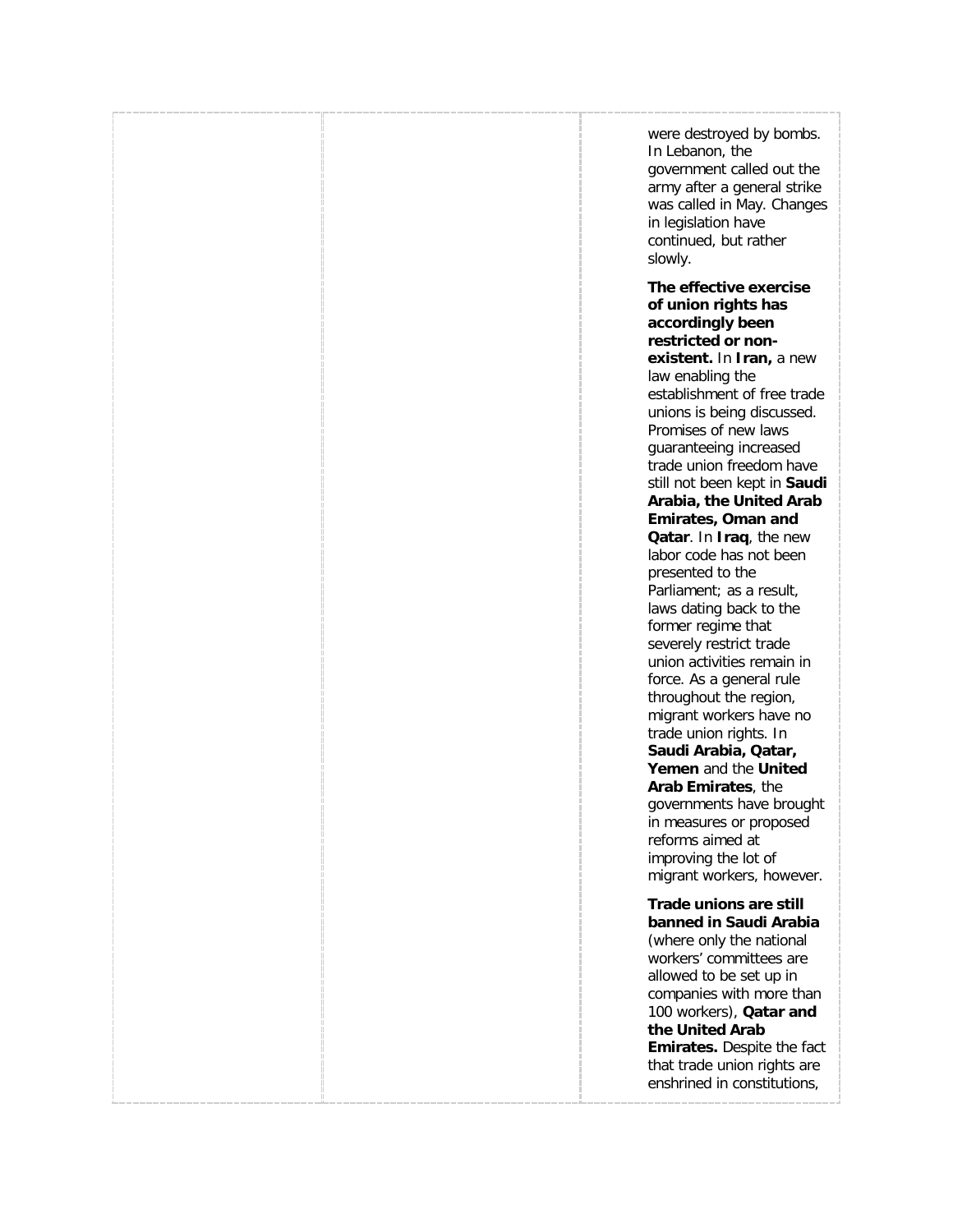restrictions remain and trade union pluralism and collective bargaining are virtually non-existent in the region. In **Bahrain**, for instance, although the government committed itself in 2007 to adopting a law allowing collective bargaining, the law has still not been adopted.

The right to strike remains limited in **Oman, Qatar, Syria and Yemen, while it is totally banned in Saudi Arabia** and banned in the public sector in the **United Arab Emirates, Iran, Kuwait and Qatar**. In addition, in many cases the list of essential services in which strikes are banned goes beyond the ILO definition.

### • **[Worker Activist in China](http://freetradeunionism.org/2010/10/worker-activist-in-china-sentenced-to-3-years-in-jail/)  [Sentenced to 3 Years in](http://freetradeunionism.org/2010/10/worker-activist-in-china-sentenced-to-3-years-in-jail/)  [Jail](http://freetradeunionism.org/2010/10/worker-activist-in-china-sentenced-to-3-years-in-jail/)**

A well-know labor activist was sentenced on 20 October to three years in jail for "gathering a crowd to disrupt social order", according to media reports.

Zhao Dongminwas arrested on 19 August last year after organizing more than 380 workers from about 20 state-owned enterprises (SOEs) to form a labour rights group tasked with overseeing and monitoring SOE restructuring, and reporting corruption and abuses of power.

The Shaanxi Union Rights Defence Representative Congress was [f](http://www.clb.org.hk/en/node/100560)ormally banned by the municipal government of Xi'an on 27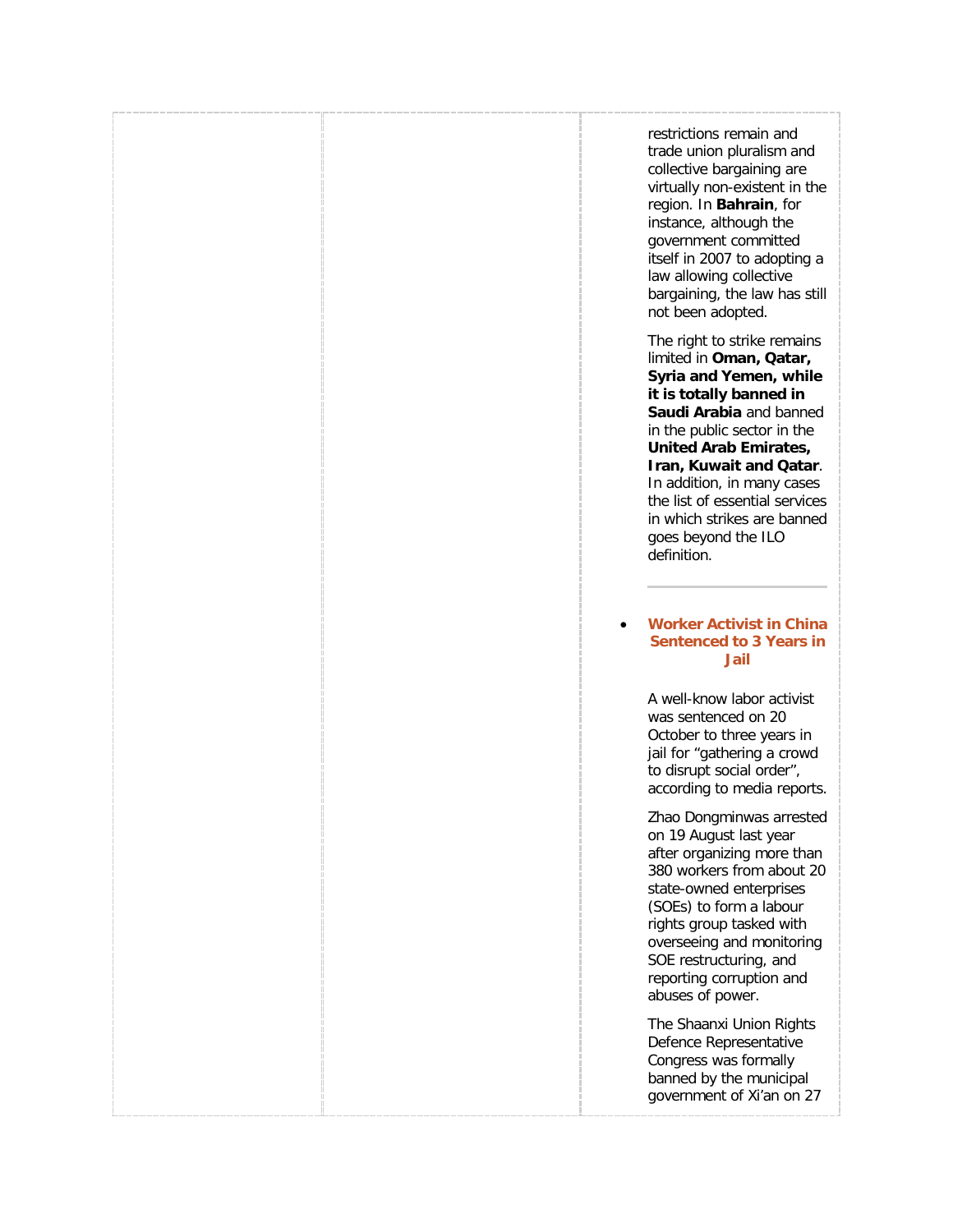July, after which Zhao wrote an open letter protesting the action to the State Council, the municipal, provincial and central committees of the Chinese Communist Party. He was arrested 18 days later.

Since his arrest, Zhao's case has been taken up by an increasingly vocal group of supporters, many of whom share his leftist political views. Zhao was the head of the Shaanxi Mao Zedong Thought Study Group, one of several Maoist groups in China that seek the restoration of a more egalitarian, fair and just society.

More than 50 scholars signed a petition in October stating that Zhao was not only innocent but had performed meritorious service and that his arrest mocked the rule of law and insulted trade union organizers.

Zhao's three year sentence is on the upper-end of the scale for labour activists. Unlike a decade ago when five or ten year sentences were not uncommon, the authorities nowadays tend to use threats, harassment and short-term detention rather than criminal trials and prison terms to suppress labour groups and activists. It is perhaps Zhao's Maoist allegiances therefore that led to his relatively heavy sentence on this occasion.

• **[Dissidents in Vietnam –](http://freetradeunionism.org/2010/07/dissidents-in-vietnam-out-of-sight-out-of-mind/)**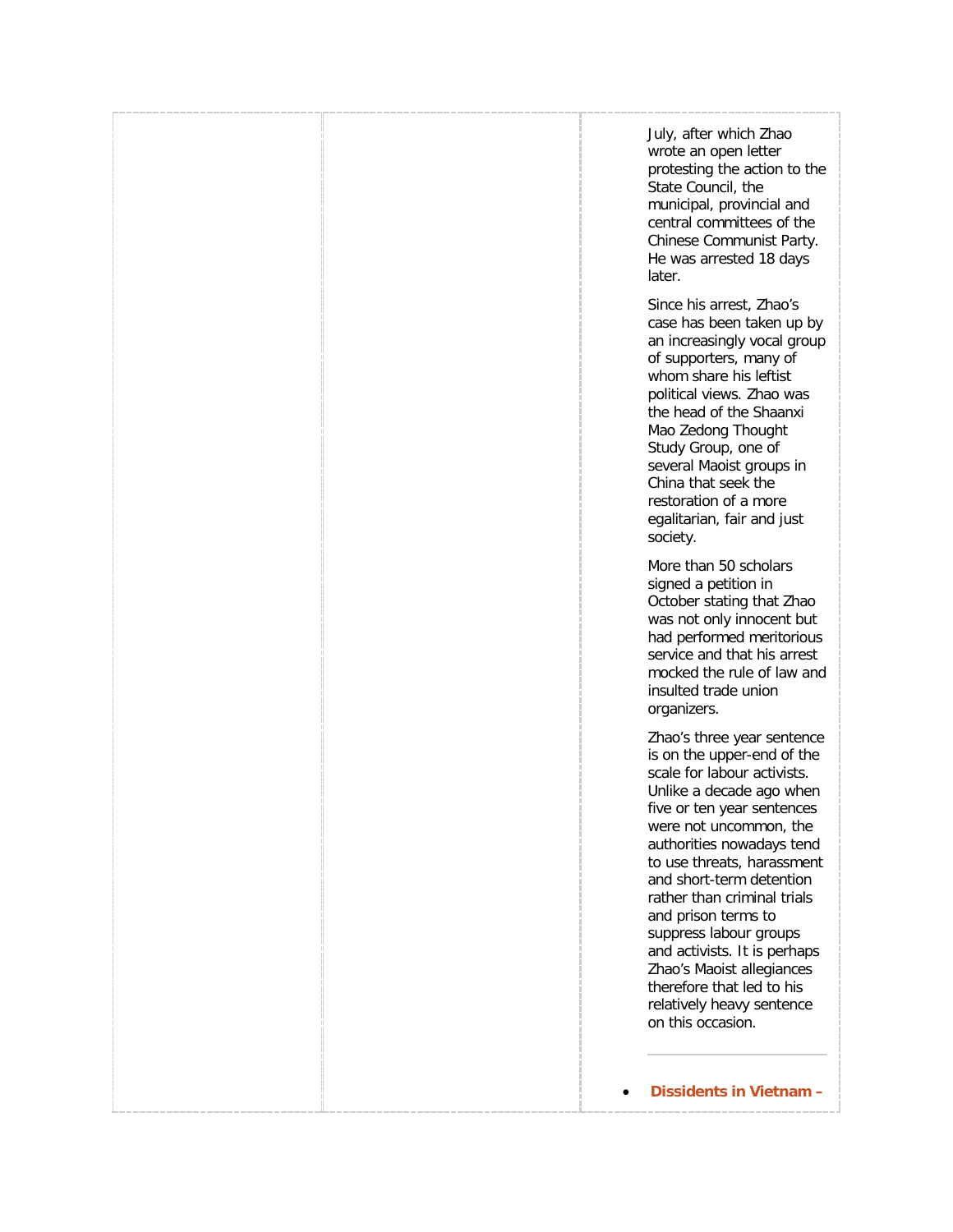### **[Out of Sight, Out of](http://freetradeunionism.org/2010/07/dissidents-in-vietnam-out-of-sight-out-of-mind/)  [Mind?](http://freetradeunionism.org/2010/07/dissidents-in-vietnam-out-of-sight-out-of-mind/)**

In its summer issue, Dissent magazine, published in New York, breaks the silence on efforts to quell prodemocracy movements in Vietnam with an article titled "Vietnamese Dissidents: Absent from the Western Mind."

Dustin Roasa, a free lance writer based in Cambodia, describes the most recent chapter in the history of Vietnamese dissidents, which began on April 8, 2006, when a group of activists posted on-line a "Manifesto 2006 on Freedom and Democracy." The Dissent article was featured in a blog called Human Rights for Workers.

The "manifesto" was signed by more than 2,000 Vietnamese, including lawyers, Buddhist monks, Catholic priests, ex-Communist Party members, writers, and intellectuals from all parts of the country. They became known as Bloc 8406, after the date it was posted.

In a visit to Vietnam in the winter of 2007, Roasa talked with several Bloc 8406 members and found their mood pessimistic. The movement was under siege and losing members to prison. It did not gain the attention of the foreign media.

"The dissidents I know hope for foreign involvement in their cause," Doasa writes . The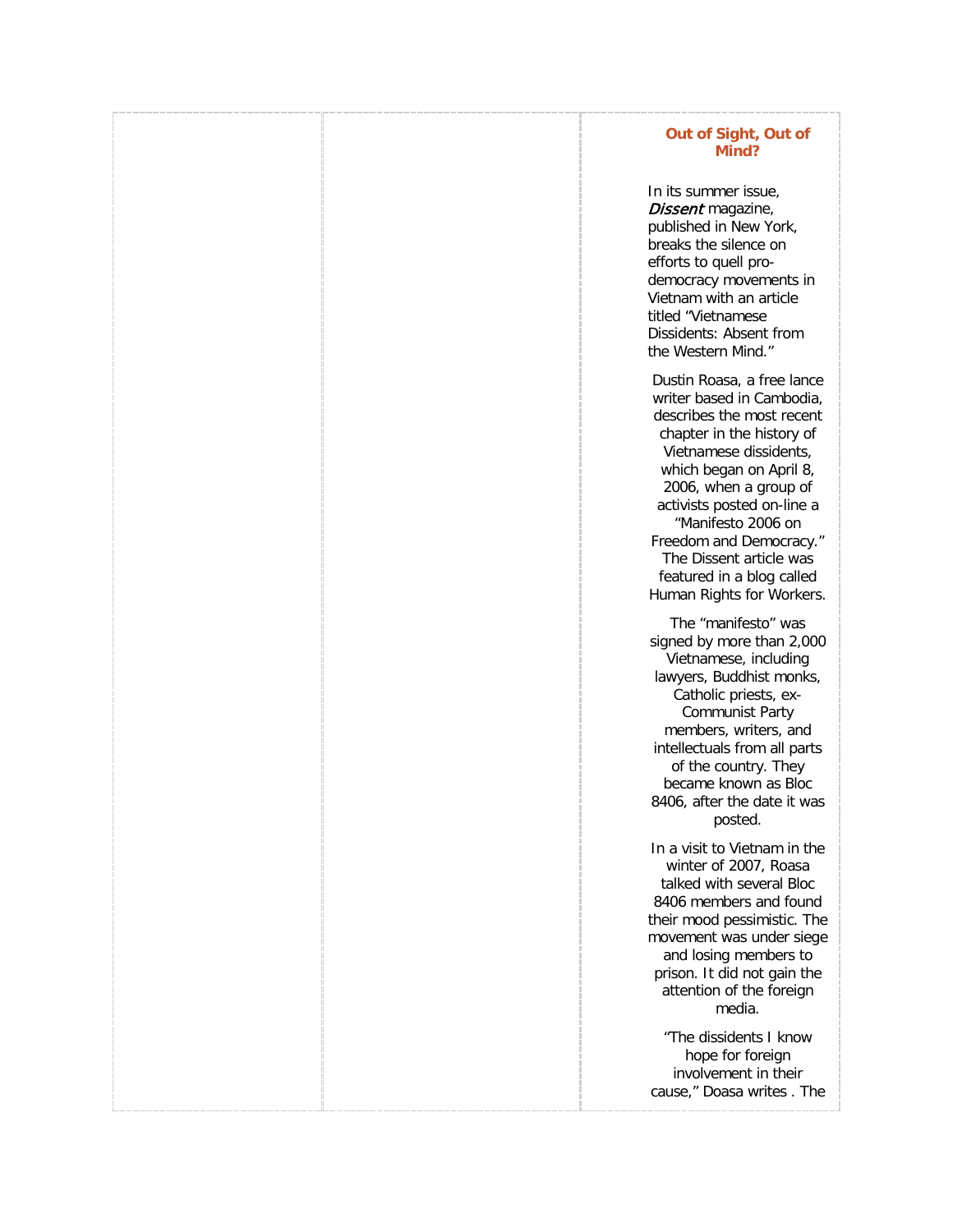hope was that media interest would pressure the Party to listen to dissidents like Nguyen Dan Que, who after 20 years in prison is under house arrest in Saigon and has refused offers of exile to the United States.

In the summer of 2008, the government quietly gave a multibillion-dollar land concession in the Central Highlands to a bauxite mining company in China, which brought in thousands of "guest workers" from China. General Vo Nguyen Gap, 98, criticized the concession. So did some bloggers. "Few issues unite Vietnamese than suspicion of their large neighbor to the North," Doasa points out.

A new wave of repression followed. At least 60 prodemocracy activists have been arrested since last October. One was a 41 year-old lawyer and graduate of Tulane, Le Cong Dinh, who gained fame for representing the Socialist Republic of Vietnam in a trade dispute with the United State (over catfish dumping) and winning it. He also took on the job of defending dissidents in court, and began blogging about the bauxite mine and other government concessions to the People's Republic of China.

On January 30, 2010, Le Cong Dinh was sentenced to five years in prison on a charge of conducting propaganda against the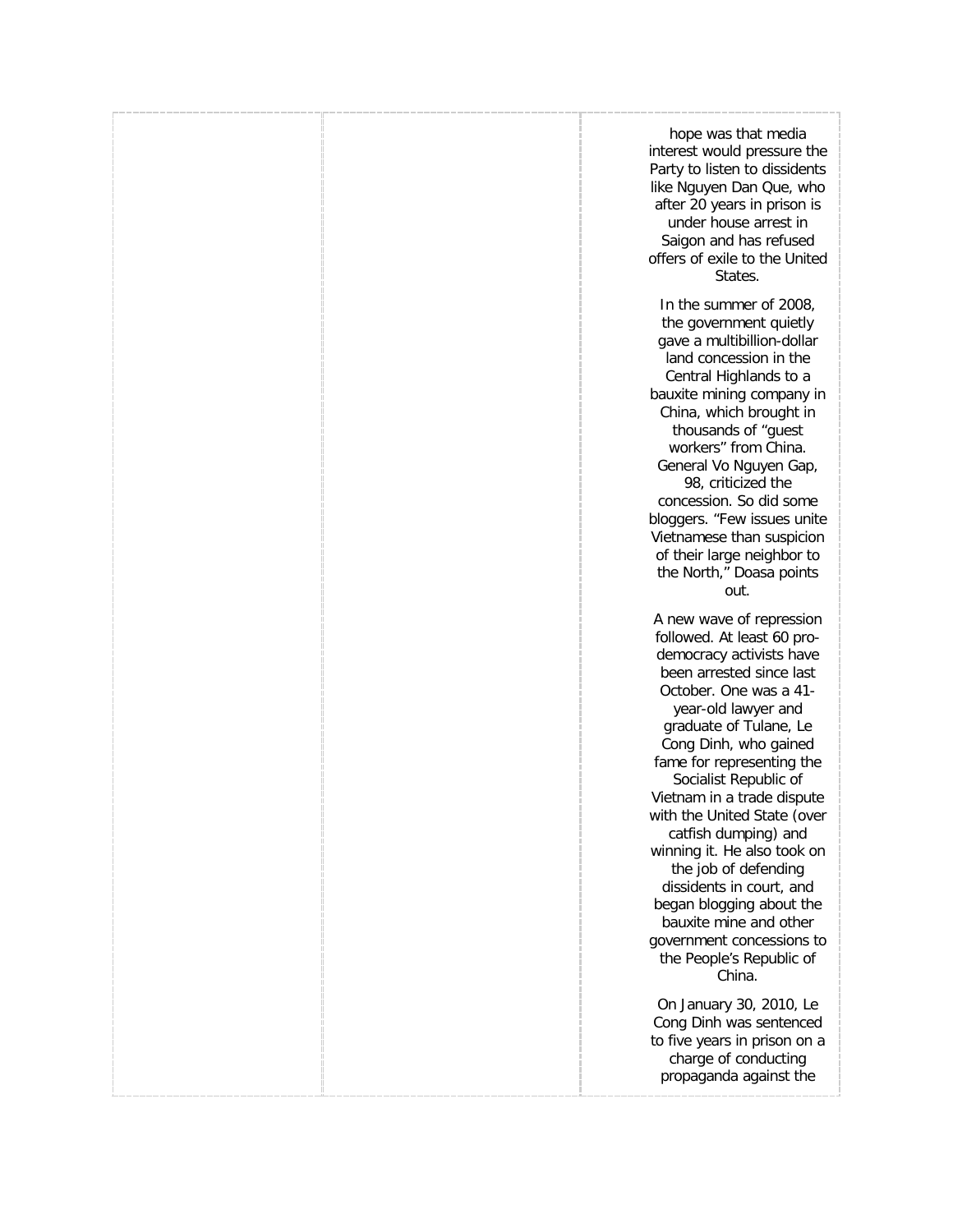state.

### • **[Pressure Builds for Free](http://freetradeunionism.org/2010/06/pressure-builds-for-free-trade-unions-in-china/)  [Trade Unions in China](http://freetradeunionism.org/2010/06/pressure-builds-for-free-trade-unions-in-china/)**

A wave of strikes in Chinese factories recently has highlighted the lack of authentic rights for Chinese workers and other inequities in Chinese society. In response, the Communist regime is launching a "Strike-Hard" campaign.

According to China analysts, the recent wave of strikes is a reflection of simmering social discontent and unrest as a result of social inequality, injustice, and rising inflation, The Epoch Times reports. Many of the striking workers are not only demanding pay raises, but are also asking for independent unions.

If the strikes escalate, they may threaten China's position as the factory of the world, and thus threaten the communist regime's popular legitimacy and survival. However, experts say that responding to the workers demands with brute force will not work.

On June 13, the Chinese Ministry of Public Security announced it would launch a seven-month-long "Strike-Hard" campaign to "crack down on violent crimes that seriously affect the public's sense of security" as China goes through an economic transition and social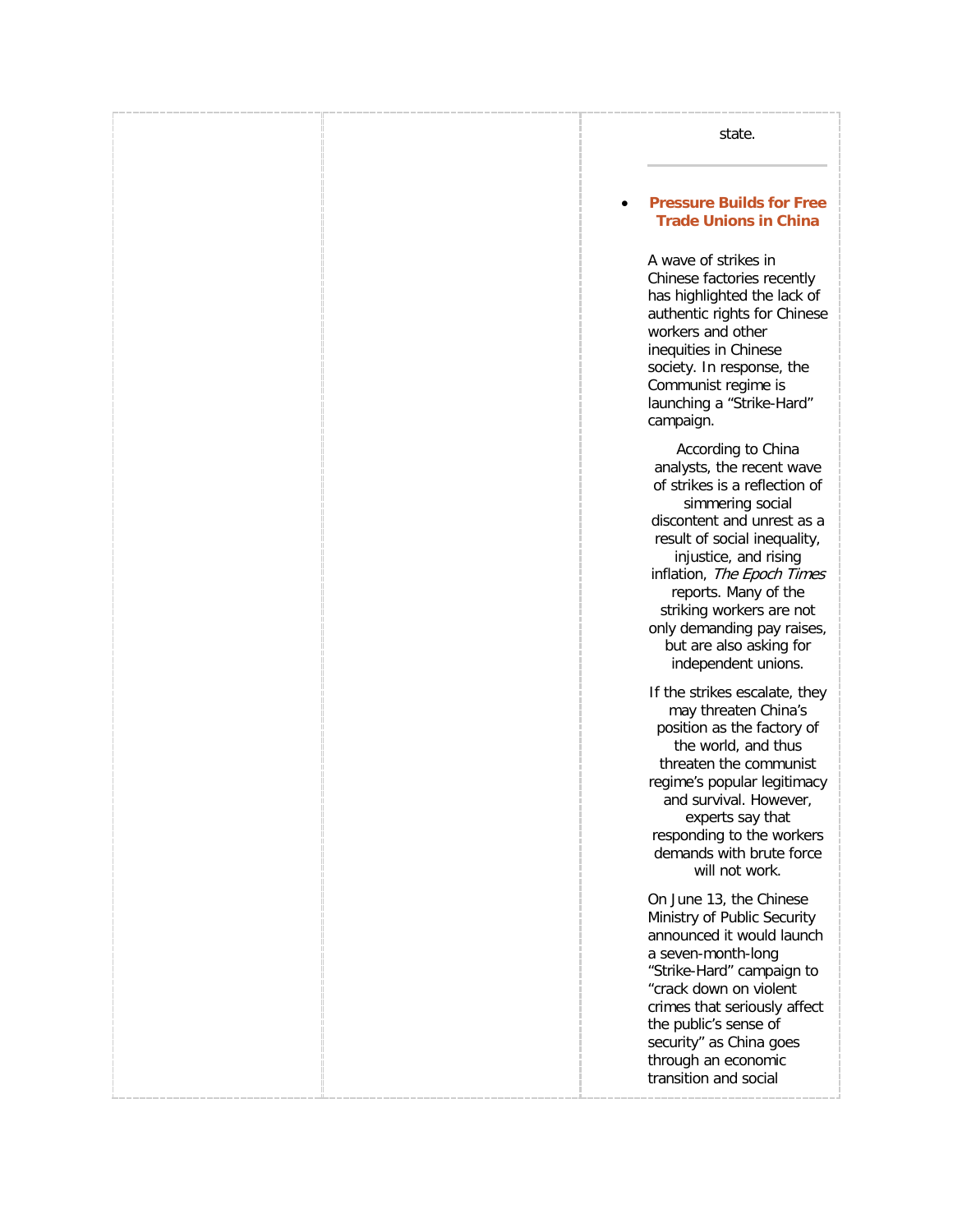### transformation.

Xu Yimin, a migrant workers' rights activist in Jilin Province, in his blog called for an independent labor union, stating that the string of suicides at Foxconn and the subsequent strikes across the country were mainly due to "workers having no voice, rights, or means of expression."

New Tang Dynasty Television (NTDTV) said in a June 24 report that last year, migrant rural workers from northeastern Jilin Province applied to authorities to form their own union but were rejected. Around the same time, the state-run All-China Federation of Trade Unions released a report warning that young migrant workers are increasingly willing to make demands from the state, a development construed as "a test for stability in the country."

Labor unions in China are state-controlled and generally side with the management and local communist officials, instead of representing workers.

### • **[Mexican Workers Face](http://freetradeunionism.org/2010/04/mexican-workers-face-state-brutality/)  [State Brutality](http://freetradeunionism.org/2010/04/mexican-workers-face-state-brutality/)**

The Mexican miners' union, Los Mineros, has put out a call for support for its 1200 members facing state brutality and violence aimed at breaking their two year strike. The 1200 miners have been on strike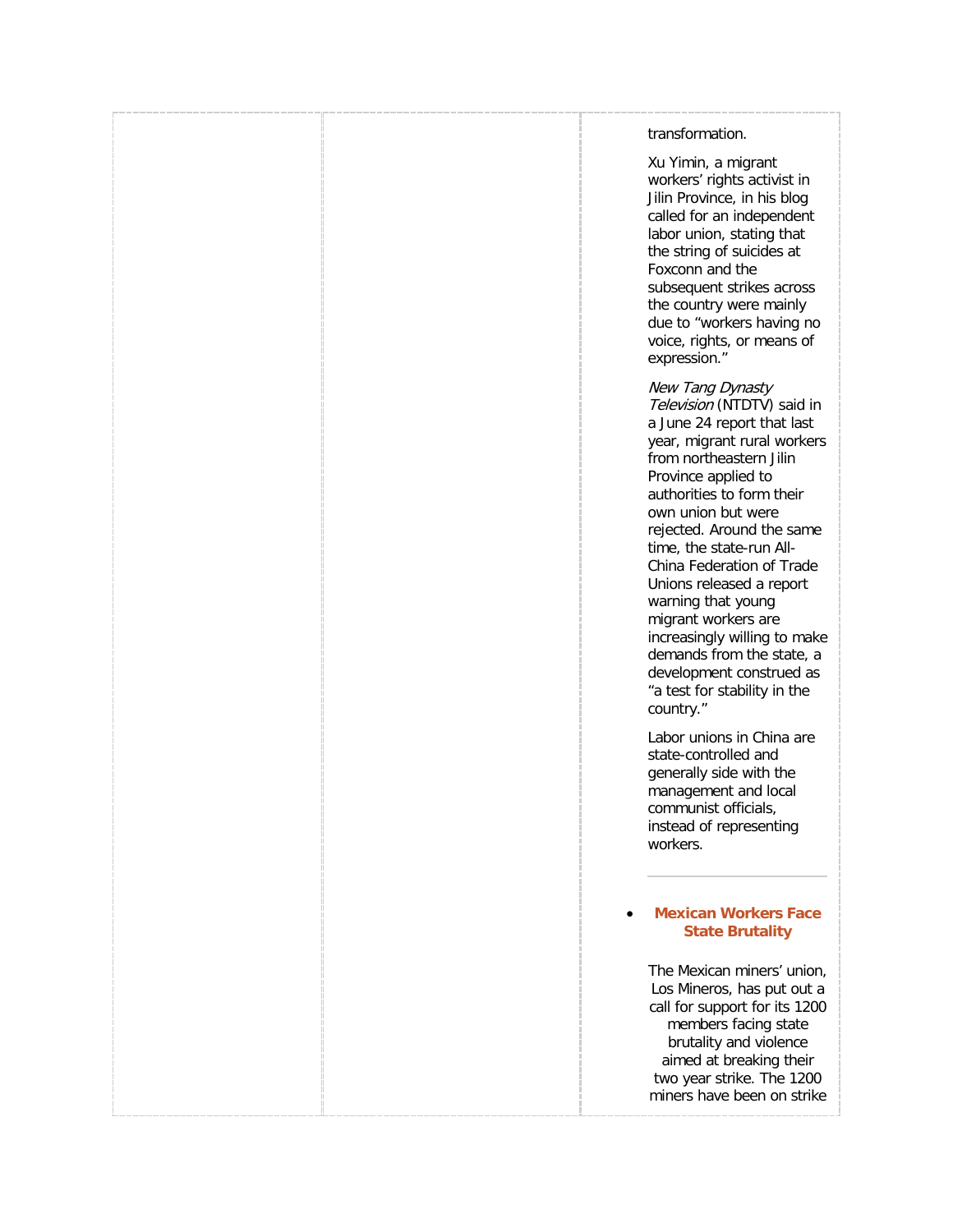since July 2007 at the Cananea mine over health and safety and other contract violations. Grupo Mexico, the mining giant which operates Cananea, and the Mexican government have continuously tried to end the strike and crush the union. They have threatened and jailed union leaders, illegally frozen union bank accounts and failed to investigate or prosecute assassinations of union members.

On February 11, a federal court gave Grupo Mexico permission to fire the striking workers and terminate the labour agreement. The government has threatened to use armed force to gain control of Cananea. The Los Mineros members at Cananea are resolved to continue occupying the mine until a fair labour agreement is reached. The International Metalworkers' Federation, which the EPMU is a member of, has called on the Mexican government to: \* Release all union funds illegally seized by the government; \* Lift all charges still pending against Napoleon Gomez Urrutia and other members of the union. \* Prosecute in a court of law, immediately and transparently, all those responsible in the corruption of documents and facts; and \* Investigate Grupo Mexico's involvement in the murder of Reynaldo Hernandez Gonzolez and the detention and torture of 20 union